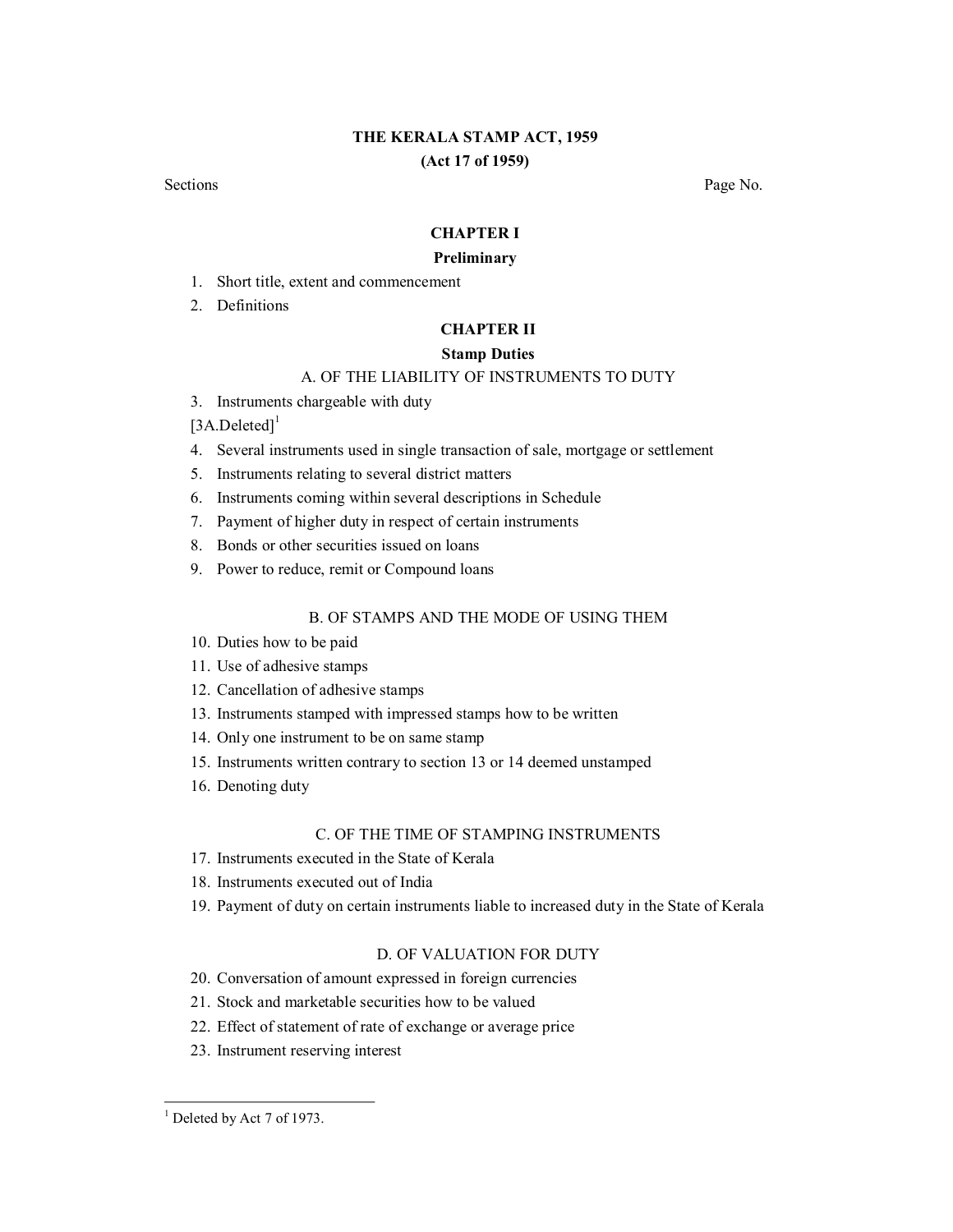- 24. Certain instruments connected with mortgages of marketable securities to be chargeable as agreement
- 25. How transfer in consideration of debt, or subject to future payment, etc., to be charged
- 26. Valuation in case of annuity, etc.
- 27. Stamp where value of subject-matter is indeterminate
- 28. Facts affecting duty to be set forth in Instrument
- [Fixation of Fair value of land]<sup>1</sup>
- 29. Direction as to duty in case of certain conveyances

### E. DUTY BY WHOM PAYABLE

30. Duties by whom payable

### **CHAPTER III**

### **Adjudication as to Stamps**

- 31. Adjudication as to proper stamp
- 32. Certificate by Collector

### **CHAPTER IV**

### **Instruments not duly Stamped**

- 33. Examination and impounding of instruments
- 34. Instrument not duly stamped inadmissible in evidence, etc.
- 35. Admission of instrument where not to be questioned
- 36. Admission of improperly stamped instruments
- 37. Instruments impounded how dealt with
- 38. Collector's power to refund penalty paid under subsection (1) of section 37
- 39. Collector's power to stamp instruments impounded
- 40. Instruments unduly stamped by accident
- 41. Endorsement of instruments on which duty has been paid under section 34, 39 or 40
- 42. Prosecution for offence against Stamp Law
- 43. Persons paying duty or penalty may recover same in certain cases
- 44. Power of Government or other specified authority to refund penalty or excess duty in certain cases
- 45. Non-liability for loss of instruments sent under section 37

[45A. Instrument not being stamp of sufficient as per fair value of land how to be dealt with] $^{2}$ 

- 45B. Instruments under valued how to be dealt with
- [45C. Purchase of land by Government]<sup>3</sup>
- 46. Recovery of duties and penalties

### **Chapter V**

<sup>&</sup>lt;sup>1</sup> Inserted by Kerala Finance Act, 1994 (Act 19 of 1994) with effect from 1-4-1994.<br><sup>2</sup> Inserted by Kerala Finance Act, 1994 (Act 19 of 1994) with effect from 1-4-1994.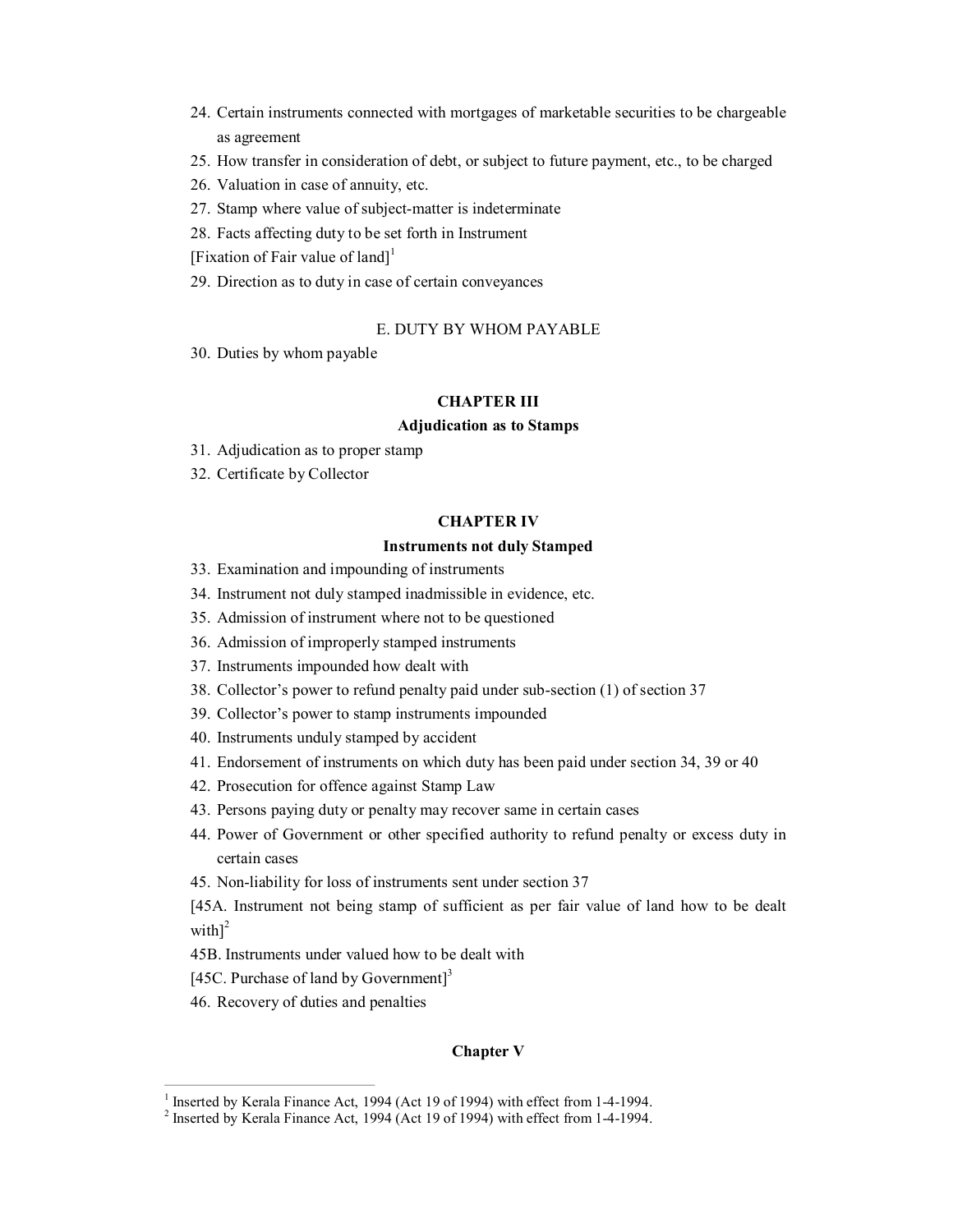### **Allowances for Stamps in Certain Cases**

- 47. Allowance for spoiled stamps
- 48. Application for relief under section 47 when to be made
- 49. Allowance in case of printed forms no longer required by Corporations
- 50. Allowance for misused stamps
- 51. Allowance for spoiled or misused stamps how to be made
- 52. Allowance for stamps not required for use
- 53. Allowance for stamps in denominations of annas

# **CHAPTER VI**

# **Reference and Revision**

- 54. Control of and statement of case to, the Government or other authority specified by the Government.
- 55. Statement of case by Government or other authority specified by the Government to High Court
- 56. Power of High Court to call for further particulars as to case stated
- 57. Procedure in disposing of case stated
- 58. Statement of case of other Courts to High Court
- 59. Revision of certain decisions of Courts regarding the sufficiency of stamps

# **CHAPTER VII**

### **Criminal Offences and Procedure**

- 60. Penalty for executing, etc., instruments not duly stamped
- 61. Penalties for failure to cancel adhesive stamp
- 62. Penalty for omission to comply with provisions of section 28
- 63. Penalty for devices to defraud the revenue
- 64. Penalty for breach of rule relating to sale of stamps and for unauthorized sale
- 65. Institutions and conduct of prosecutions
- 66. Jurisdiction of Magistrate
- 67. Place of trial

#### **CHAPTER VIII**

### **Supplemental Provisions**

- 68. Books, etc. to be open to inspection
- 69. Power to make rules
- 70. Saving as to Court Fees
- 71. Saving as the certain stamps
- 72. Application of the Indian Stamp Act, 1899
- 73. Repeal and Savings

**SCHEDULE**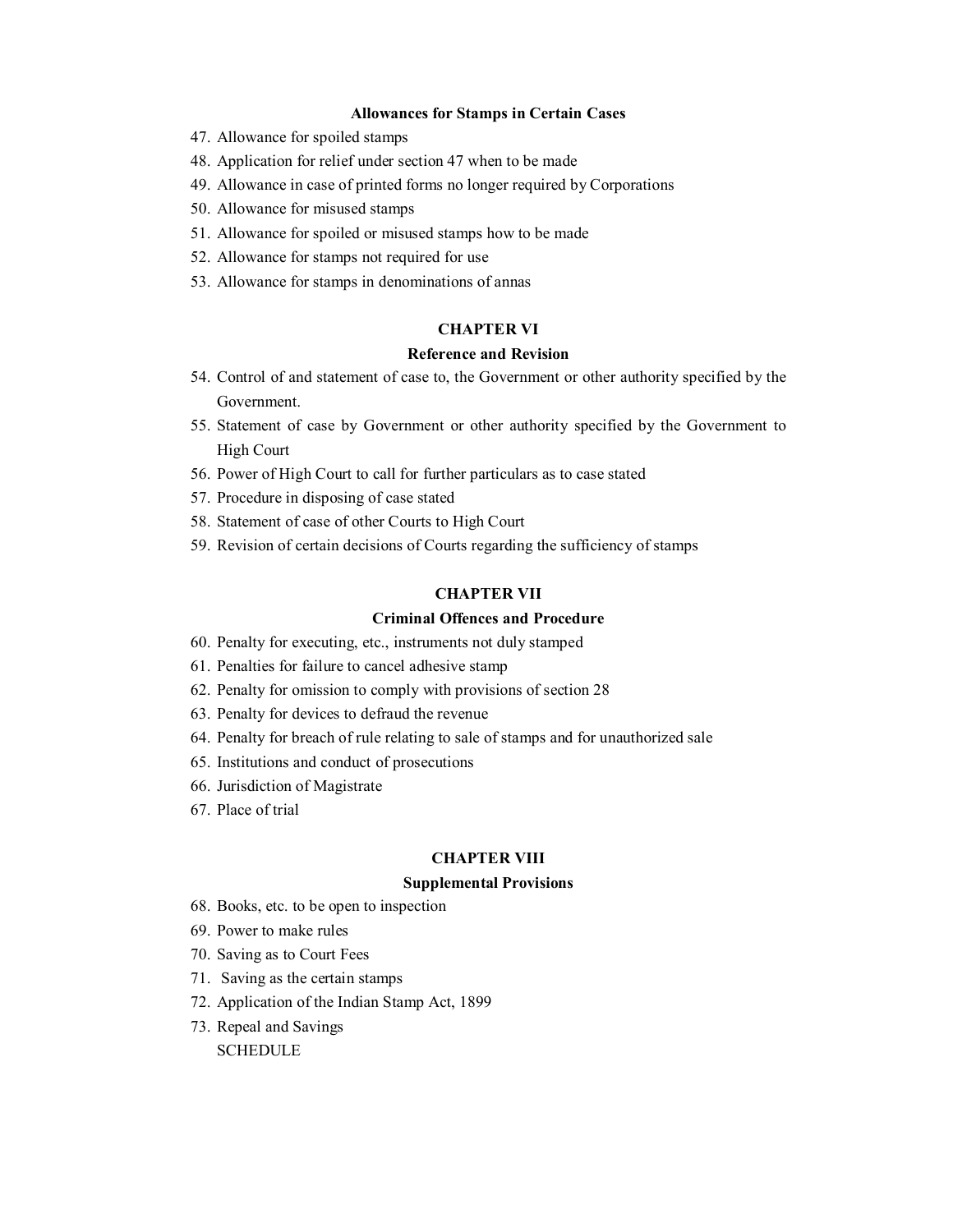# **THE KERALA STAMP ACT, 1959 (Act 17 of 1959) 1**

### Amended by

(Acts 19 of 1963, 17 of 1967, 29 of 1969, 6 of 1972, 7 of 1973, Finance Act 19 of 1983, Finance Act 14 of 1985, Act 14 of 1988, Finance ordinance 9 of 1991, Act 16 of 1991 And Finance Act, 19 of 1994)

*An Act to consolidate and amend the law relating to stamps in the State of Kerala*

WHEREAS it is expedient to consolidate and amend the law relating to stamps in the State of Kerala;

BE it enacted in the Tenth Year of the Republic of India as follows:

# **CHAPTER – I Preliminary**

### **1. Short title, extent and commencement:**

- (1) This Act may be called the Kerala Stamp Act, 1959.
- (2) It extends to the whole of the State of Kerala.
- (3) It shall come into force on such date as the Government may, by notification in the Gazette appoint. $<sup>1</sup>$ </sup>
- **2. Definitions:** In this Act, unless the context otherwise requires:
	- (a) "bond" includes:
		- (i) any instrument where by a person obliges himself to pay money to another, on condition that the obligation shall be void if a specified Act is performed, or is not performed, as the case may be;
		- (ii) any instrument attested by a witness and not payable to order or bearer, whereby a person obliges himself to pay money to another; and
		- (iii) any instrument so attested, whereby a person obliges himself to deliver grain or other agricultural produce to another;
	- (b) "Chargeable" means, as applied to an instrument executed or first executed after the commencement of this Act, chargeable under this Act, and as applied to any other instrument, chargeable under the law in force I the territories of the State of Kerala when such instrument was executed, or, where several persons executed the instrument at different times, first executed;

 $1$  The Act came into force on 1-9-1960 by Notification No. GI-13823/59-1/RD dated 10-8-1960 and Published in Kerala Gazette No. 33 Dated 16-8-1960.

For definition "Document" See General Clauses Act, 1897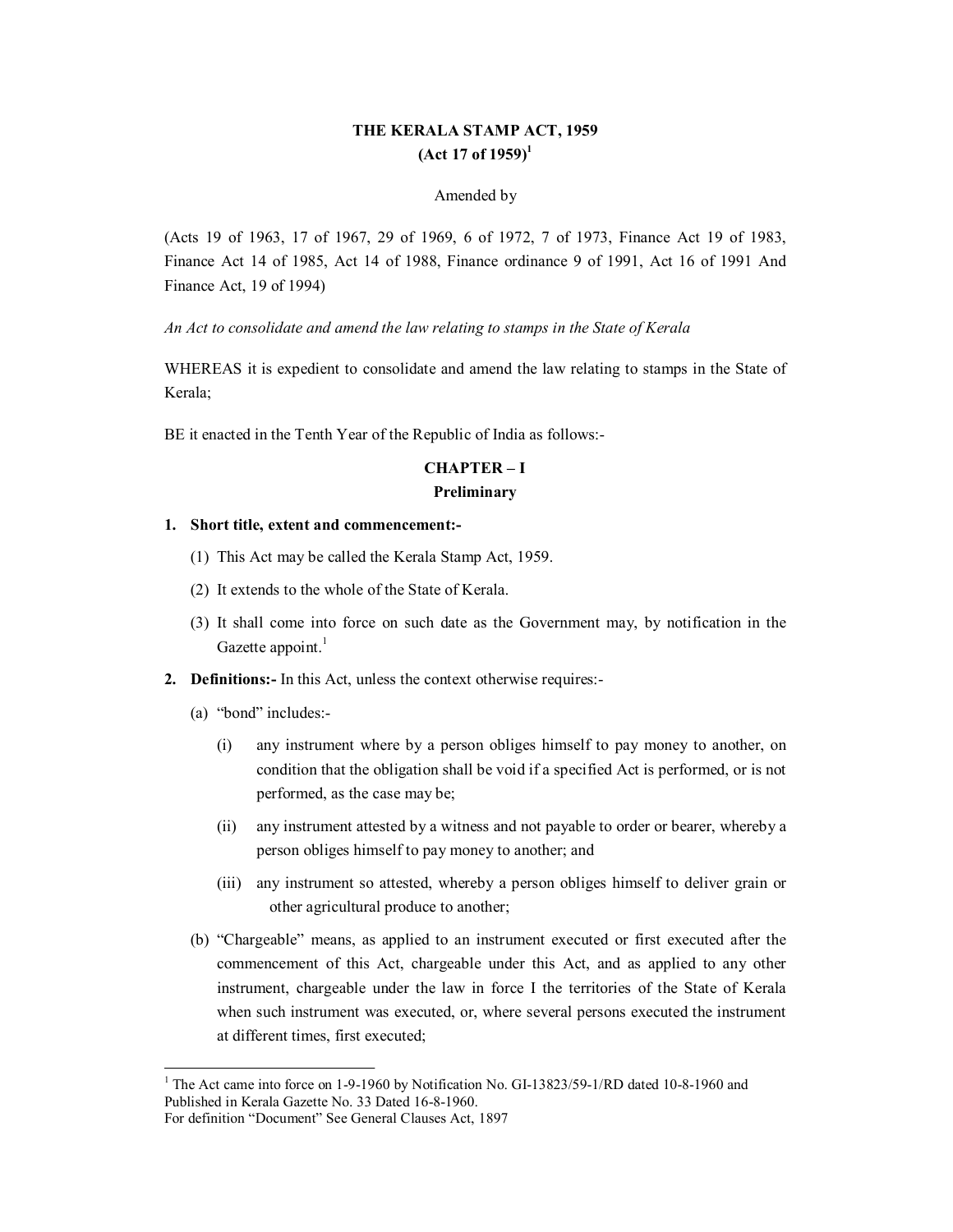- (c) "Collector" means the Chief Officer in charge of the Revenue Administration of a District; and includes any other officer whom the Government may, by notification in the Gazette, appoint in this behalf;
- (d) "Conveyance" includes a conveyance on sale and every instrument by which property, whether movable, or immovable is transferred *inter vivos* and which is not otherwise specifically provided for by the Schedule;
- (e) "Duly Stamped" as applied to an instrument means that the instrument *bears* an adhesive or impressed stamp of not less than the proper amount and that such stamp has been affixed or used in accordance with the law for the time being in force in the territories of the State of Kerala;
- (f) "Executed" and "Execution" used with reference to instruments, mean "signed" and "Signature".
- (ff) "fair value of land" means the fair value of land fixed under section  $28A<sup>1</sup>$
- (g) "Government Security" means a Government Security as defined in the Public Debt Act, 1944 (Central Act 18 of 1944);
- (h) "impressed stamp" includes
	- (i) labels affixed and impressed by the proper officer; and
	- (ii) stamps embossed or engraved on stamped paper;
- (i) "India" means the territory of India excluding the State of Jammu and Kashmir;
- (j) "Instrument" includes every document by which any right or liability is, or purports to be, created, transferred, limited, extended, extinguished or recorded but does not include a bill of exchange, promissory note, bill of lading, letter of credit, policy of insurance, transfer of share, debenture, proxy and receipt;<sup>2</sup>
- (k) "Instrument of Partition" means any instrument whereby co-owners of any property divide or agree to divide such property in severalty, and includes also a final order for effecting a partition passed by any Revenue Authority or any Civil Court and an award by an arbitrator directing a partition;
- (l) "Lease" means a lease of immovable property, and includes also:
	- (i) Marayapattom;
	- (ii) Kanapattom;
	- (iii) an agreement or other undertaking in writing not being a counterpart of a lease, to cultivate, occupy, or pay or deliver rent for immovable property;
	- (iv) an agreement or other undertaking in writing, executed by the renters of abkari and opium farms;
	- (v) any instrument by which tolls of any description are let;

<sup>&</sup>lt;sup>1</sup> Inserted by Kerala Finance Act, 1994 (Act 19 of 1994 ) with effect from 1-4-1994.<br><sup>2</sup> Instruments of any of the kinds mentioned in Schedule I of the Act is taxable under the item of schedule under which it falls. Rectification deeds are not instruments and rectifications rectifying clerical errors are not taxable to duty. R. Dis 10620/65/LR dated 30-3-1965 of Board of Revenue, Kerala.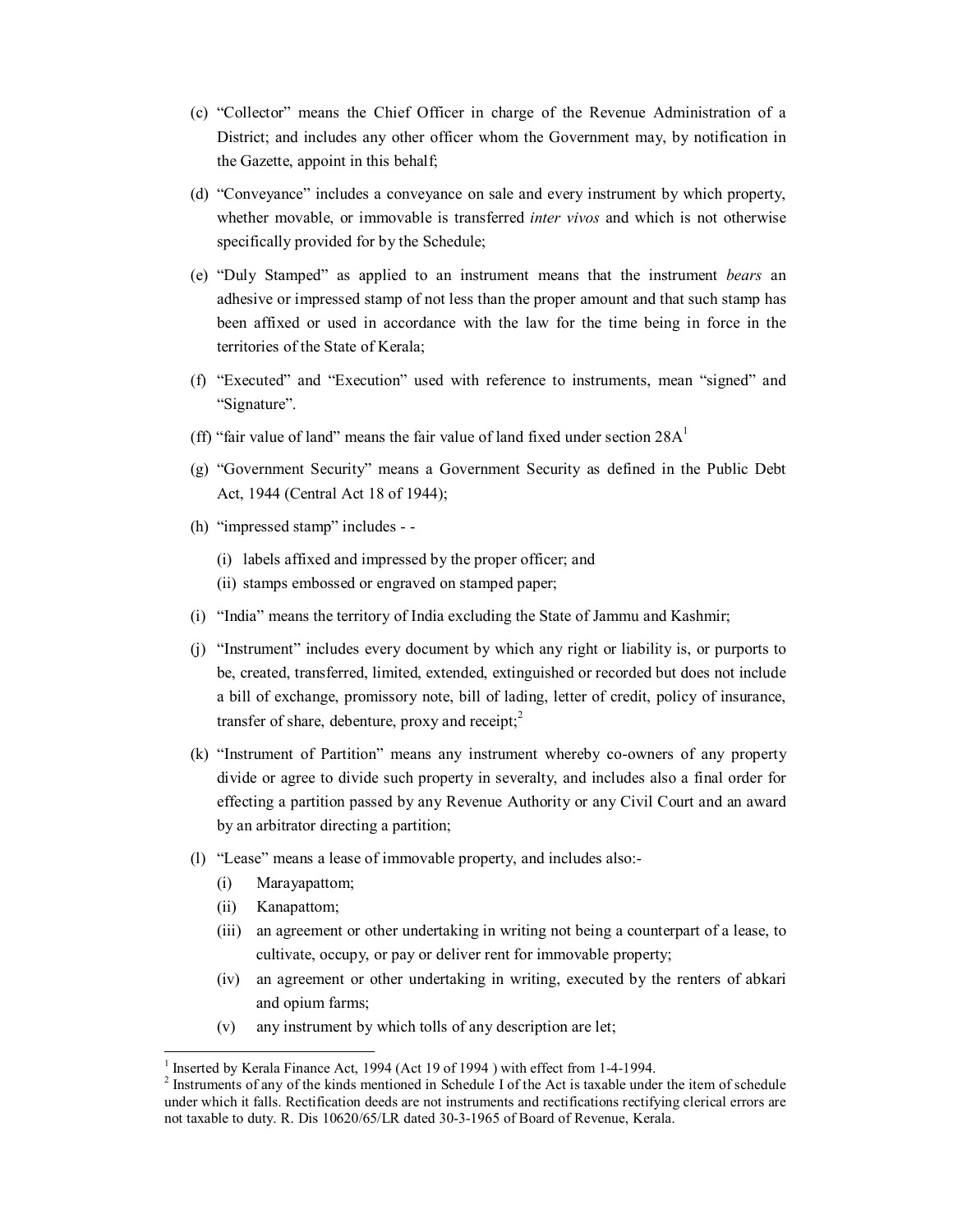- (vi) any writing on an application for a lease intended to signify that the application is granted; and
- (vii) a patta.
- (m) "Marketable Security" means a security of such a description as to be capable of being sold in any stock market in India; (mm)  $[x x x]$ <sup>1</sup>
- (n) "Mortgage Deed" includes every instrument whereby, for the purpose of securing money advanced, or to be advanced, by way of loan, or an existing or future debt, or the performance of an engagement, one person transfers, or creates, to or in favour of another, a right over or in respect of specified property;
- (o) "Paper" includes vellum, parchment or any other material on which an instrument may be written;
- (p) "Power of Attorney" includes any instrument (not chargeable with a fee under the law relating to Court fees for the time being in force) empowering a specified person to act for and in the name of the person executing it;
- (q) "Settlement" means any nontestamentary disposition in writing, of movable or immovable property made
	- (i) in consideration of marriage,
	- (ii) for the purpose of distributing property of the settler among his family or those for whom he desires to provide, or for the purpose of providing for some person dependent on him, or
	- (iii) for any religious or charitable purpose;

and includes an agreement in writing to make such a disposition (and where any such disposition has not been made in writing, *any instrument recording whether by way of declaration, of trust or otherwise, the terms of any such disposition);*

(r) "Vessel" means anything for the conveyance, by water, of human beings or property.

# **CHAPTER II Stamp Duties**

### **A. OF THE LIABILITY OF INSTRUMENTS TO DUTY**

**3. Instruments chargeable with duty:** Subject to the provisions of this Act and the exemptions contained in Schedule, the following instruments shall be chargeable with duty of the amount indicated in that Schedule as the proper duty therefore, respectively, that is to say -  $-$ 

<sup>&</sup>lt;sup>1</sup> Inserted by Act 14 of 1988 "(mm) minimum value of land means the minimum value of land fixed by the Collector under Section 28A, by notification in the Gazette or the consideration paid for such land as set for the in the instrument whichever is higher". This insertion was deleted by Act 16 of 1991. This was operative from 921988 to 1011991 Kerala Gazette – Extra – ordinary No. 506, Dated 1141991.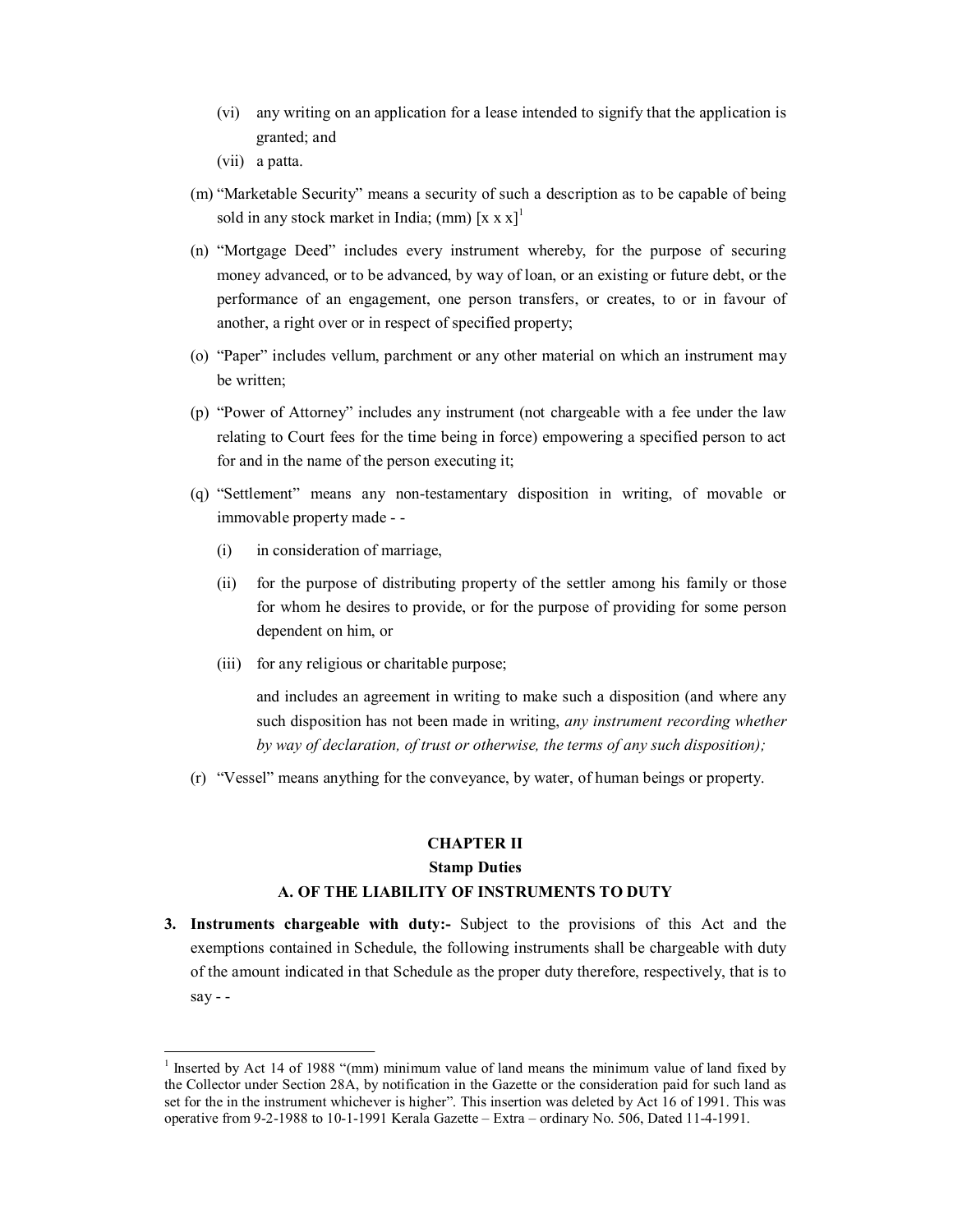- (a) every instrument mentioned in the Schedule which not having been previously executed by any person, is executed in the territories of the State of Kerala on or after commencement of this Act; and
- (b) every instrument mentioned in that schedule which, not having been previously executed by any person, is executed out of the State of Kerala on or after that day relates to any property situate, or to any matter or thing done or to be done, in the territories of the State of Kerala and is received in the territories of the State of Kerala:

Provided that no duty shall be chargeable in respect of

- (1) any instrument, executed by, or on behalf of, or in favour of, the Central Government of this or any other State Government in case where, but for this exemption, the Central Government or the State Government, would be liable to pay the duty chargeable in respect of such instrument;
- (2) any instrument for sale, transfer or other disposition either absolutely or by way of mortgage or otherwise of any ship or vessel or any part, interest, share or property of or in any ship or vessel.
- **3A**  $[x x x]$ <sup>1</sup>

# **4. Several instruments used in single transaction of sale, mortgage or settlement:**

- (1) Where in the case of any sale, mortgage or settlement, several instruments are employed for completing the transaction, the principal instrument only shall be chargeable with the duty prescribed in Schedule for the conveyance mortgage, or settlement, and each of the other instruments shall be chargeable with a duty of [Fifteen Rupees] 2 instead of the duty, if any, prescribed for it in Schedule.
- (2) The parties may determine for themselves which of the instruments so employed shall, for the purpose of sub-section  $(1)$ , be deemed to be the principal instrument:

Provided that the duty chargeable on the instrument so determined shall be the highest duty which would be chargeable in respect of any of the said instruments employed.

- **5. Instruments relating to several distinct matters:** Any instrument comprising or relating to several distinct matters shall be chargeable with the aggregate amount of the duties with which separate instruments, each comprising or relating to one of such matters, would be chargeable under this Act.
- **6. Instruments coming within several descriptions in Schedule:** Subject to the provisions of the last preceding section, an instrument so framed as to come within two or more of the descriptions in the Schedule shall, where the duties chargeable there under are different, be chargeable only with the highest of such duties:

<sup>&</sup>lt;sup>1</sup> Inserted by Act 6 of 1972, subsequently omitted by Act 7 of 1973. It ran as follows:-<br>"3A. Charging additional stamp duty of twenty paise for refugees relief".

<sup>&</sup>lt;sup>2</sup> Two rupees substituted by fifteen Rupees by Act 14 of 1988 with effect from 24-2-1988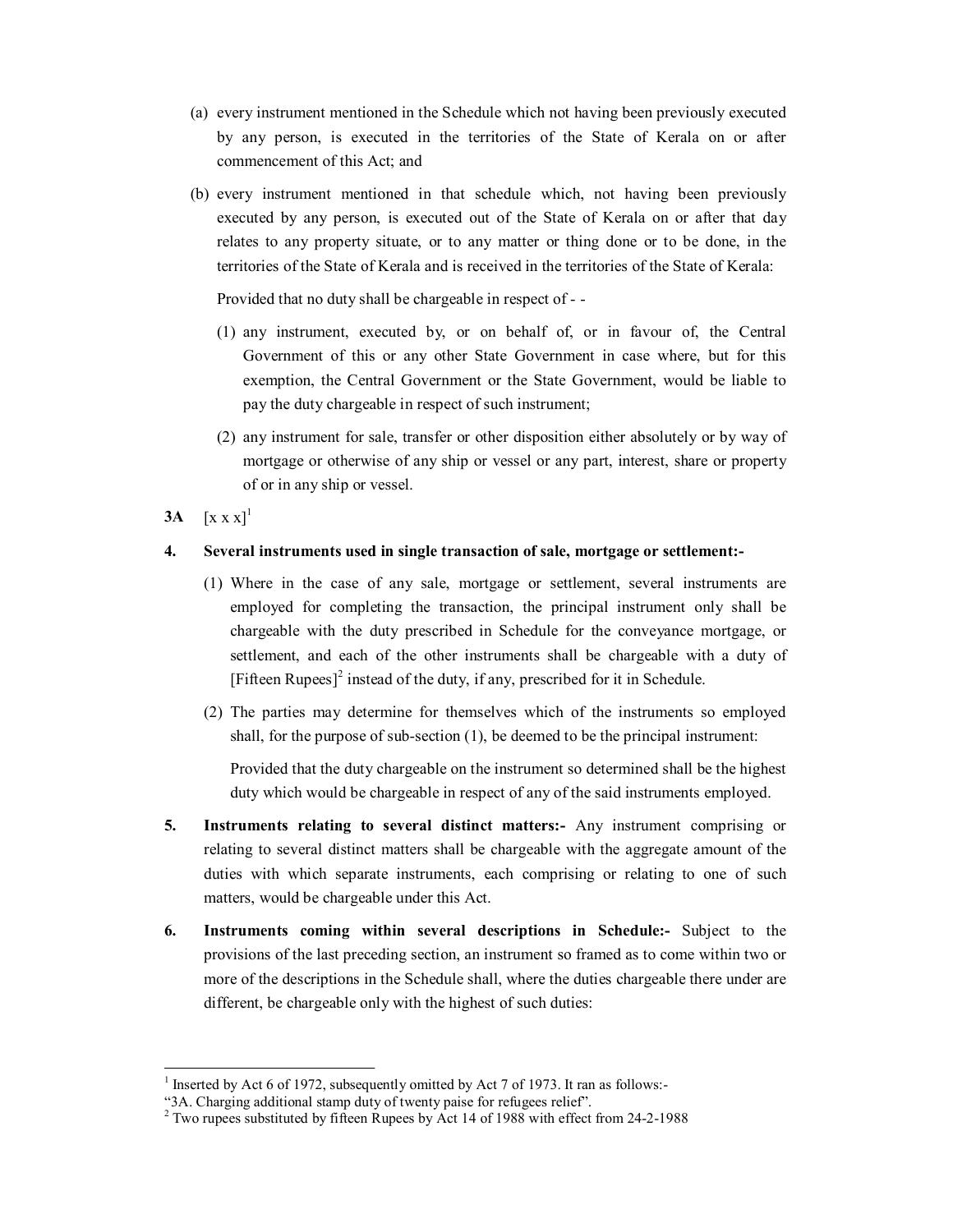Provided that nothing contained in this Act shall render chargeable with duty exceeding [Fifteen Rupees]<sup>1</sup> a counter part or duplicate of any instrument chargeable with duty and in respect of which the proper duty has been paid.

[Explanation \* \* \* \*]<sup>2</sup>

# **7. Payment of higher duty in respect of certain instruments:**

- (1) Notwithstanding anything contained in section 4 or 6 on in any other enactment, unless it is proved the duty chargeable under this Act has been paid:
	- (a) on the principal or original instrument, as the case may be, or
	- (b) in accordance with the provisions of this section, the duty chargeable on an instrument of sale, mortgage or settlement, other than a principal instrument or on a counterpart, duplicate or copy of any instrument shall, if the principal or original instrument would, when received in the State, have been chargeable under this Act with a higher rate of duty, be the duty with which the principal or original instrument would have been chargeable under section 19.
- (2) Notwithstanding anything contained in any enactment for the time being in force, no instrument, counterpart, duplicate or copy chargeable with duty under this section shall be received in evidence unless the duty chargeable under this section has been paid thereon:

Provided that any Court before which any such instrument, duplicate or copy is produced may permit the duty chargeable under this section to be paid thereon and may then receive it in evidence.

### **8. Bonds or other securities issued on loans:**

- (1) Notwithstanding any thing contained in this Act, any local authority raising a loan under the provisions of any law for the time being in force, by the issue of bonds or, other securities other than debentures shall in respect of such loan, be chargeable with a duty of one per centum on the total amount of the bonds, or other securities issued by it, and such bonds or other securities need not be stamped and shall not be chargeable with any further duty on renewal, consolidation, subdivision or otherwise.
- (2) The provisions of subsection (1) exempting certain bonds, or other securities from being stamped and from being chargeable with certain further duty shall apply to the bonds or other securities other than debentures of all outstanding loans of the kind mentioned thereon, and all such bonds or other securities shall be valid, whether the same are stamped or not.
- (3) In the case of willful neglect to pay the duty required by this section the local authority shall be liable to forfeit to the Government a sum equal to ten per centum upon the

<sup>&</sup>lt;sup>1</sup> Five rupees substituted by fifteen Rupees by Act 14 of 1988 with effect from 24-2-1988. Earlier the words "five Rupees" were substituted for the words, "Four Rupees Fifty paise" by Act 29 of 1969, with effect from 20-4-1969.

 $^2$  Explanation omitted by Act 7 of 1973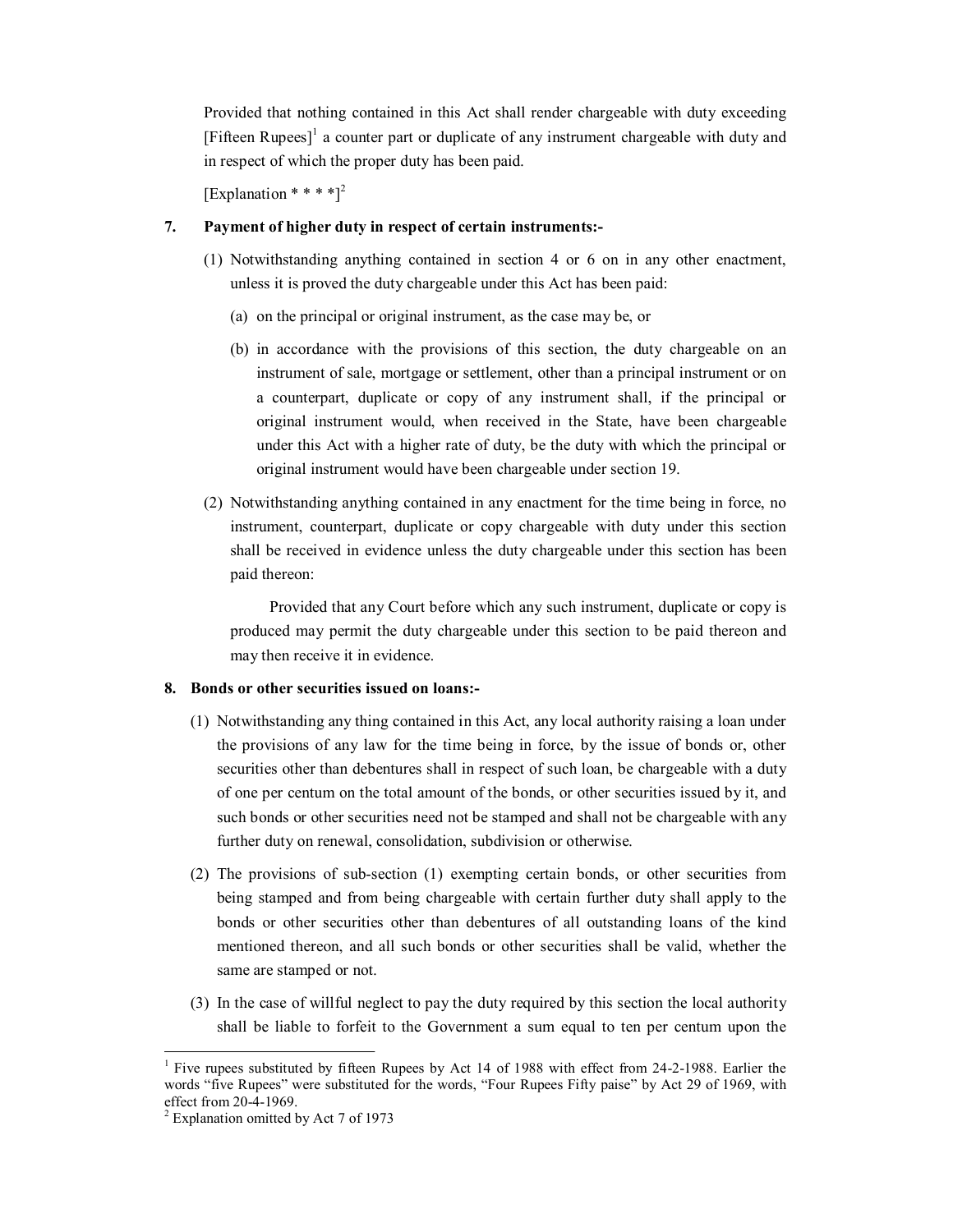amount of duty payable, and alike penalty for every month after the first month during which the neglect continues.

# **9. Power to reduce, remit or compound duties:**

- (1) The Government may, by order published in the Gazette:
	- (a) reduce or remit, whether prospectively, or retrospectively in the whole or any part of the State of Kerala, if in the opinion to if the Government it is necessary in public interest so to do, the duties with which any particular class of instruments, or any of the instruments belonging to such class, or any instruments when executed by or in favour of any particular class of persons, or by or in favour of any members of such class, are chargeable; and
	- (b) Provided for the composition or consolidation of duties in the case of issues by any incorporated company or other body corporate of bonds or other marketable securities other than debentures.
	- (2) Every rule or order published under clause (a) of sub-section  $(1)$  shall be laid as soon as may be after it is published, before the Legislative Assembly.

# **B. OF STAMPS AND THE MODE OF USING THEM**

### **10. Duties how to be paid:**

- (1) Exempt as otherwise expressly provided in this Act, all duties with which any instruments are chargeable shall be paid, and such payment shall be indicated on such instruments, by means of stamps:
	- (a) according to the provisions herein contained; or
	- (b) when no such provision is applicable thereto, as the Government may by rules direct.
- (2) The rules made under sub-section  $(1)$  may, among other matters, regulate:-
	- (a) in the case of each kind of instrument the description of stamps which may be used;
	- (b) in the case of instruments stamped with impressed stamps the number of stamps which may be used.
- 11. Use of adhesive stamps:- The following instruments may be stamped with adhesive stamps:
	- (a) instruments chargeable with the duty of  $[Twenty$  Paise $]$ <sup>1</sup> and less;
	- (b) [Certificate of enrolment in the roll of advocates maintained in the State Bar Council]<sup>2</sup>
	- (c) Notarial Acts;

 $<sup>1</sup>$  Substituted by Act 29 of 1969</sup>

<sup>&</sup>lt;sup>2</sup> Endorsement on Mortgage documents are exempted from stamp duty vide this provision.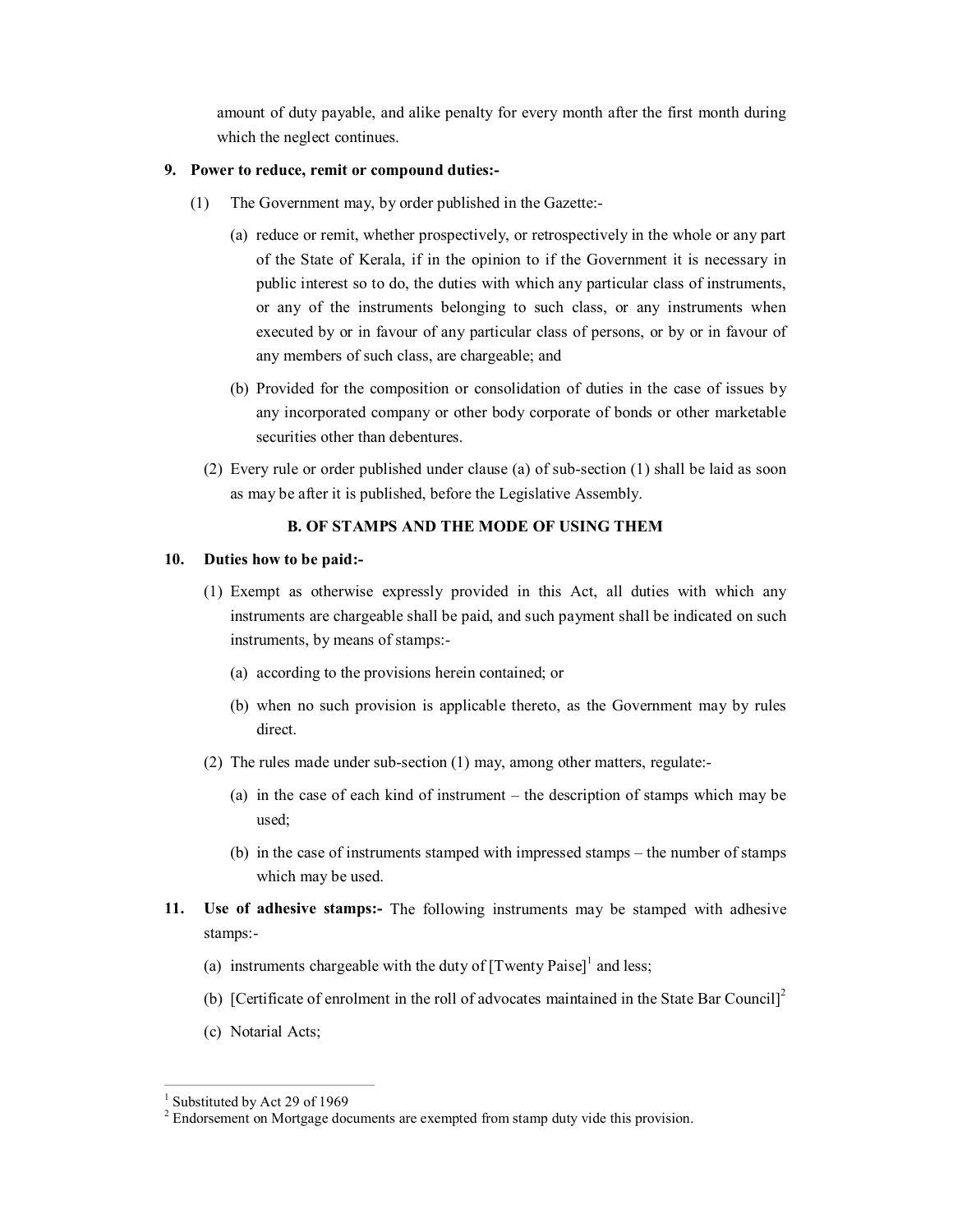(d) Instruments as the Government may, by notification in the Gazette, specify.

## **12. Cancellation of adhesive stamps:**

- (1) (a) Whoever affixes any adhesive stamp to any instrument chargeable with duty which has been executed by any person shall, when affixing such stamp, cancel the same so that it cannot be used again; and
	- (b) Whoever executes any instrument on any paper bearing an adhesive stamp shall, at the time of execution unless such stamp has been already cancelled in manner aforesaid, cancel the same so that it cannot be used again.
- (2) Any instrument bearing an adhesive stamp which has not been cancelled so that it cannot be used again shall, so far as such stamp is concerned, be deemed to be unstamped.
- (3) The person required by sub-section (1) to cancel an adhesive stamp may cancel it y writing on or across the stamp his name or initials or the name or initials or his firm with the true date of his so writing or in any other effectual manner.
- **13. Instruments stamped with impressed stamps how to the written:** Every instrument written upon paper stamped with an impressed stamp shall be written in such manner that the stamp may appear on the face of the instrument and cannot be used for or applied to any other instrument.
- **14.** Only one instrument to be on same stamp:- No second instrument chargeable with duty shall be written upon a piece of stamped paper upon which an instrument chargeable with duty has already been written:

Provided that nothing in this section shall prevent any endorsement which is duly stamped or is not chargeable with duty being made upon any instrument for the purpose of transferring any right created or evidenced thereby, or of acknowledging the receipt of any money or goods the payment or delivery of which is secured thereby.<sup>1</sup>

- **15. Instruments written contrary to section 13 or 14 deemed unstamped.—**Every instrument written in contravention of section 13 or section 14 shall be deemed to be unstamped.
- [**16. Denoting Duty:** Where the duty with which an instrument is chargeable, or its exemption from duty, depends in any manner upon the duty actually paid in respect of another instrument, the payment of such last mentioned duty shall be denoted upon such first mentioned instrument by: $-$ <sup>2</sup>
	- (i) The Collector, if application is made in writing for the purpose and on production of both the instruments: or

<sup>&</sup>lt;sup>1</sup> Endorsement on Mortgage documents are exempted from stamp duty vide this provision. <sup>2</sup> Substituted by Act 17 of 1967 with effect from 15-9-1967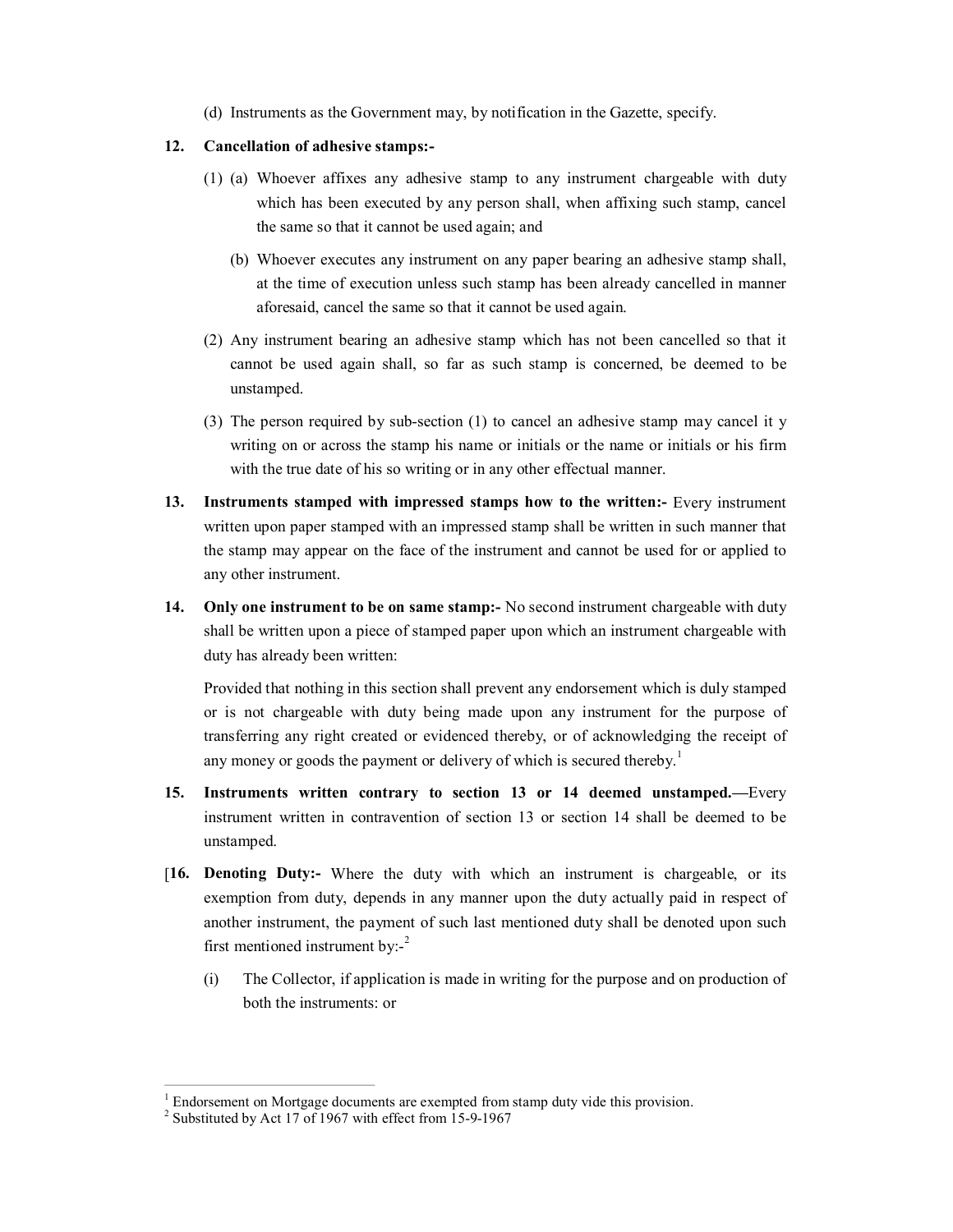(ii) By the Registering Officer on production of both the instruments, by endorsement under the hand of the Collector or the Registering Officer, as the case may be, or in such other manner as Government may by rules prescribe]

# **C. OF THE TIME OF STAMPING INSTRUMENTS**

**17. Instruments executed in the State of Kerala:** All instruments chargeable with duty and executed by any person in the State of Kerala shall be stamped before or at the time of execution.

# **18. Instruments executed out of India:**

- (1) Every instrument chargeable with duty executed only out of India may be stamped within three months after it has been first received in the State of Kerala.
- (2) Where any such instrument cannot, with reference to the description of stamp prescribed thereof, be duly stamped by a private person, it may be taken within the said period of three months to the Collector who shall stamp the same, in such manner as the Government may by rules prescribe, with a stamp of such value as the person so taking such instrument may require and pay for.
- **19. Payment of duty on certain instruments liable to increased duty in the State of Kerala:** Where any instrument of the nature described in any article in the Schedule and relating to any property situate or to any matter or thing done or to be done in the State of Kerala is executed out of the said State and subsequently received in the said State:
	- (a) the amount of duty chargeable on such instrument shall be the amount of duty chargeable under the Schedule on a document of the like description executed in the State of Kerala less the amount of duty, if any, already paid on such instrument, in any other State in India.
	- (b) and in addition to the stamps, if any, already affixed thereto such instrument shall be stamped with the stamps necessary for the payment of the duty chargeable on it under clause (a) of this section, in the same manner and at the same time and by the same parsons as though such instrument were as instrument received in the State of Kerala for the first time at the time when it became chargeable with the higher duty, and
	- (c) the provisions contained in clause (b) of the proviso to subsection (3) of section 32 shall apply to such instrument as if such were an instrument executed or first executed out of India and first received in the State of Kerala when it became chargeable to the higher duty aforesaid, but the provision contained in clause (a) of the said proviso shall not apply thereto.

# **D. OF VALUATION FOR DUTY**

# **20. Conversion of amount expressed in foreign currencies:**

(1) Where an instrument is chargeable with *ad valorem* respect of any money expressed in any currency other that of India, such duty shall be calculated on the value of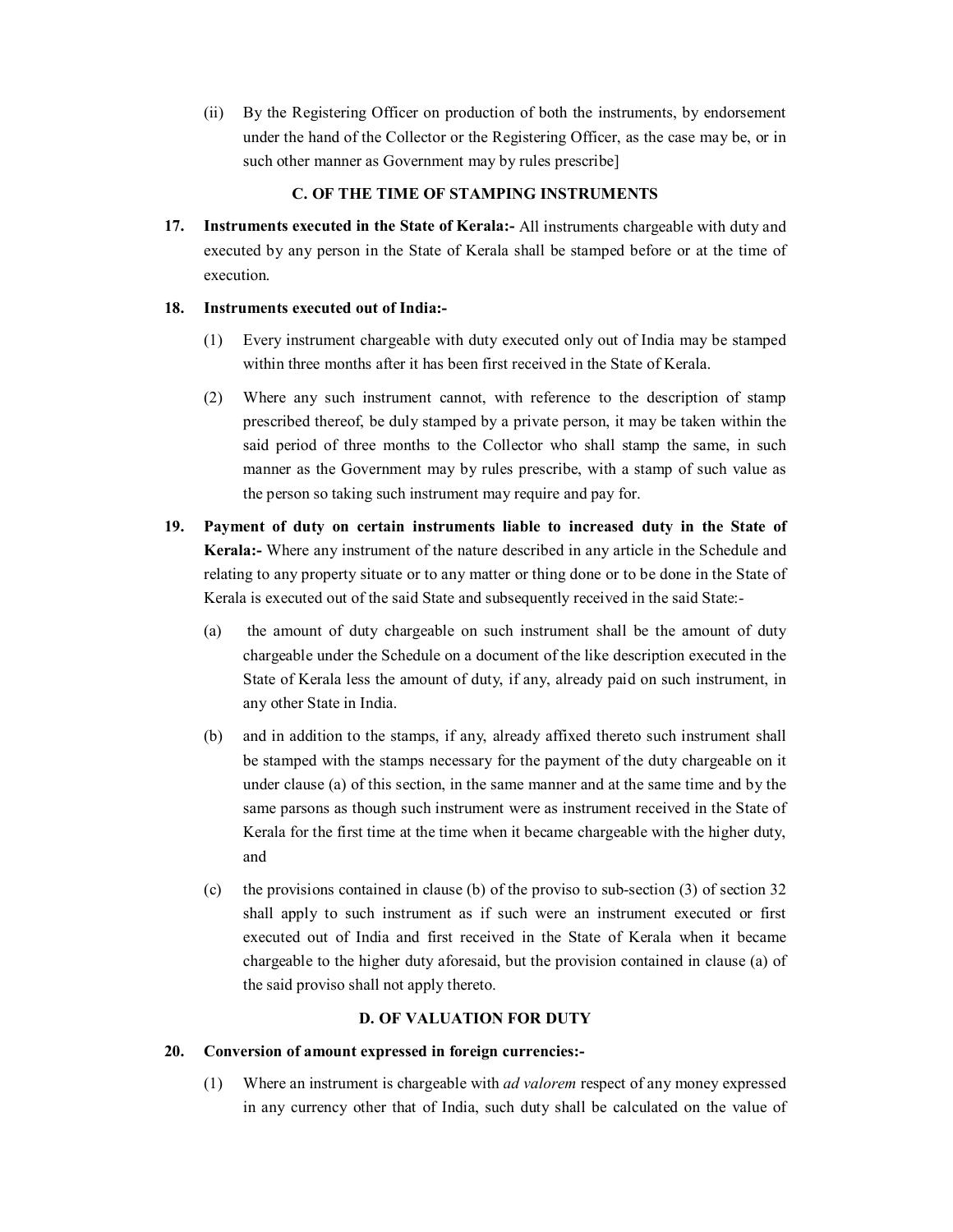such money in the currency of India according to the current rate of exchange on the day of date of the instrument.

- (2) The rate of exchange prescribed by the Central Government under subsection (2) of section 20 of the Indian Stamp Act, 1889 (Central Act II of 1889) shall be deemed to be the current rate of exchange for the conversion of any foreign currency for the purpose of calculating the duty under sub-section  $(1)$
- **21. Stock and marketable securities how to be valued:** Where an instrument is chargeable with *ad valorem* in respect of any stock or of any marketable or other security, such duty shall be calculated on the value of such stock or security according to the average price or the value thereof on the day of date of the instrument.
- **22. Effect of statement of rate of exchange or average price:** When an instrument contains a statement of current rate of exchange, or average price, as the case may require, and is stamped in accordance with such statement, it shall, so far as regards the subject matter of such statement, be presumed, until the contrary is proved, to be duly stamped.
- **23. Instrument reserving interest:** Where interest is expressly made payable by the terms of an instrument, such instrument shall not be chargeable with duty higher than that with which it would have been chargeable had no mention of interest been made therein.
- **24. Certain instruments connected with mortgages of marketable securities to be chargeable as agreements:**
	- (1) Where an instrument:
		- (a) is given upon the occasion of the deposit of any marketable security by way of security for money advanced or to be advanced by way of loan, or for an existing or future debt; or
		- (b) makes redeemable or qualifies a duty stamped transfer intended as a security, of any marketable security;

it shall be chargeable with duty as if it were an agreement or memorandum of an agreement chargeable with duty under Article 5 of the Schedule.

- (2) A release or discharge of any such instrument shall be chargeable with the like duty.
- **25. How transfer in consideration of debt, or subject to future payment etc., to be charged:** Where any property is transferred to any person in consideration, wholly or in part of any debt due to him or subject either certainly or contingently to the payment or transfer of any money or stock, whether being or constituting a charge or encumbrance upon the property or not such debt, money, or stock is to be deemed the whole or part, as the case may be, of the consideration in respect whereof is chargeable with *ad valorem* duty:

Provided that nothing in this section shall apply to any such certificate of sale as is mentioned in Article 16 of the Schedule.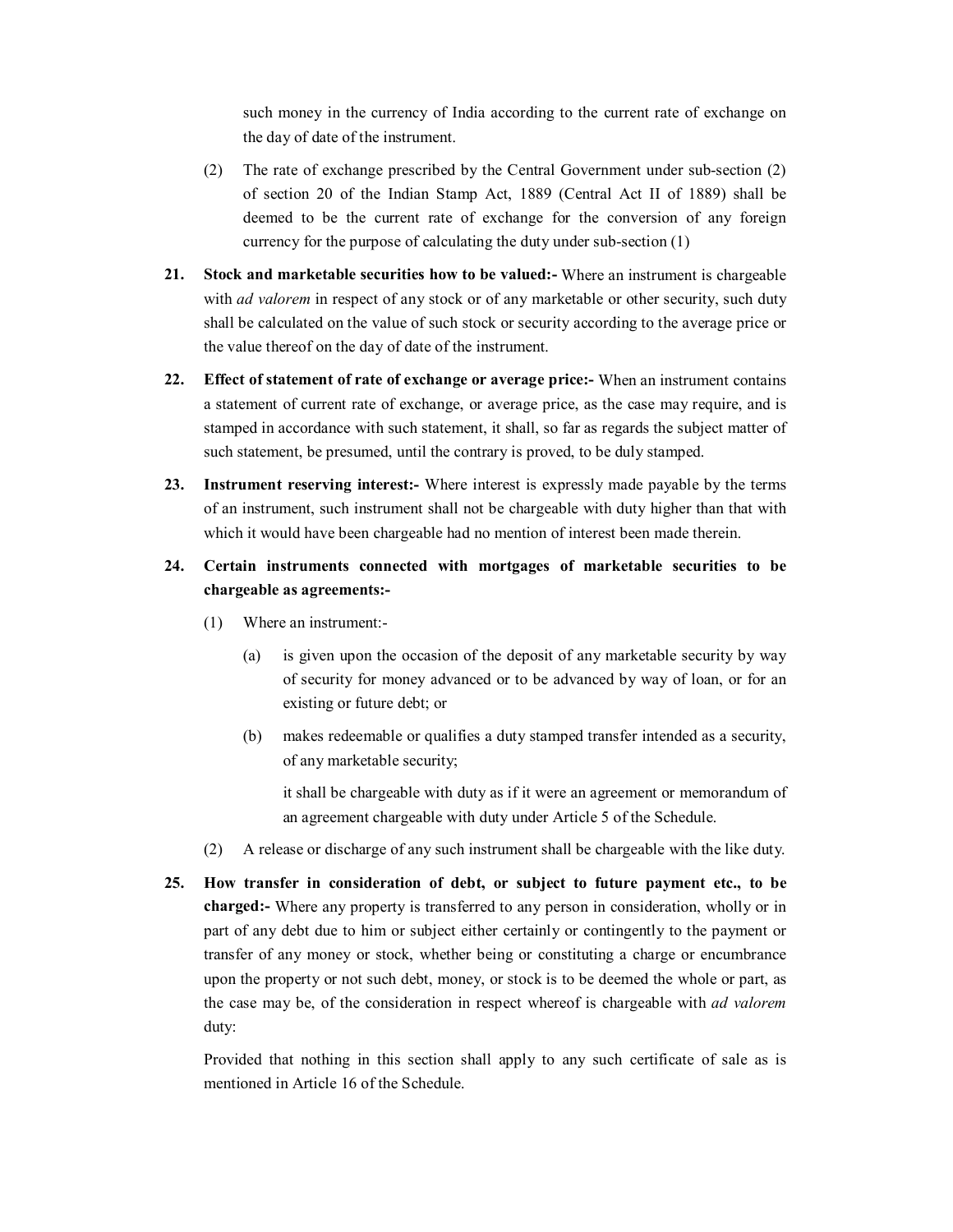*Explanation*: In the case of a sale property subject to a mortgage or other encumbrance any unpaid mortgage money or money charged, together with the interest, if any, due on the same, shall be deemed to be part of the consideration for the sale:

Provided that, where property subject to a mortgage is transferred to the mortgagee, he shall be entitled to deduct from the duty payable on the transfer the amount of any duty already paid  $[* ***]$ <sup>1</sup> in respect of the mortgage.

### **Illustrations**

- (1) A owes B Rs. 1,000. A sells a property to B the consideration being Rs. 500 and the release of the previous debt of Rs. 1,000 Stamp duty is payable on Rs. 1,500.
- (2) A sells a property to B for Rs. 500 which is subject to a mortgage to C for Rs. 1,000 and unpaid interest Rs. 200. Stamp duty is payable on Rs. 1,700.
- (3) A mortgage a house of the value of Rs. 10,000 to B for Rs. 5,000. B afterwards buys the house from A. Stamp duty is payable on Rs. 10,000 less the amount of stamp duty already paid for the mortgage.
- **26. Valuation in case of annuity, etc.:** Where an instrument is executed to secure the payment of annuity or other sum payable periodically, or where the consideration for a conveyance is an annuity or other sum payable periodically, the amount secured by such instrument or the consideration for such conveyance, as the case may be, shall, for the purposes of this Act, be deemed to be:
	- (a) Where the sum payable for a definite period so that the total amount to be paid can be previously ascertained such total amount;
	- (b) Where the sum is payable in perpetuity or for an indefinite time not terminable with any life in being at the date of such instrument or conveyance – the total amount which according to the terms of such instrument or conveyance will or may be payable during the period of twenty yeas calculated from the date on which the first payment becomes due; and
	- (c) Where the sum is payable for an indefinite time terminable with any life in being at the date of such instrument or conveyance – the maximum amount which will or may be payable as aforesaid during the period of twelve years calculated from the date on which the first payment becomes due.
- **27. Stamp where value of subject is indeterminate:** Where the amount or value of the subject matter of any instrument chargeable with *ad valorem* duty cannot be or could not have been, ascertained at the date of its execution, or first execution, nothing shall be claimable under such instrument more than the highest amount or value for which, if stated in an instrument of the same description, the stamp actually used would, at the date of such execution have been sufficient:

<sup>&</sup>lt;sup>1</sup> Inserted by Act 6 of 1972. Subsequently omitted by Act 7 of 1973. ("Other than the additional duty paid in pursuance of sub-section  $(2)$  of section  $3A$ )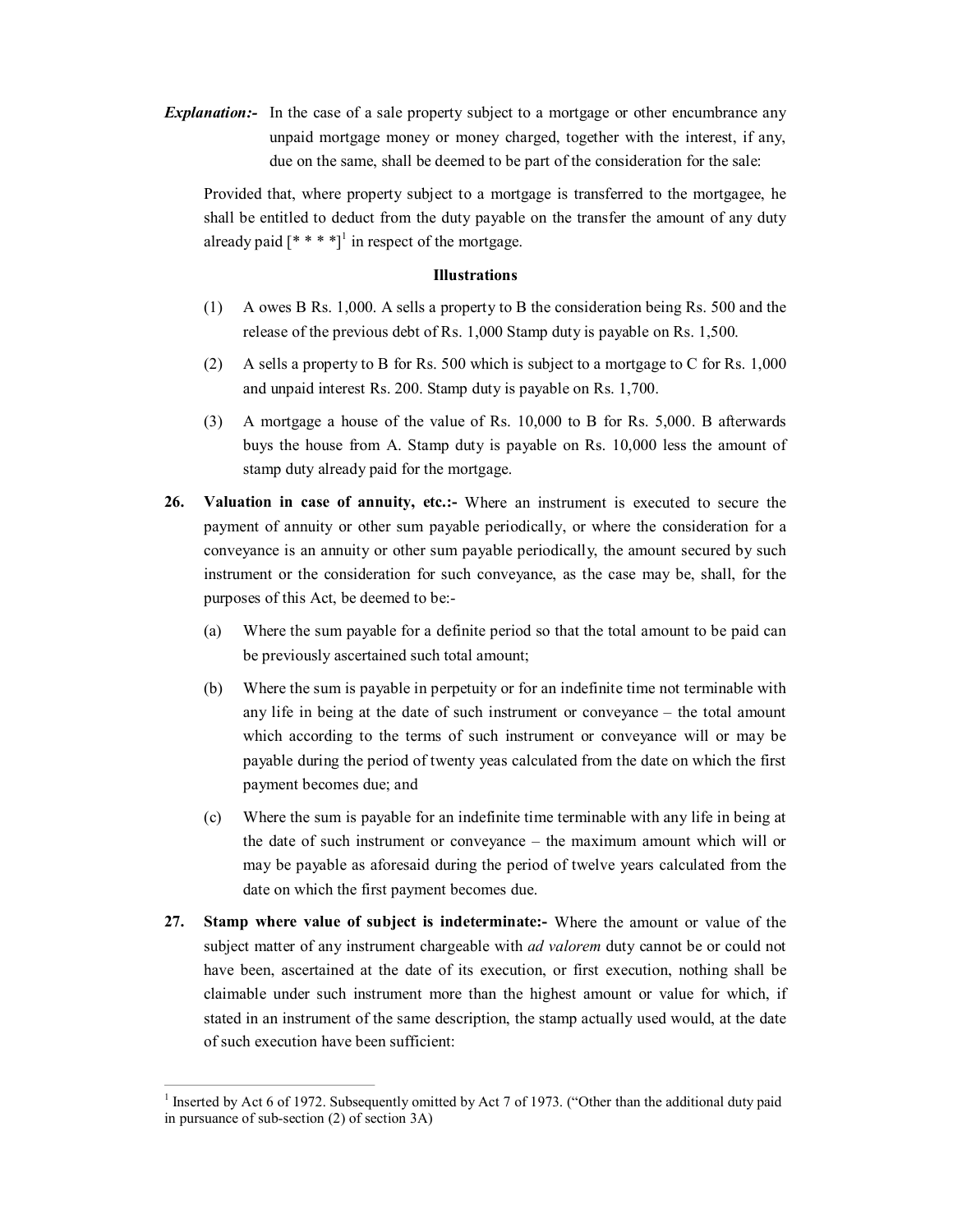Provided that, in the case of the lease of mine in which royalty or a share of the produce is received as the rent or the part of the rent it shall be sufficient to have estimated such royalty or the value of such share, for purpose of stamp duty:

- (a) When the lease has been granted by or on behalf of the Government, at such amount or value as Collector may, having regard to all the circumstances of the case, have estimated as likely to be payable by way of royalty or share to the Government under the lease; or
- (b) When the lease has been granted by any the person, at twenty thousand rupees a year;

and the whole amount of such royalty or share, whatever may be, shall be claimed under such lease:

Provided also that, where proceedings have been taken in respect of any instrument under section 31 or 39 the amount certified by the Collector shall be deemed to be the stamp actually used at the date of executing.

**28. Facts affecting duty to be set forth in instrument:** The consideration, if any, and all other facts and circumstances affecting the chargeability of any instrument with duty, or the amount of the duty with which it is chargeable, shall be fully and truly set forth therein.

### [**"28.A. Fixation of fair value of land:**<sup>1</sup>

(1) Every Revenue Divisional Officer shall, subject to such rules as may be made by the Government in this behalf, fix the fair value of the lands situate within the area of his jurisdiction, for the purpose of determining the duty chargeable at the time of registration of instruments involving lands.

- (b) proximity to markets, bus stations, railway stations, factories, educational institutions or other institutions;
- (c) the geographical lie of the land, the nature of land such as dry, waste, wet or garden land, fertility, nature of crop, yielding capacity and cost of cultivation; and
- (d) such other matters as may be prescribed by the rules
- (3) The minimum value of land, fixed under subsection (1) shall be published in such manner as may be prescribed by rules made under this Act.
- (4) No appeal or revision shall lie against the decision of the Collector under subsection (1).

<sup>&</sup>lt;sup>1</sup> 28A section was inserted by Act 14 of 1988 and was deleted by Act 16 of 1991. The following is the section 28A. Fixation of minimum value of land:

<sup>(1)</sup>  The Collector shall subject to such rules as may be prescribed by Government, fix the minimum value of lands situate within the area of his jurisdiction, for the purpose of determining the duty chargeable at the time of registration of instruments involving lands.

<sup>(2)</sup>  The Collector shall in fixing the minimum value of land under subsection (1), have regard *'inter alia'* to the following matters, namely:

<sup>(</sup>a) development of area such as the commercial importance, facilities for water supply, electricity, transport and communication;

<sup>[</sup>This said section came into force from 9-2-1988 and deleted with effect from 11-1-1991 S. 28A Omitted by Act 16 of 1991 in K.G. Ext. No. 506 dated 11-4-1991]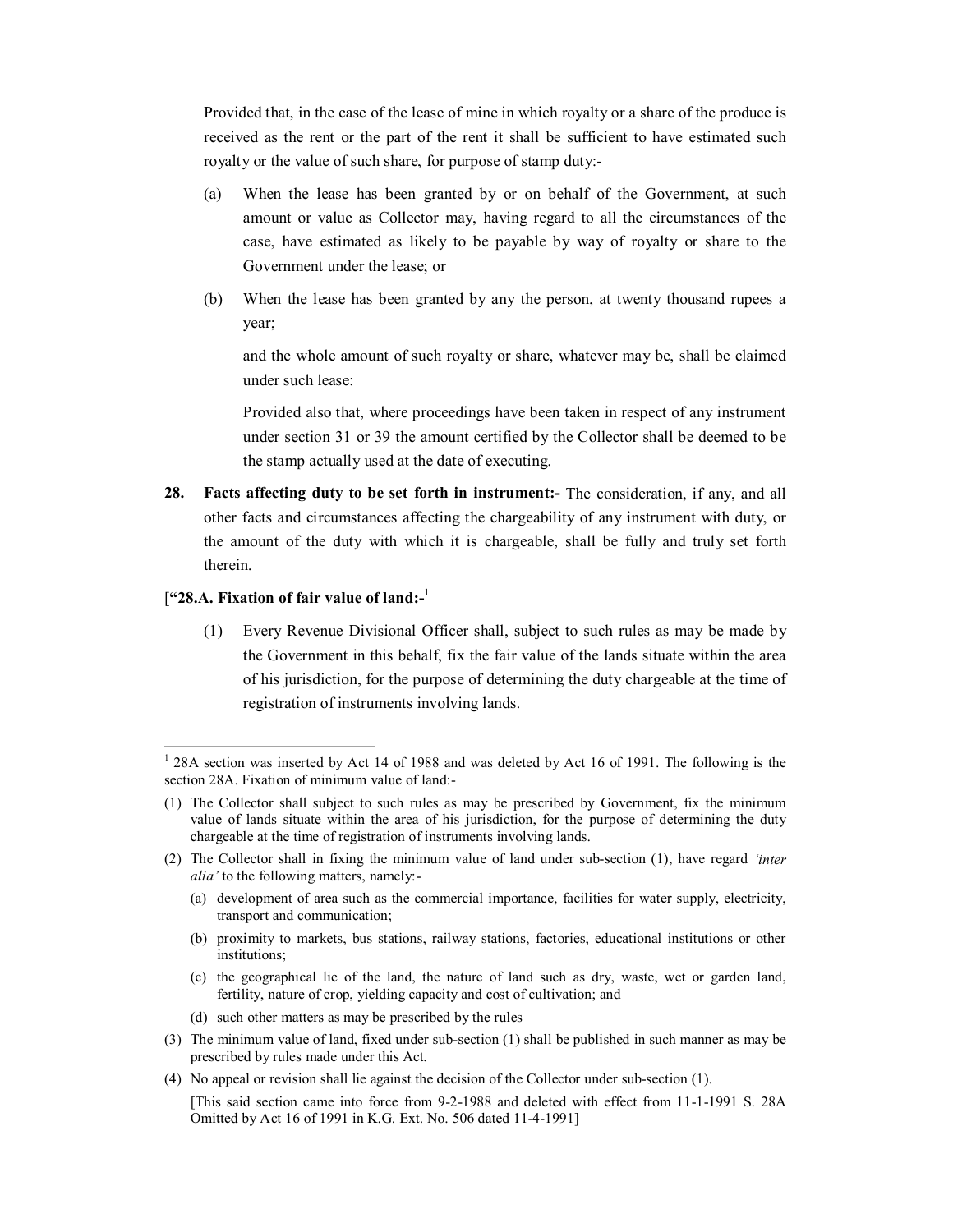- (2) The Revenue Divisional Officer shall, in fixing the fair value of a land under subsection (1); have regard *inter alia* to the following matters, namely:
	- (a) development of the area in which the land is situate such as the commercial importance, facilities for water supply, electricity, transport and communication:
	- (b) proximity of the land to markets, bus stations, railway stations, factories, educational institutions or other institutions;
	- (c) the geographical lie of the land, the nature of the land such as dry, waste, wet or garden land, fertility, nature of crop, yielding capacity and cost of cultivation; and
	- (d) such other matters as may be provided in the rules made under this Act.
- (3) the fair value of land fixed under sub-section  $(1)$  shall be published in such manner as may be provided in the rules made under this Act.
- (4) any person aggrieved by the fixation of fair value under sub-section  $(1)$  may, within thirty days of its publication under-section (3) appeal to the collector";  $]$ <sup>1</sup>

# **29. Direction as duty in case of certain conveyance:**

- (1) Where any property has been contracted to be sold for one consideration for the whole, and is conveyed to the purchaser in separate parts by different instruments, the consideration shall be apportioned in such manner as the parties think fit, provided that a distinct consideration for each separate part is set forth in the conveyance relating thereto and such conveyance shall be chargeable with ad valorem duty in respect of such distinct consideration.
- (2) Where property contracted to be purchased for one consideration for the whole, by two or more persons jointly, or by any person for himself and others, or wholly for others, is conveyed on parts by separate instruments to the persons by or for whom the same was purchased for distinct parts of the consideration, the conveyance of each separate part shall be chargeable with ad valorem duty in respect of the distinct part of the consideration therein specified.
- (3) Where a person, having contracted for the purchase of any property but not having obtained a conveyance thereof, contracts to sell the same to any other person and the property is in consequence conveyed immediately to the subpurchaser, the conveyance shall be chargeable with ad valorem duty in respect of the consideration for the sale by the original purchaser to the sub-purchaser.
- (4) Where a person, having contracted for the purchase of any property but not having obtained a conveyance thereof, contract to sell whole or any part thereof to any other person or persons and the property is in consequence conveyed by the original seller to different persons in parts, the conveyance of each part sold to a sub-

<sup>&</sup>lt;sup>1</sup> The Present 28A Section inserted by Finance Act, 1994 (Act 19 of 1994) with effect from 1-4-1994.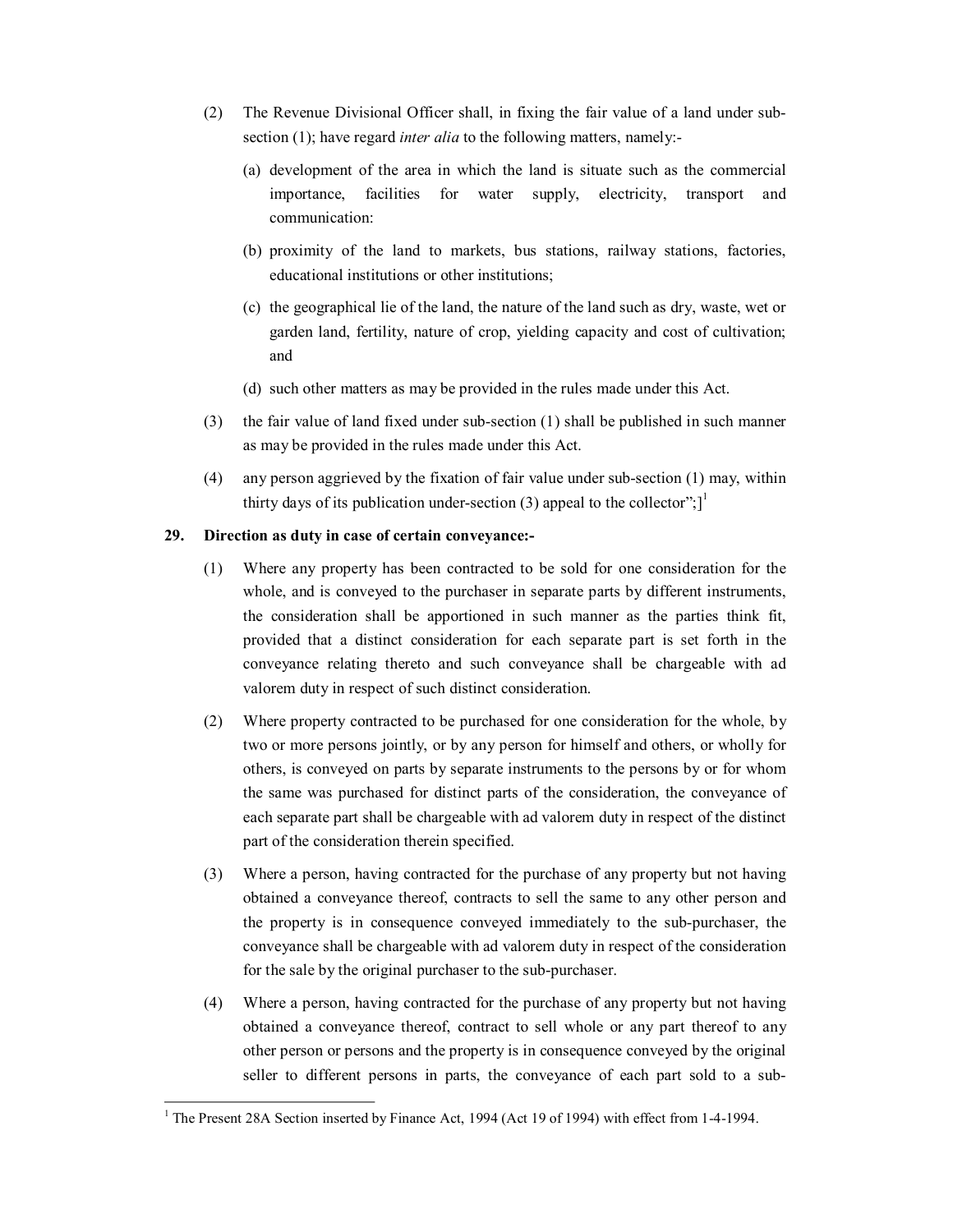purchaser shall be chargeable ad valorem duty in respect only of the consideration paid by such sub-purchaser without regard to the amount or value of the original consideration; and the conveyance of the residue, if any, of such property to the original purchaser shall be chargeable with ad valorem duty in respect only of the excess of the original consideration over the aggregate of the consideration paid by the sub-purchasers.

Provided that the duty on such last mentioned conveyance shall in no case be less than two rupees.

(5) Where a subpurchaser takes an actual conveyance of the interest of the person immediately selling to him, which is chargeable with ad valorem duty in respect of the consideration paid by him and is duly stamped accordingly any conveyance to be afterwards made to him of the same property by the original seller shall be chargeable with a duty equal to that which would be chargeable on a conveyance for the consideration obtained by such original seller, or where such duty would exceed ten rupees, with a duty of ten rupees.

# **E. DUTY BY WHOM PAYABLE**

- **30. Duties by whom payable:** In the absence of an agreement to the contrary, the expense of providing the proper stamp shall be borne.
	- (a) in the case of any instrument described in any of the following articles of the Schedule, namely.—
		- No. 2 (Administration Board)
		- No. 6 (Agreement relating to deposit to title deeds, pawn or pledge),
		- No. 13 (Bond),
		- No. 14 (Bottomry Bond),
		- No.  $[25]$ <sup>1</sup> (Customs Bond or Central Excise Bond<sup>2</sup>),
		- No. [30]<sup>1</sup> (Further Charge),
		- No. [32] <sup>1</sup> (Indemnity Bond),
		- No. [37] <sup>1</sup> (Mortgage Deed),
		- No.  $[48]^1$  (Release),
		- No. [49]<sup>1</sup> (Respondentia Bond),
		- No. [50]<sup>1</sup> (Security Bond or Mortgage Deed),
		- No.  $[51]$ <sup>1</sup> (Settlement),

No. [55]<sup>1</sup> (c) (Transfer of any interest secured by a Bond or Mortgage Deed), by the person drawing, making or executing such instrument;

- (b) in the case of a conveyance (including a reconveyance of mortgaged property) by the grantee; in the case of a lease or agreement to lease by the lessee or intended lessee;
- (c) in the case of a counterpart of lease  $-$  by the lessor;

<sup>&</sup>lt;sup>1</sup> Substituted by Act 29 of 1969.<br><sup>2</sup> Substituted by Act 17 of 1967 with effect from 15-9-1967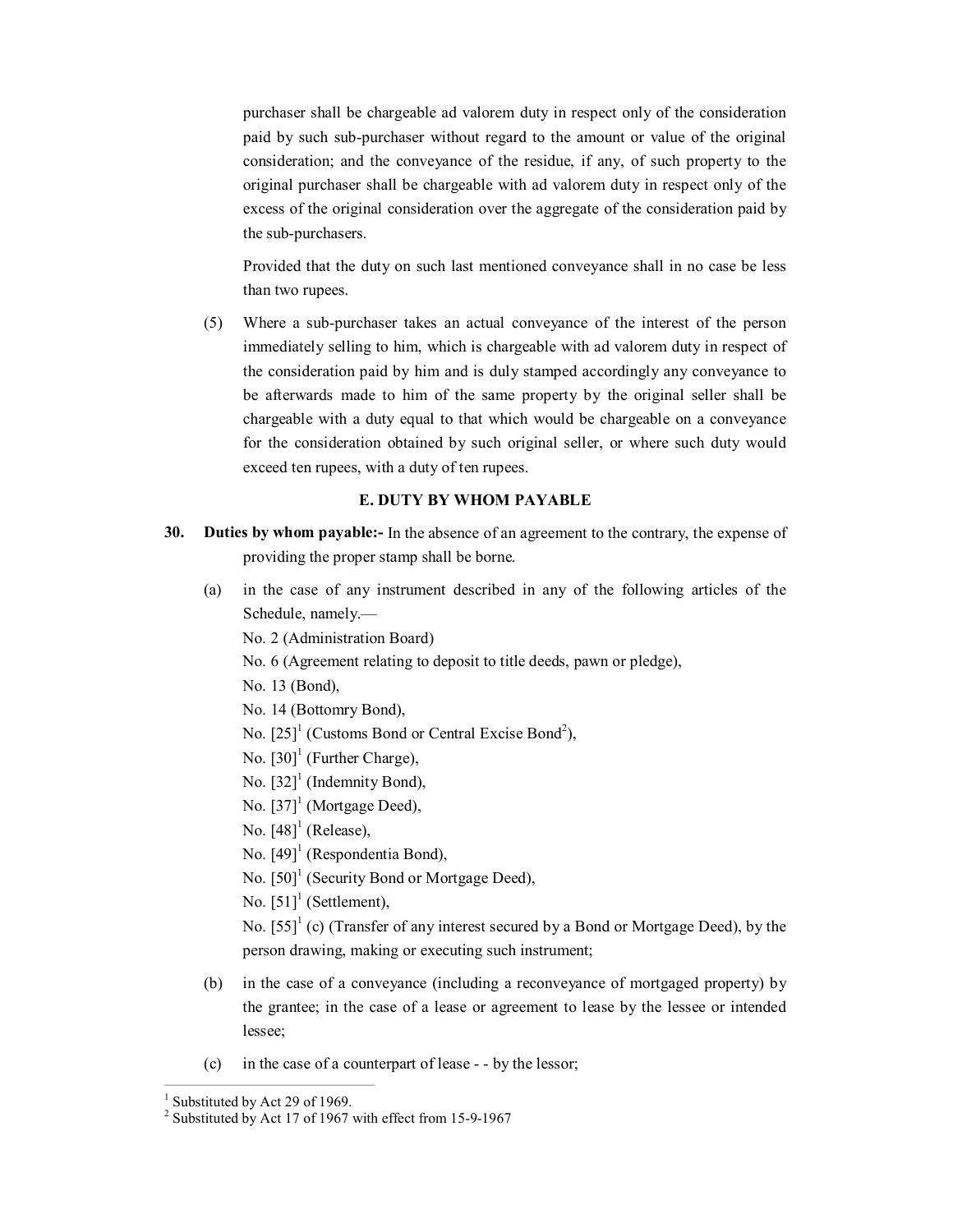- (cc) [in the case of a certificate of enrolment in the roll of advocates maintained by the State bar Council - - by the advocate enrolled;  $]^{1}$
- (d) in the case of an instrument of exchange  $-$  by the parties in equal shares;
- (e) in the case of a certificate of sale by the purchaser of the property to which such certificate relates; and
- (f) in the case of an instrument of partition  $-$  by the parties thereto in proportion to their respective shares in the whole property partitioned, or, when the partition is made in execution of an order passed by a Revenue Authority or Civil Court or Arbitrator, in such proportion as such Authority or Court or Arbitrator directs.

# **CHAPTER III**

# **Adjudication as to Stamps**

# **31. Adjudication as to proper Stamp:**

- (1) When any instrument, whether executed or not and previously stamped or not is brought to the Collector, and the person bringing it applies to have the opinion of that officers as to duty, if any, with which it is chargeable, and pays a fee of such amount not exceeding ten rupees and not less than one rupees) as the Collector may in each case direct, the Collector shall determine the duty, if any, with which, in his judgment, the instrument is chargeable.
- (2) For this purpose the Collector may require to be furnished with an abstract of the instrument, and also with such affidavit or other evidence as he may deem necessary to prove that all the facts and circumstances affecting the chargeability of the instrument with duly, or the amount of the duly with which it is chargeable, are fully and truly set forth therein, and may refuse to proceed upon any such application, until such abstract and ebvidence have been furnished accordingly:

Provided that

- (a) no evidence furnished in pursuance of this section shall be used against any person in any civil proceeding except in any enquiry as to the duty with which the instrument to which it relates is chargeable; and
- (b) every person by whom any such evidence is furnished shall, on payment of full duty with which the instrument to which it relates, is chargeable, be relieved from any penalty which he may have incurred under this Act by reason of the omission to state truly in such instrument any of the facts or circumstances aforesaid.

# **32. Certificate by Collector:**

(1) When an instrument brought to the Collector under section 31, is in his opinion, one of a description chargeable with duly, and

<sup>&</sup>lt;sup>1</sup> Inserted by ibid.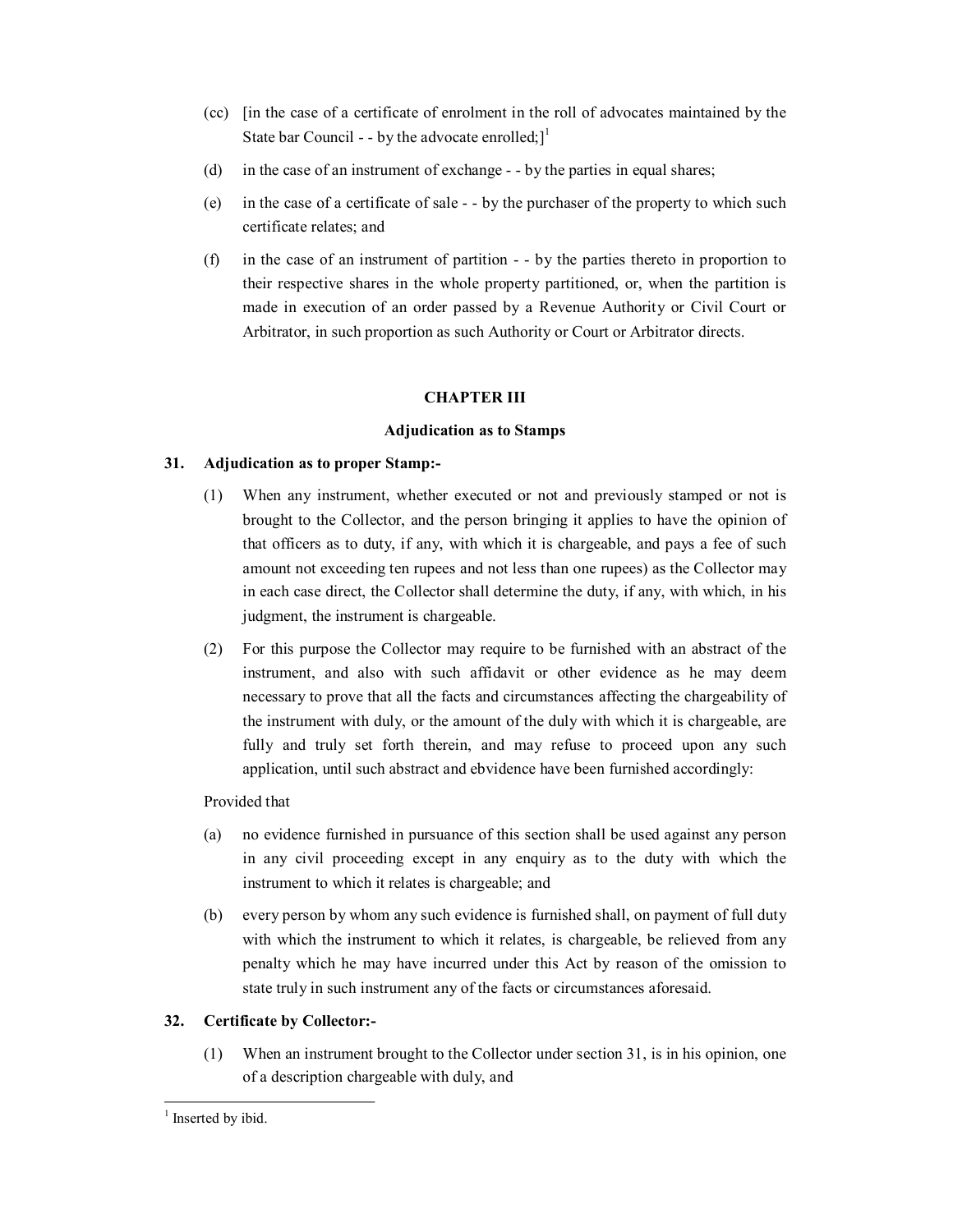- (a) the Collector determines that it already fully stamped, or
- (b) the duty determined by the Collector under section 31, or such a sum as, with duty already paid in respect of the instrument is equal to the duty so determined, has been paid, the Collector shall certify by endorsement on such instrument that the full duty (stating the amount) with which it is chargeable has been paid.
- (2) When such instrument is, in his opinion, not chargeable with duty, the Collector shall certify in manner aforesaid that such instrument is not so chargeable.
- (3) Any instrument upon which an endorsement has been made under this section shall be deemed to be duly stamped or not chargeable with duty as the case may be; and, if chargeable with duty, shall be receivable in evidence or otherwise, and may be acted upon and registered as if it has been originally duly stamped.

Provided that nothing in this section shall authorize the Collector to endorse:

- (a) any instrument executed or first executed in India and brought to him after the expiration of one month from the date of its execution, or first execution, as the case may be;
- (b) any instrument executed or first executed out of India and brought to him after the expiration of three months after it has been first received in the State; or
- (c) any instrument chargeable with the duty of [twenty Paise] or less than [twenty Paise] when brought to him, after the execution thereof on paper not duly stamped.

# **CHAPTER VI**

# **Instruments not duly Stamed**

# **33. Examination and impounding of instruments:**

- (1) Every person having by law or consent of parties authority to receive evidence, and every person in charge of a public office, except an Officer of Police, before whom any instrument, chargeable in his opinion, with duty, is produced or comes in this performance of his functions, shall, if it appears to him that such instrument in no duly stamped, impound the same.
- (2) For that purpose every such person shall examine every instrument so chargeable and so produced or coming before him, in order to ascertain whether it is stamped with a stamp of the value and description required by the law in force in the State when such instrument was executed or first executed:

Provided that

<sup>&</sup>lt;sup>1</sup> Substituted by Act 29 of 1969 w.e.f. 20-04-1969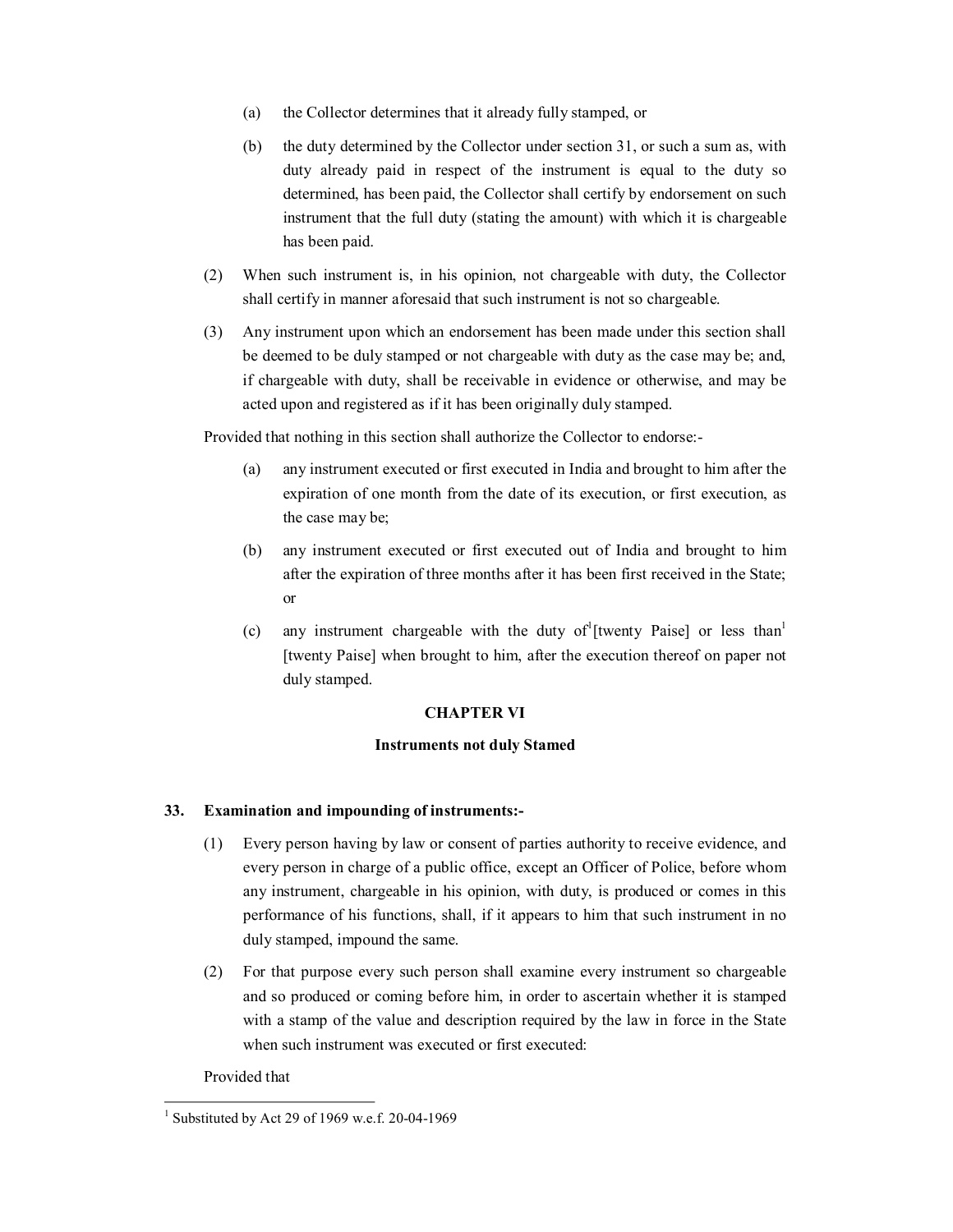- (a) nothing herein contained shall be deemed to require any Magistrate or Judge of a Criminal Court to examine or impound, if he does not think fit to do, any instrument coming before him in the course of any proceeding other than proceeding under Chapter XII or Chapter XXXVI of the Code of Criminal Procedure, 1898;
- (b) in the case of a Judge of the High Court, the duty of examining and impounding any instrument under this section may be delegated to such officer as the Court appoints in his behalf.
- (3) For the purpose of this section, in cases of doubt, the Government may determine:
	- (a) what offices shall be deemed to be public offices; and
	- (b) who shall be deemed to be persons in charge of public offices.
- 34. Instrument not duly stamped inadmissible in evidence, etc: No instrument chargeable with duty shall be admitted in evidence for any purpose by any person having by law or consent of parties authority to receive evidence or shall be acted upon, registered or authentication by any such person or by any public officer, unless such instrument is duly stamped.
- Provided that
	- (a) any such instrument not being an instrument chargeable with a duty of [twenty paise] or less than<sup>1</sup> [twenty paise] shall, subject to all just exceptions, be admitted in evidence on payment of the duty with which the same is chargeable, or, in the case of an instrument insufficiently stamped, of the amount required to make up such duty, together with a penalty to five rupees or, when ten times the amount of the proper duty or deficient portion thereof exceeds five rupees, of sum equal to ten times such duty or portion;
	- (b) any such instrument, when presented to a Registering Officer for registration, shall be registered, if the party agrees to pay the duty and penalty due thereon as decided by the Registering Officer and pays the same within seven days from the date.
	- (c) where a contract or agreement of any kind is effected by correspondence consisting of two or more letters and any one of the letters bears the proper stamp, the contract or agreement shall be deemed to be duly stamped;
	- (d) nothing herein contained shall prevent the admission of any instrument in evidence in any proceeding in a Criminal Court, other than an proceeding under Chapter XII or Chapter XXXVI of the Code Of Criminal Procedure, 1898;
	- (e) nothing herein contained shall prevent the admission of any instrument in any Court when such instrument has been executed by or on behalf of the Government, or where it bears the certificate of the Collector as provided by Section 32 or any other provision of this Act.

<sup>&</sup>lt;sup>1</sup> Substituted by Act 29 of 1969 with effect from  $20-04-1969$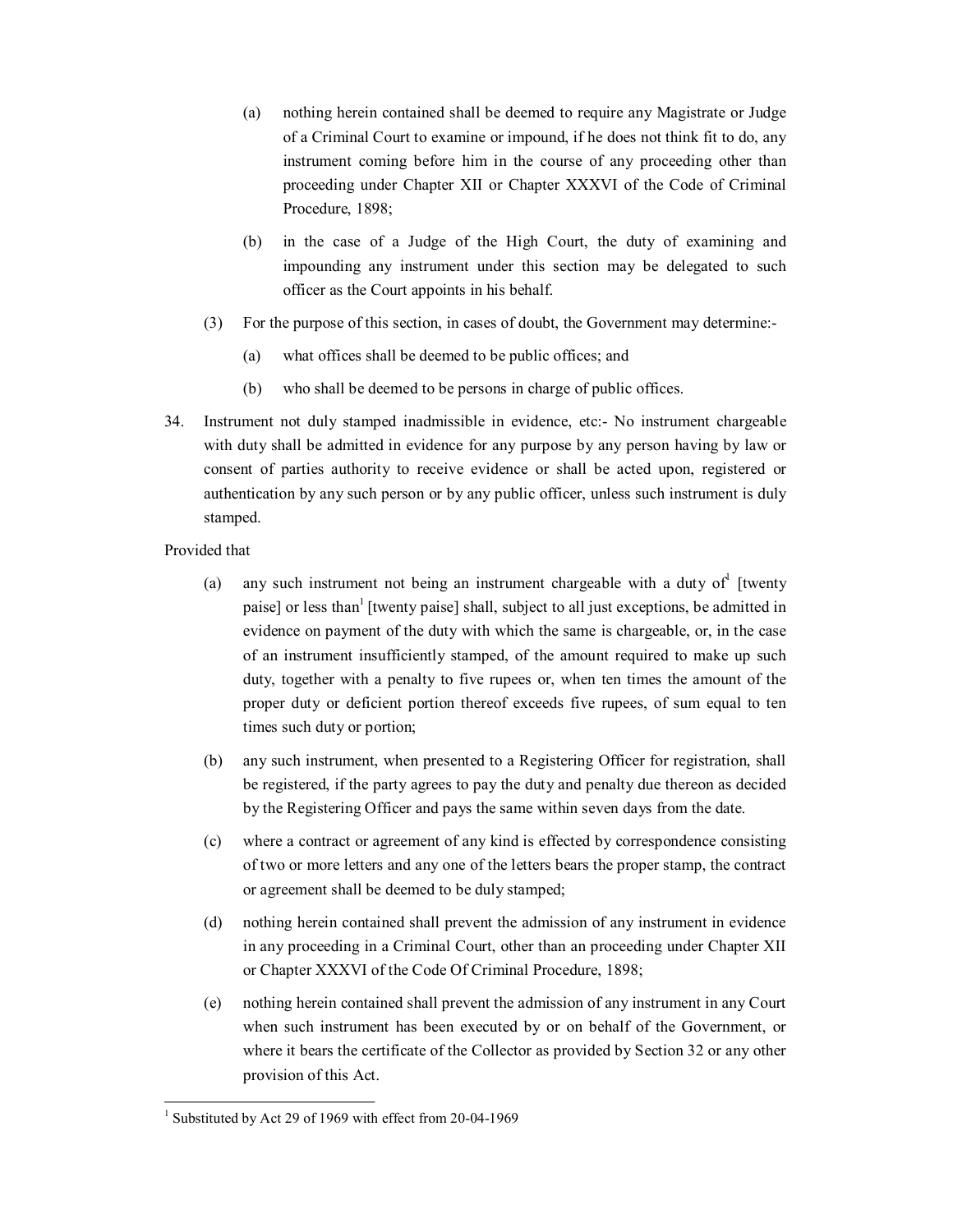- **35. Admission of instrument where not to be questioned**: When an instrument has been admitted in evidence such admission shall not except as provision in Section 59, be called in question at any stage of the same suit or proceeding on the ground that the instrument has not been duly stamped.
- **36. Admission of improperly stamped instruments:** The Government may make rules providing that, where as instrument bears a stamp of sufficient amount but of improper description, it may, on payment of the duty with which the same is chargeable, be certified to duly stamped, and any instrument so certified shall then be deemed to have been duly stamped as from the date of its execution.

# **37. Instruments impounded how dealt with:**

- (1) When the person impounding as instrument under section 33 has by law or consent of parties authority to receive evidence and admits such instrument in evidence or when he is a Registering Officer to register such instrument upon payment of a penalty as provided by section 34 or of duty as provided by section 36, he shall send to the Collector an authenticated copy of such instrument, together with a certificate in writing, stating the amount of duty and penalty levied in respect thereof, and shall send such amount to the Collector or to such person as he may appoint in this behalf.
- (2) in every other case, the person so impounding an instrument shall send it in original to the Collector.

# **38. Collector's power to refund penalty paid under subsection (1) of section 37:**

- (1) When a copy of an instrument is sent to the Collector under subsection (1) of section 37, he may, if he thinks fit, refund the whole or any portion of the penalty in excess of ten rupees which has been paid in respect of such instrument.
- (2) When such instrument has been impounded only because it has been written in contravention of section 13 or section 14, Collector may refund the whole penalty so paid.

# **39. Collector's power to stamp instrument impounded:**

- (1) When the Collector impounds any instrument under section 33, or receives any instrument sent to him under sub-section  $(2)$  of section 37, not being an instrument chargeable with a duty of [twenty paise] or less, he shall adopt the following procedure:
	- (a) if he is of opinion that such instrument is duly stamped or is not chargeable with duty, he shall certify by endorsement thereon that it is duly stamped or that it is not so chargeable as the case may be;

<sup>&</sup>lt;sup>1</sup> The words "twenty paise" were submitted for the words "twelve paise" by Act 1969 of 1969 with effect from 20-04-1969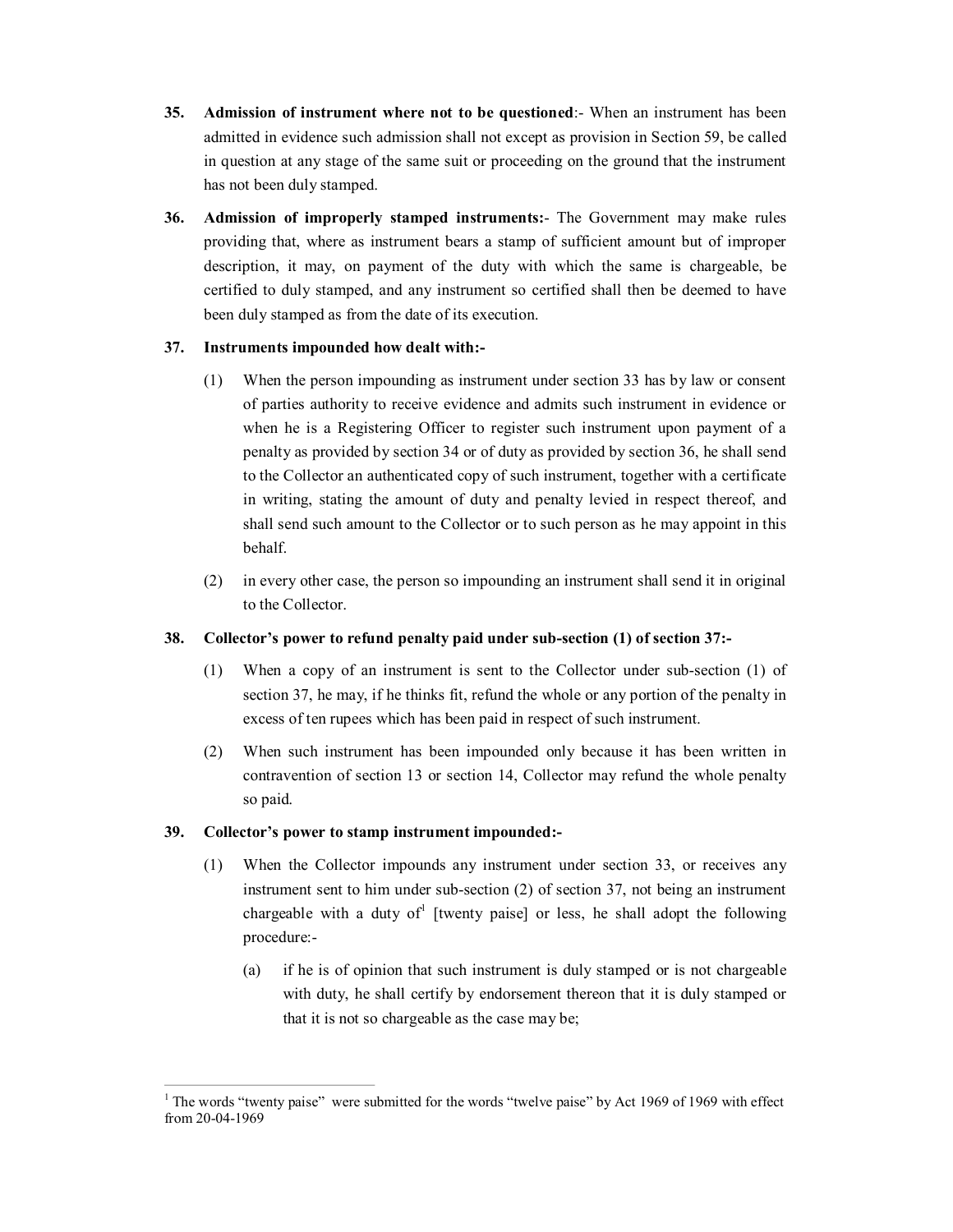(b) if he is so opinion that such instrument is chargeable with duty and is not duly stamped he shall require the payment of the proper duty or the amount required to make up the same, together with a penalty of five rupees; or of he thinks fit, an amount no exceeding ten times the amount of the proper duty or of the deficient portion thereof whether such amount exceeds or falls short of five rupees;

Provided that, when such instrument has been impounded only because it has been written in contravention of section 13 or section 14, the Collector may, if he thinks fit, remit the whole penalty prescribed by this section.

- (2) Every certificate under clause (a) of subsection (1) shall, for the purpose of this Act be conclusive evidence of the matters stated therein.
- (3) Where an instrument has been sent to the Collector under subsection (2) of section 38, the Collector shall, when he has dealt with it as provided by this section, return it to the impounding officer.
- **40 Instruments unduly stamped by accident:** If any instrument chargeable with duty and not duly stamped, not being an instrument chargeable with a duty of <sup>1</sup> [twenty paise] or less is produced by any person of his own motion before the Collector within on year from the date of its execution or first execution and such person brings to the notice of the Collector the fact that such instrument is not duly stamped and offers to pay to the Collector the amount of the proper duty, or the amount required to make up the same and the Collector is satisfied that the omission to duly stamped such instrument has been occasioned by accident, mistake or urgent necessity, he may, instead of proceedings under section 33 and 39, receive such amount and proceed as next hereinafter prescribed.

# **41. Endorsement of instruments on which duty has been paid under sections 34, 39, or 40:**

- (1) When the duty and penalty, if any leviable in respect of any instrument have been paid under section 34, section 39 or section 40, the person admitting such instrument in evidence or the Collector, as the case may be, shall certify by endorsement thereon that the proper duty or, as the case may be proper duty and penalty (stating the amount of each) have been levied in respect thereof and the name and residence of the person paying them.
- (2) Every instrument so endorsed shall thereupon be admissible in evidence, and may be registered and acted upon and authenticated as if it had been duly stamped, and shall be delivered on this application in this behalf to the person from whose possession it came into the hands of the officer impounding it, or as such person may direct.
	- (a) no instrument which has been admitted in evidence upon payment of duty and a penalty under section 34 shall be so delivered before the expiration of one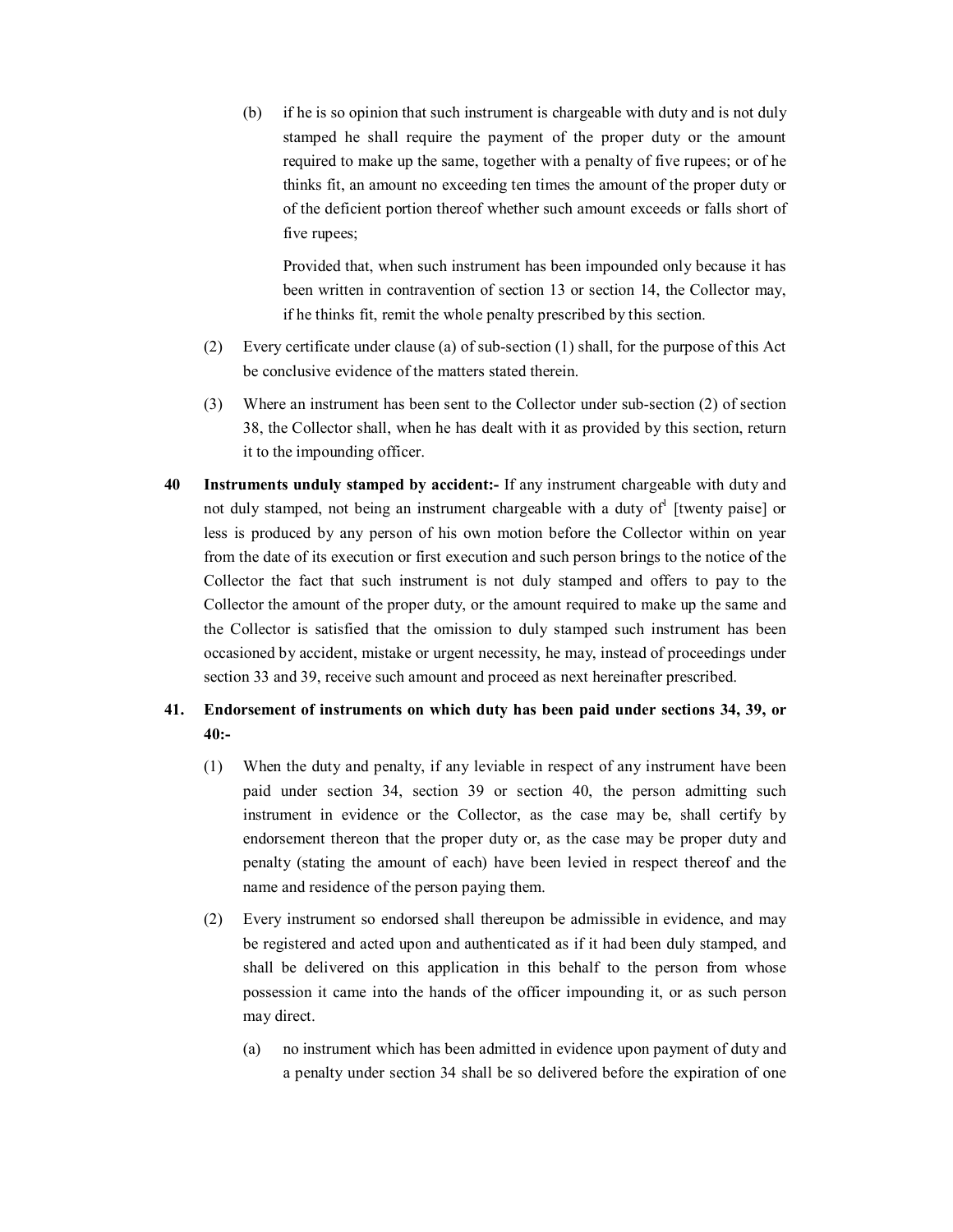month from the date of such impounding, or if the Collector has certified that its further detention is necessary and has not canceled such certificate;

- (b) Nothing in this section shall affect Order XIII. rule 9 of the first Schedule to the Code of Civil Procedure, 1908.
- **42. Prosecution for offence against Stamp Law:** The taking of proceedings or the payment of a penalty under this Chapter in respect of any instrument shall not bar the prosecution of any person who appears to have committed an offence the law relating to stamps in respect of such instrument:

# **43. Person paying duty on penalty may recover same in certain cases:**

- (1) When any duty or penalty has been paid under section 34, section 36, section 39 or section 40, by any person in respect of an instrument, and by agreement or under the provisions of section 30 or any other enactment in force at the time such instrument was executed, some other person was bound to bear the expense of providing the proper stamp for such instrument, the first-mentioned person shall be entitled to recover from such other person the amount of the duty or penalty so paid.
- (2) For the purpose of such recovery any certificate granted in respect of such instrument under this Act shall be conclusive evidence of the matters therein certified.
- (3) Such amount may, of the Court thinks fit, be included in any order as to costs in any suit or proceeding to which such persons are parties and in which such instrument has been tendered in evidence. If the Court does not include the amount in such order, no further proceedings for the recovery of the amount shall be maintainable.

# **44. Power of Government or other specified authority to refund penalty or excess duty in certain cases:**

- (1) Where any penalty is paid under section 34 or section 39, the Government or such other authority as may be specified by Government in this behalf may, upon application in writing made within one year from the date of the payment, refund such penalty wholly or in part.
- (2) Where, in the opinion of the Government or such Government or such other authority specified under sub-section (1), stamp duty in excess of that which is legally chargeable has been charged and paid under section 34 or section 39, the Government or such authority may upon, application in writing made within three months of the order charging the same, refund the excess.

# **45. Nonliability for loss of instruments sent under section 37:**

(1) If any instrument sent to the Collector under subsection (2) of section 37 is lost, destroyed or damaged during transmission, the person sending the same shall not be liable for such loss, destruction or damage.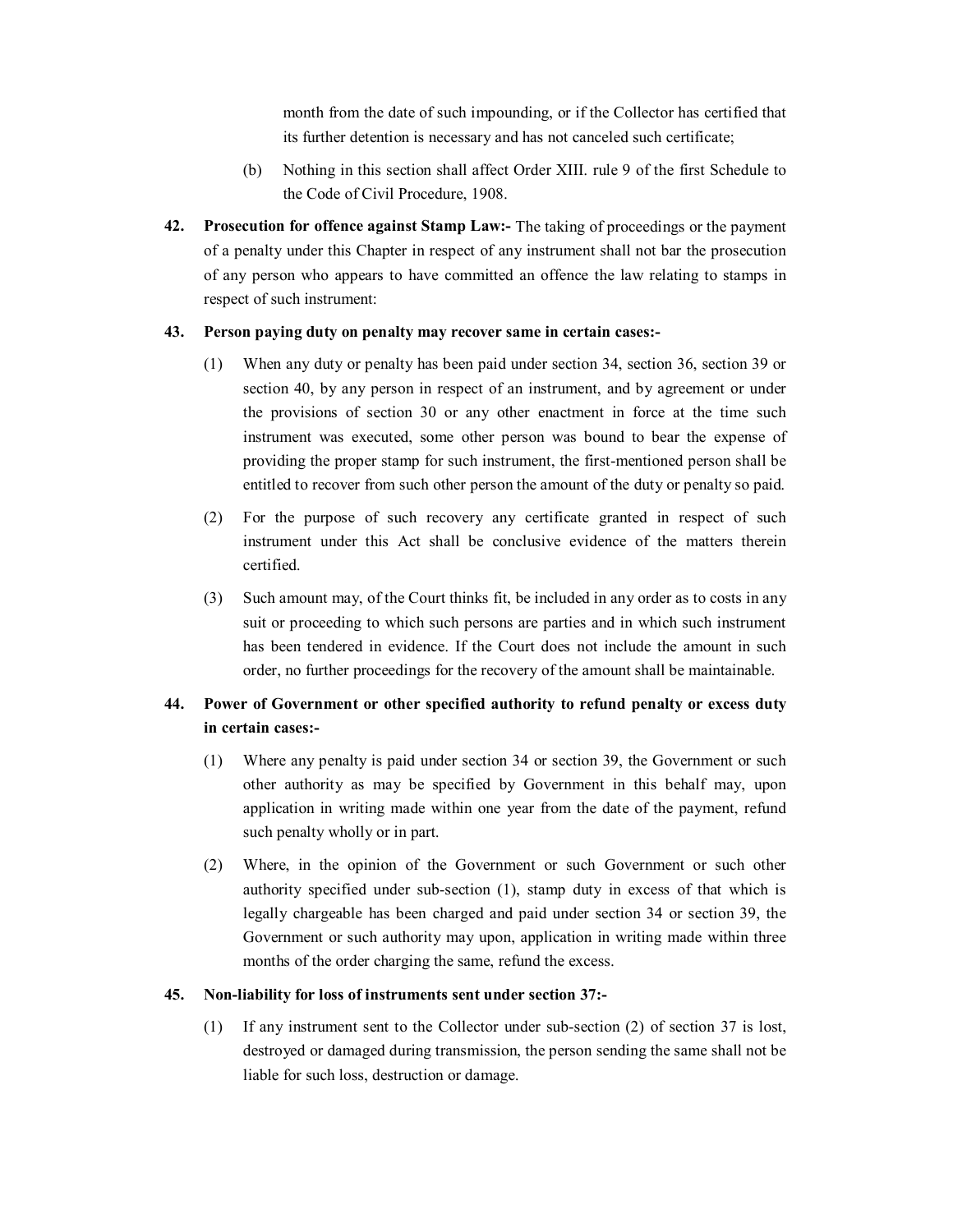- (2) When any instrument is about to be sent, the person from whose possession in came into the hands of the person impounding the same, may require a copy thereof to be made at the expense of such first-mentioned person and authenticated by the person impounding such instrument.
- "[45A. <sup>1</sup>Instrument not bearing stamp of sufficient amount as per fair value of land how to be dealt with:
- (1) Notwithstanding anything contained in this Act, the registering officer shall, while registering an instrument transferring any instrument transferring any land, other than an instrument of partition, settlement or gift among the members of a family, chargeable with duty verify whether the value of land or the consideration set forth in the instrument is the fair value of that land.
- (2) Where on such verification, the registering officer is satisfied that the value of the land or the consideration set forth in the instrument is not less than the fair value of the land, he shall duly register the instrument.
- (3) Where, on verification the registering officer finds that the value of the land or the consideration set forth in the instrument is less than the fair value of the land fixed under section 28A, he shall, by order, direct the payment of proper stamp duty on the fair value of the land fixed under section 28A within a period of seven days from the date of the order and on payment of the deficit stamp duty, the instrument shall be duly registered.
- (4) Any person aggrieved by an order under subsection (3) may, within thirty days from the date of that order, appeal to the Collector within whose jurisdiction the land is situate.

Section 45A of the Principal Act is re-numbered as 45B by Act 14 of 1988, 45A was inserted by Act 14 of 1988 which is detailed below and has been deleted from 11-1-1991 by Act 16 of 1991.<br><sup>4</sup>5A Instrument not bearing stamp of sufficient amount as per minimum value of land how to be dealt

with:

<sup>(1)</sup>  Notwithstanding anything contained in this Act, the Registering Officer shall, while registering Officer shall, while registering instrument transferring any land or of partition of property involving land chargeable with duty verify whether the value of land of the consideration set forth in the instrument is the minimum value of that land.

<sup>(2)</sup>  Where on such verification, the Registering Officer is satisfied that the value of land or the consideration set forth in the instrument is the minimum value of the land, he shall duly register the instrument.

<sup>(3)</sup>  Where on verification the Registering Officer finds that the value of land or the consideration set forth in the instrument is not the minimum value of land, he shall, by order, fix the minimum value of land, on the basis of the minimum value of land, on the basis of minimum value of land published under section 28A and the proper stamp duty payable thereon, and on payment of the deficient amount of duty, if any, by the person liable to pay the duty, he shall duly register the instrument.

<sup>(4)</sup>  Any person aggrieved by an order of the Registering Officer subsection (3), may appeal to the Collector within whose jurisdiction the land is situate and the decision of the Collector shall, be final.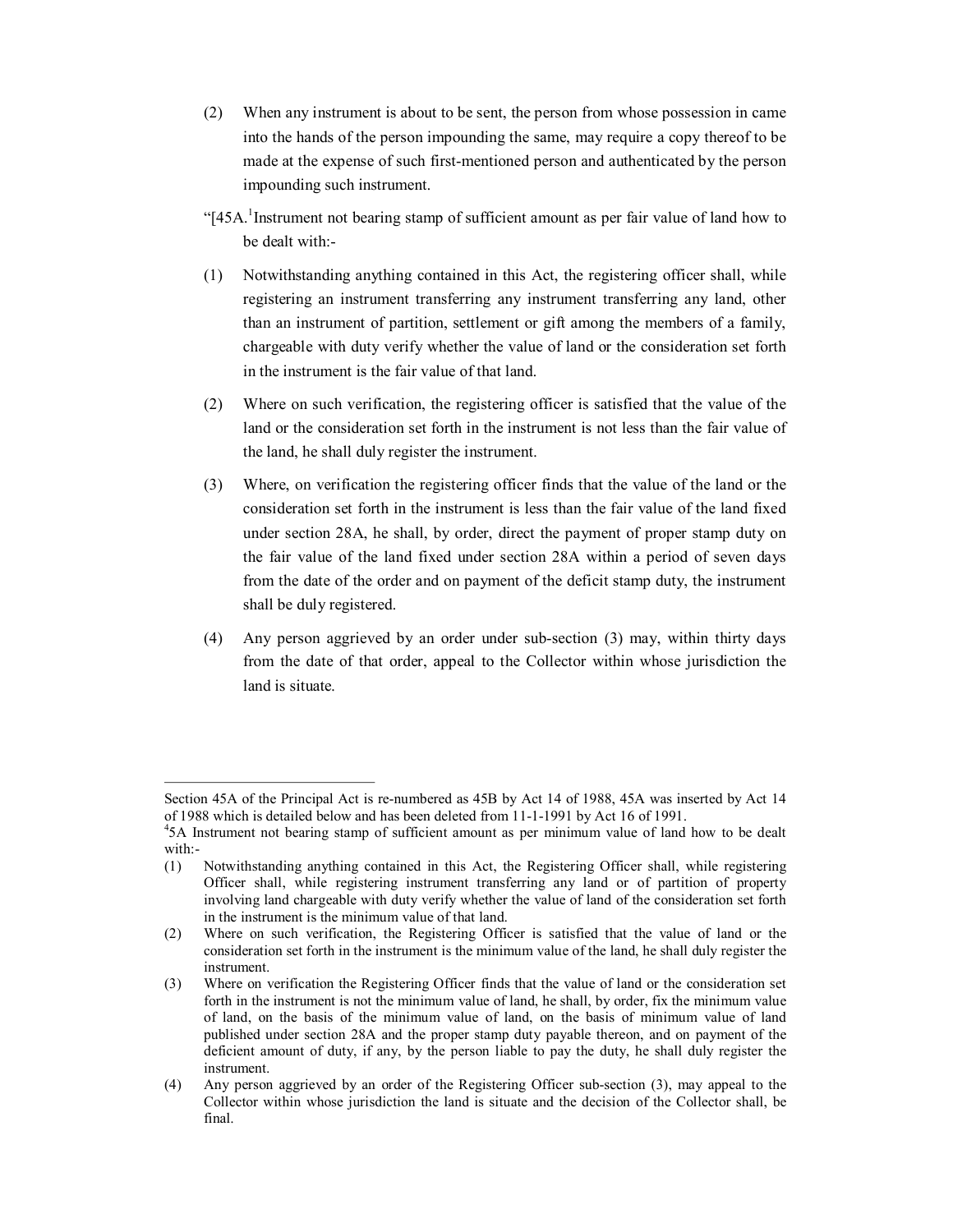(5) The Collector shall hear and dispose of the appeal in such manner as may be prescribed by rules made under this Act in behalf and his decision thereon shall be final": $]$ <sup>1</sup>

# **45B Instrument under valued how to be dealt with:**

- (1) If the Registering Officer, while registering any instrument transferring any property, has reason to believe that the value of the property or the consideration, as the case may be, has not been truly set forth in the instrument, he may, after registering such instrument, refer the same to the Collector for determination of the value or consideration, as the case may be, and the proper duty payable thereon.
- (2) On respect of a reference under subsection (1), the Collector shall, after giving the parties a reasonable opportunity of being heard and after holding as enquiry in such manner as may be prescribed by rules made under this Act, by order, determine the value of the property or the consideration and the duty aforesaid; and the deficient amount of duty, if any, shall be payable by the person liable to pay the duty and, on the payment of such duty, the Collector shall endorse a certificate of such payment on the instrument under his seal and signature.
- (3) The Collector may, suo motu, within  $2$ <sup>[two</sup> years] from the date of registration f any instrument not already referred to him under sub-section (1), call for and examine the instrument for the purpose of satisfying himself as to the correctness of its value or consideration as the case may be, and the duty payable thereon, and if after such examination, he has reason to believe that the value or consideration has not been truly set forth in the instrument, he may determine the value or consideration and the duty aforesaid, in accordance with procedure provided for in subsection (2); and the deficient amount of duty, if any, shall be payable by the person liable to pay the duty and, on the payment of such duty, the Collector shall endorse a certificate of such payment on the instrument under his seal and signature.

<sup>45</sup>A

<sup>(5)</sup>  An appeal under subsection (4) shall be filed within thirty days of the date of order sought to be appealed against.

<sup>(6)</sup>  The Collector shall hear and dispose of the appeal in such manner as may be prescribed by rules made under this Act within six months from the date of filing of the appeal or within such further time as may be extended by Government for reasons to be recorded in writing. Section 45A came into force from 12-11-1990 and was deleted w.e.f. 11-1-1991.

<sup>1.</sup>  New 45A section inserted by Kerala Finance Act, 1994 (Act 19 of 1994) with effect form 14 1994.

<sup>2.</sup> The words "two years" was submitted for the words "six months" by Act 21 of 1967 w.e.f. 16-9-1967.

<sup>3.</sup>  (3A) Inserted by Act 14 of 1988 with effect from 12111990 and was deleted by Act 16 of 1991 with effect from 11-1-1991 it ran as follows:-(3A) Notwithstanding anything contained in Section 45A and the Schedule, where an instrument referred to in this section is an instrument involving transfer of land, the value or consideration thereof determined by the Collector under subsection (2) or subsection (3), as the case may be, shall be the basis for reckoning the proper amount of duty in respect of that instrument.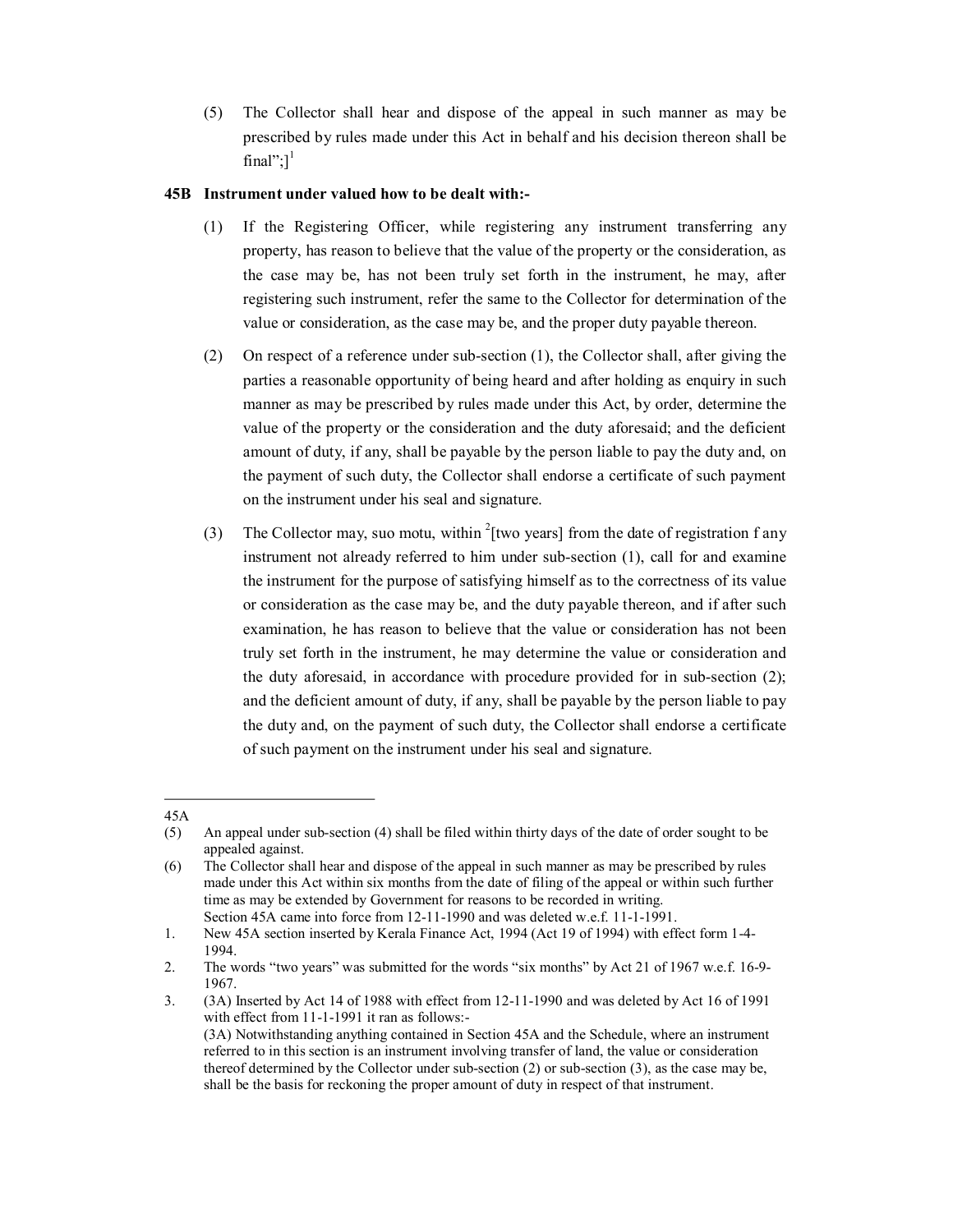$[(3A) [***]^{3}]$ 

- (4) Any person aggrieved by an order of the Collector under subsection (2) or subsection (3) may appeal to the District Court within whose jurisdiction the property transferred is situate.
- (5) An appeal under sub-section (4) shall be filed within thirty days of the date of order sought to be appeal against.
- (6) The District Court shall hear and dispose of the appeal in such manner as may be prescribed by rules made under this Act.

# **[45C. Purchase of land by Government:**

- (1) Notwithstanding anything contained in section 45A or section 45B, where a registering officer while registering any instrument, other than an instrument of partition, settlement or gist, among the members of a family, transferring any property, has reason to believe that the value of the land of the consideration set forth in the instrument is less by fifteen per cent or more of the fair value of the land fixed under section 28A, he may refer the same to the Collector for an order for purchase of the land by the Government.
- (2) On receipt of a reference under subsection (1) the Collector shall, after giving the parties a reasonable opportunity of being heard and after holding an enquiry in the manner as may be prescribed by rules made under this Act, by order, determine the duty based on the fair value of the land and direct the person liable to pay the duty to pay the deficit amount of duty together with such time as he may fix, which shall not be less than twenty-one days and, on payment of such duty, the Collector shall endorse a certificated of such payment on the instrument under his seal and signature and thereupon the instrument shall duly registering officer.
- (3) Where the person fails to comply with the direction under sub section (3), the Collector shall order for the purpose of the land by the Government by the Government by paying the value of land of consideration set forth in the instrument together with an amount equal to twenty five cent of such value or consideration.
- (4) Where an order for the purpose of any land by the Government is made under subsection (3), the Government shall pay by way of consideration for such purchase an amount equal to the amount specified in the said sub-section and on payment of such amount, the land shall vest in the Government free form all encumbrances.
- (5) Any person aggrieved by an action under subsection (4) may, within thirty days of the date of purchase by the Government, appeal to the District Court within whose jurisdiction the property purchases in situate"; $]$ <sup>1</sup>
- 64. Recovery of duties and penalties: All duties, penalties and other sums required to be paid under this Chapter may be recovered by the Collector by distress and sale of the movable

<sup>&</sup>lt;sup>1</sup> Section 45C inserted by Kerala Finance Act, 1994, (Act 19 of 1994) with effect from 1-4-1994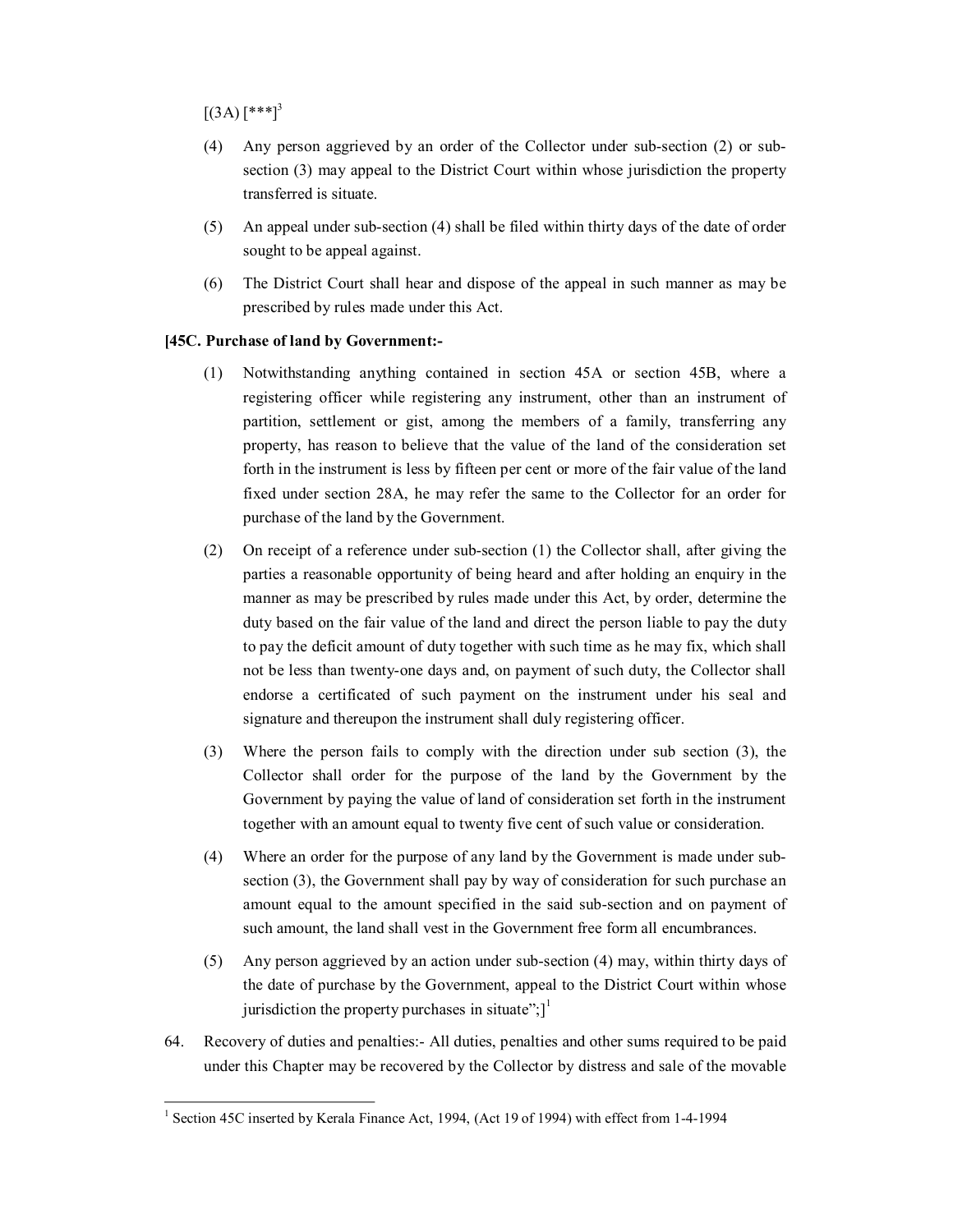property of the person from whom the same are due, or by any other process for the time being in force for the recovery of arrears of land revenue.

### **CHAPTER V**

### **Allowances for stamps in certain cases**

- **47. Allowance for spoiled stamps:** Subject to such rules as may be made by the Government as to the evidence to be required, or the enquiry to be made, the Collector may, on application made, within the period prescribed in section 48, and if he is satisfied as to the facts, make allowance for impressed stamps spoiled in the cases hereinafter mentioned, namely:
	- (a) the stamp on any paper inadvertently and undersigned spoiled, obliterated or by error in writing or any other means rendered unfit for the purpose intended before any instrument written thereon is executed by any person;
	- (b) the stamp on any document which is written out wholly or in part, but which is not signed or executed by any party thereto;
	- (c) the stamp used for an instrument executed by any party thereto which
		- (1) has been afterwards found to be absolutely void in law from the beginning;
		- (2) has been afterwards found unfit, by reason of any error or mistake therein, for the purpose originally intended;
		- (3) by reason of the death of any person by whom it is necessary that it should be executed, without having executed the same, or of the refusal of any such person to execute the same, cannot be completed so as to effect the intended transaction in the form proposed;
		- (4) for want of the execution thereof by some material party, and his inability or refusal to sign the same, is in fact incomplete and insufficient for the purpose for which it was intended;
		- (5) by reason of the refusal of any person to act under the same, or to advance any money intended to be thereby secured or by the refusal or non-acceptance of any office thereby granted totally fails of the intended purpose;
		- (6) becomes useless in consequence of the transaction intended to be thereby effected, being effected by some other instrument between the same parties and bearing a stamp of not less value;
		- (7) is deficient in value and the transaction intended to be thereby effected has been effected by some other instrument between the same parties and bearing a stamp of not less value;
		- (8) is inadvertently and undersignedly spoiled, and in lieu whereof another instrument made between the same parties and for the same purpose is executed and duly stamped.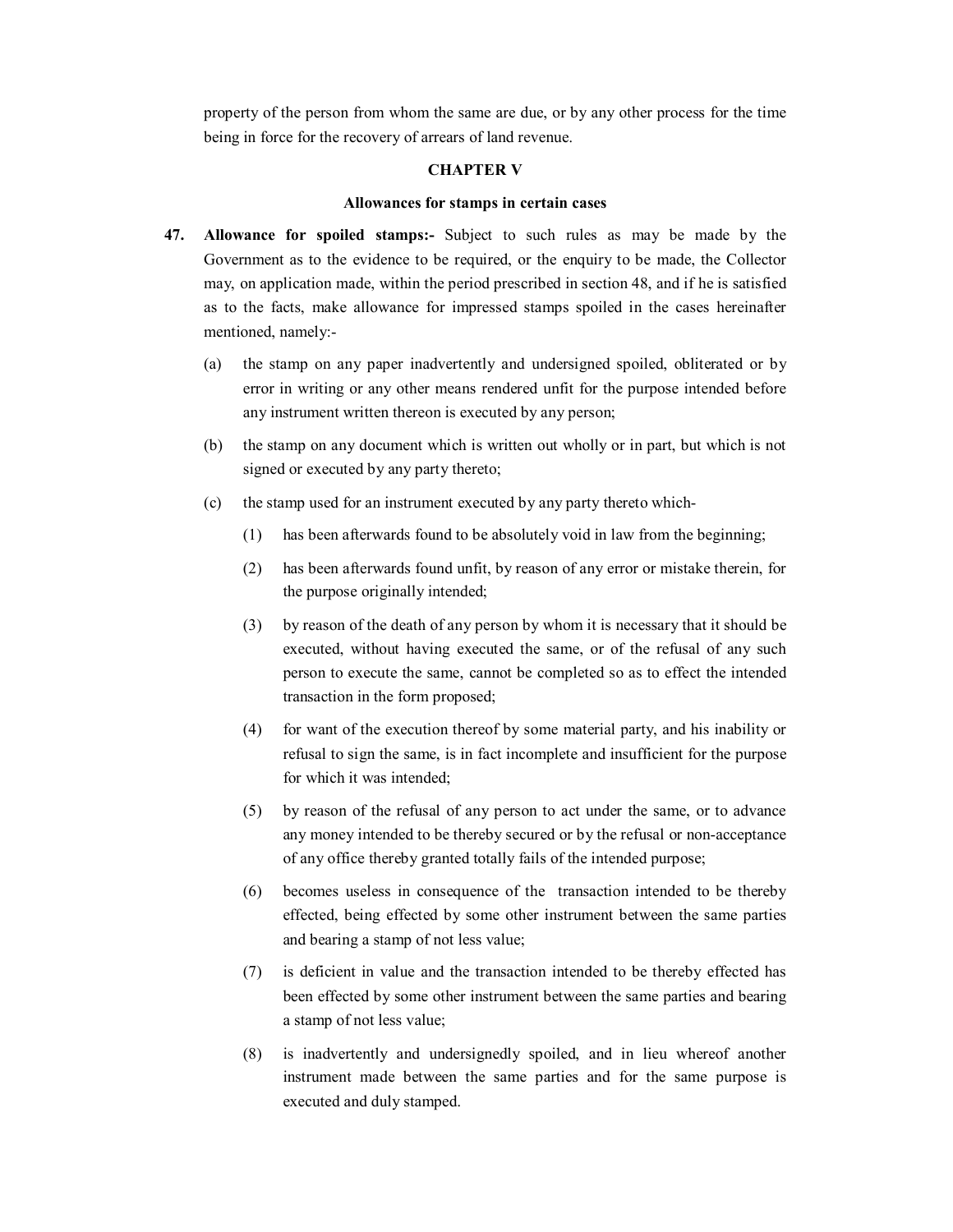Provided that in, the case of an executed instrument, no legal proceeding has been commenced in which the instrument could or would have been given or offered in evidence and that the instrument is given up to be cancelled.

- Explanation: The Certificate of the Collector under section 32, that the full duty with which an instrument is chargeable has been paid, is an impressed stamp within the meaning of this section.
- 48. Application for relief under section 47 when to be made: The application for relief under section 47 shall be made within the following periods, that is to say
	- $(1)$  in the cases mentioned in clause  $(c)$   $(5)$  within two months of the date of the instrument.
	- (2) in the case of a stamp paper on which no instrument has been executed by any of the parties thereto, within six months after the stamp has been spoiled;
	- (3) in the case of a stamped paper in which an instrument has been executed by any of the parties thereto, within six months after the date of the instrument or if it not dated, within six months after execution thereof by the person by whom it was first or alone executed.

Provided that

- (a) when the spoiled instrument has been for sufficient reasons sent out of the State, the application may be made within six months after it has been received back in the State.
- (b) When, from unavoidable circumstances, any instrument for which another instrument has been substituted, cannot be given up to be cancelled within the aforesaid period, the application may be made within six months after the date of execution of the substituted instrument.
- 49. Allowance in case of printed form no longer required by Corporations:- The Government or such other authority as be specified in this behalf by Government may, without limit of time, make allowance for stamped papers used for printed forms of instruments by any banker or by any incorporated company or other body corporate, if for any sufficient reason such forms have ceased to be required by the said banker, company or, body corporate:

Provided that the Government or such authority is satisfied that the duty in respect of such stamped papers has been duly paid.

### **50 Allowance for misused stamps:**

(a) When any person has inadvertently used for an instrument chargeable with duty, a stamp of a description other than that prescribed for such instrument by the rules made under this Act, or stamp of greater value than was necessary or has inadvertently used any stamp for an instrument having been written in contravention of the provisions of section 13;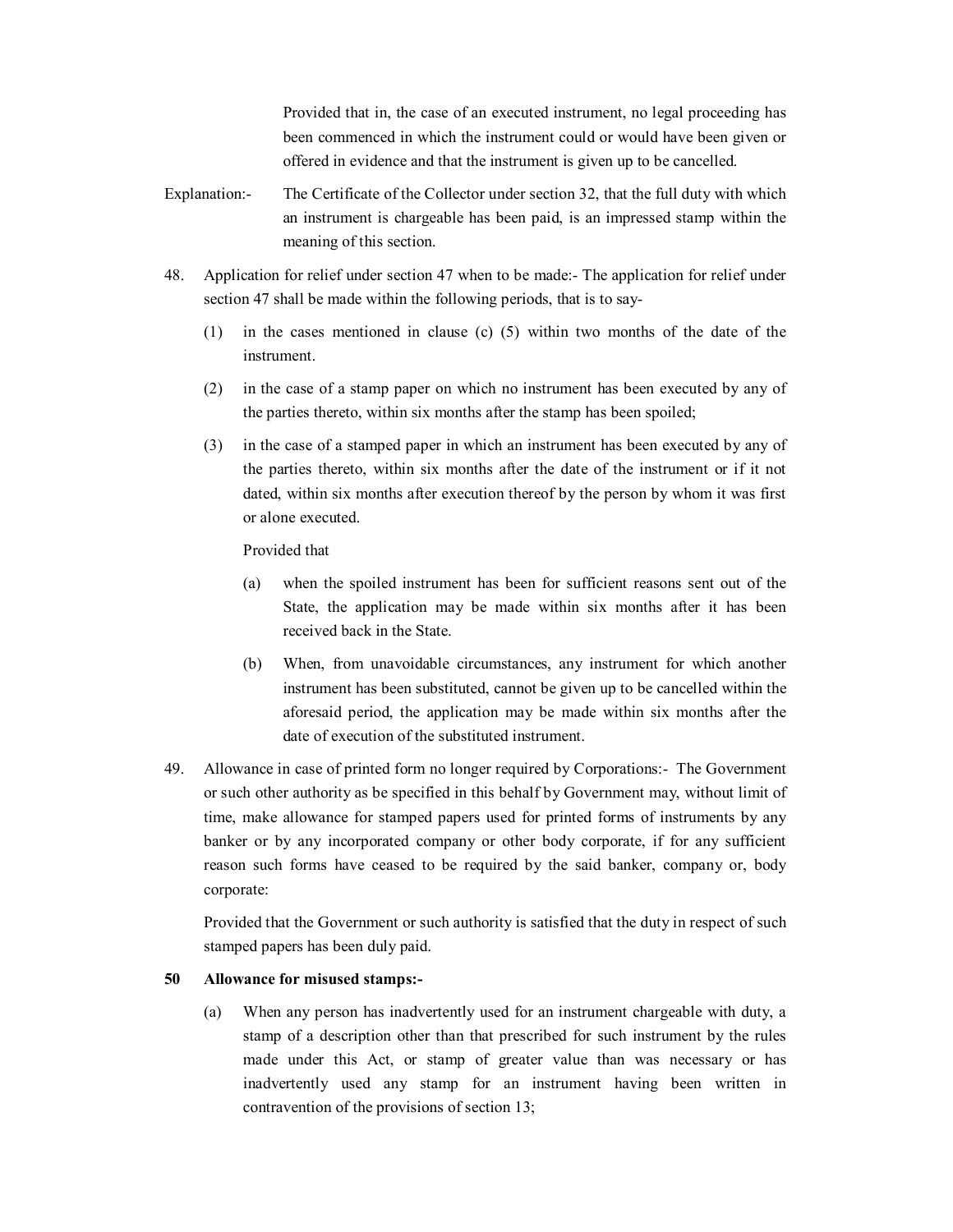The Collector may, on application made within six months after the date of the instrument, or if it is not dated, within six months after the execution thereof by the person by whom it was first or alone executed, and upon the instrument, if chargeable with duty, being restamped with the proper duty, cancel and allow as spoiled that stamp so misused or rendered useless.

- **51. Allowance for spoiled or misused stamps how to be made:** In any case in which allowance is made for spoiled or misused stamps, the Collector may give in lieu thereof
	- (a) other stamp of the same description and value; or
	- (b) if required and he thinks fit, stamps of any other description to the same amount in value; or.
	- (c) at this description, the same value in money deducting six paise for each rupees or fraction of a rupee.
- 52. Allowance for stamps not required for use: When any person is possessed of a stamp or stamps which have not been spoiled or rendered unfit or useless for the purpose intended, but for which he has no immediate use, the Collector shall repay to such person the value of such stamp or stamps in money, deducting six paise for each rupee or portion of a rupee, upon such person delivering up the same to be cancelled, and proving to the Collector's satisfaction:
	- (a) that such stamp or stamps were purchased by such person with bona fide intention to use them; and
	- (b) that he has paid the full price thereof; and
	- (c) that they were so purchased within the period of six months next preceding the date of which they were so delivered:

Provided that, where the person is a licensed vendor of stamps, the Collector may, if he thinks fit, make the repayment of the sum actually paid by the vendor without any such deduction as aforesaid.

**53. Allowances for stamps in denominations of annas:** Notwithstanding anything contained in section 52, when any person is possessed of a stamp or stamps in any denominations other that in denominations of annas four or multiples thereof and such stamp or stamps has or have not been spoiled, the Collector shall repay to such person the value of such stamp or stamps in money calculated in accordance with the provisions of sub-section (2) of section 14 of the Indian Coinage Act, 1906 (3 of 1906), upon such person delivering up, within six months from the commencement of this Act, such stamp or stamps to the Collector.

# **CHAPTER VI**

### **Reference and Revision**

**54. Control of and statement of case to, the Government or other authority specified by the Government:**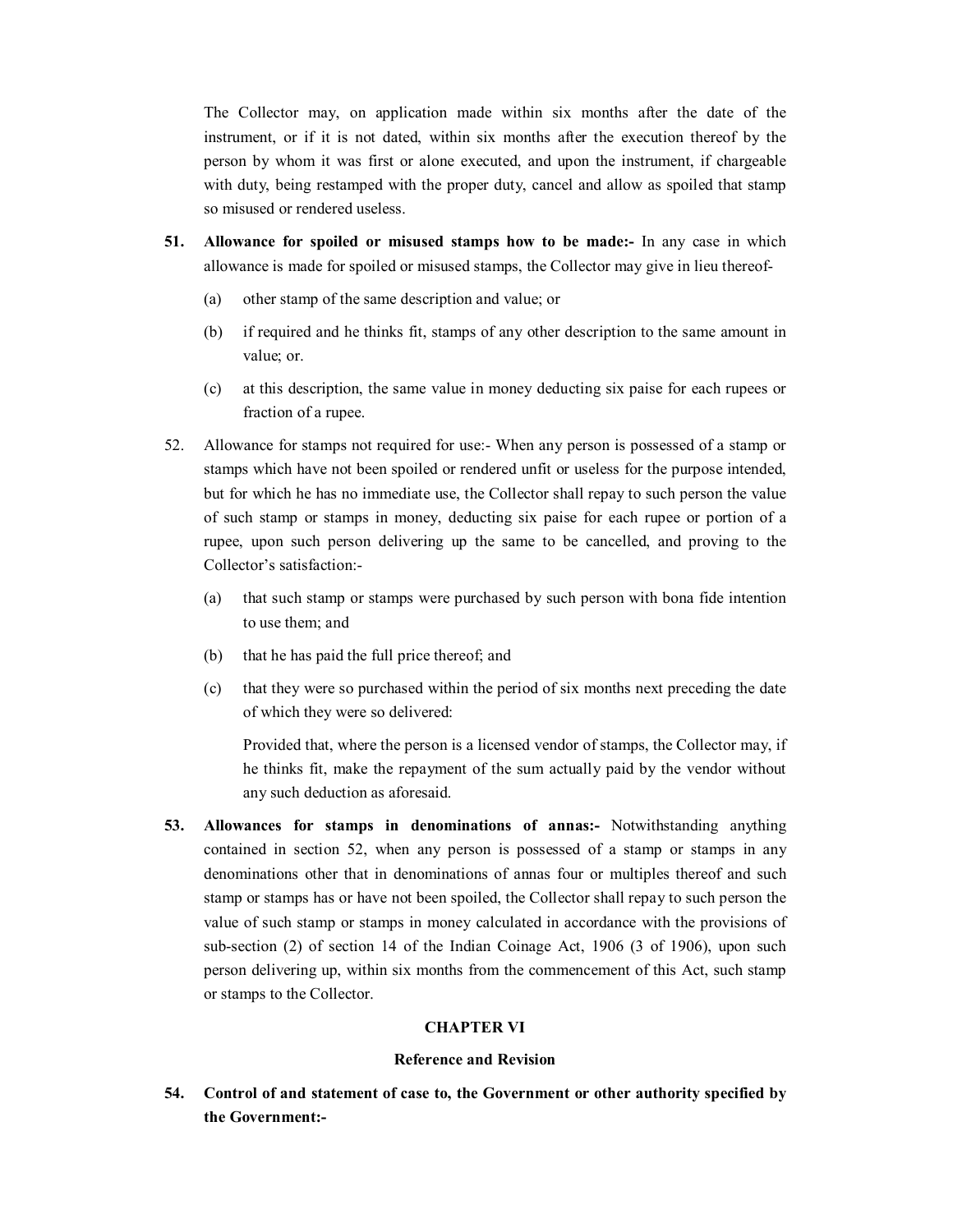- (1) The powers exercisable by a Collector under Chapter IV and Chapter V and under clause (a) of the first proviso to section 27 shall in all cases be subject to the control of the Government or such other authority as may be specified by Government in this behalf.
- (2) If any Collector acting under section 31, section 39 or section 40, feels doubt as to the amount of duty with which any instrument is chargeable, he may draw up a statement of the case and refer it with his own opinion thereon, for decision of the Government or such other authority as may be specified by Government in this behalf.
- (3) The Government or such authority shall consider the case and send a copy of its decision to the Collector, who shall proceed to assess and charge the duty, if any, conformity with such decision.

# **55. Statement of case by the Government or other authority specified by the Government to High Court**

- (1) The Government or such authority as may be specified by Government in this behalf may state case referred to it under subsection (2) of section 54 or otherwise coming to its notice, and refer such case, with its own opinion thereon, to the High Court.
- (2) Every such case shall be decided by not less than three Judges of the High Court, and in case of difference, the opinion of the majority shall prevail.
- **56. Power of High Court to call for further particulars as to case stated:** If the High Court is not satisfied that the statements contained in the case are sufficient to enable it to determine the questions raised thereby, the Court may refer the case back to the authority by which it was stated, to make such addition thereto or alterations therein as the Court may direct in that behalf.

# **57. Procedure in disposing of case stated:**

- (1) The High Court, upon the hearing of any such case, shall decide the questions raised thereby, and shall deliver its judgment thereon containing the grounds on which such decision is founded.
- (2) The Court shall send to the authority by which the case was stated, a copy of such judgment under the seal of the Court and the signature of the Registrar; and the authority shall, on receiving such copy, dispose of case the conformably to such judgment.

# **58. Statement of case by other Court to High Court:**

(1) If any Court, other than the High Court, feels doubt as to the amount of duty to be paid in respect of any instrument under proviso (a) to section 34, the Judge may draw up a statement of the case and refer it, with his own opinion thereon, for the decision of the High Court.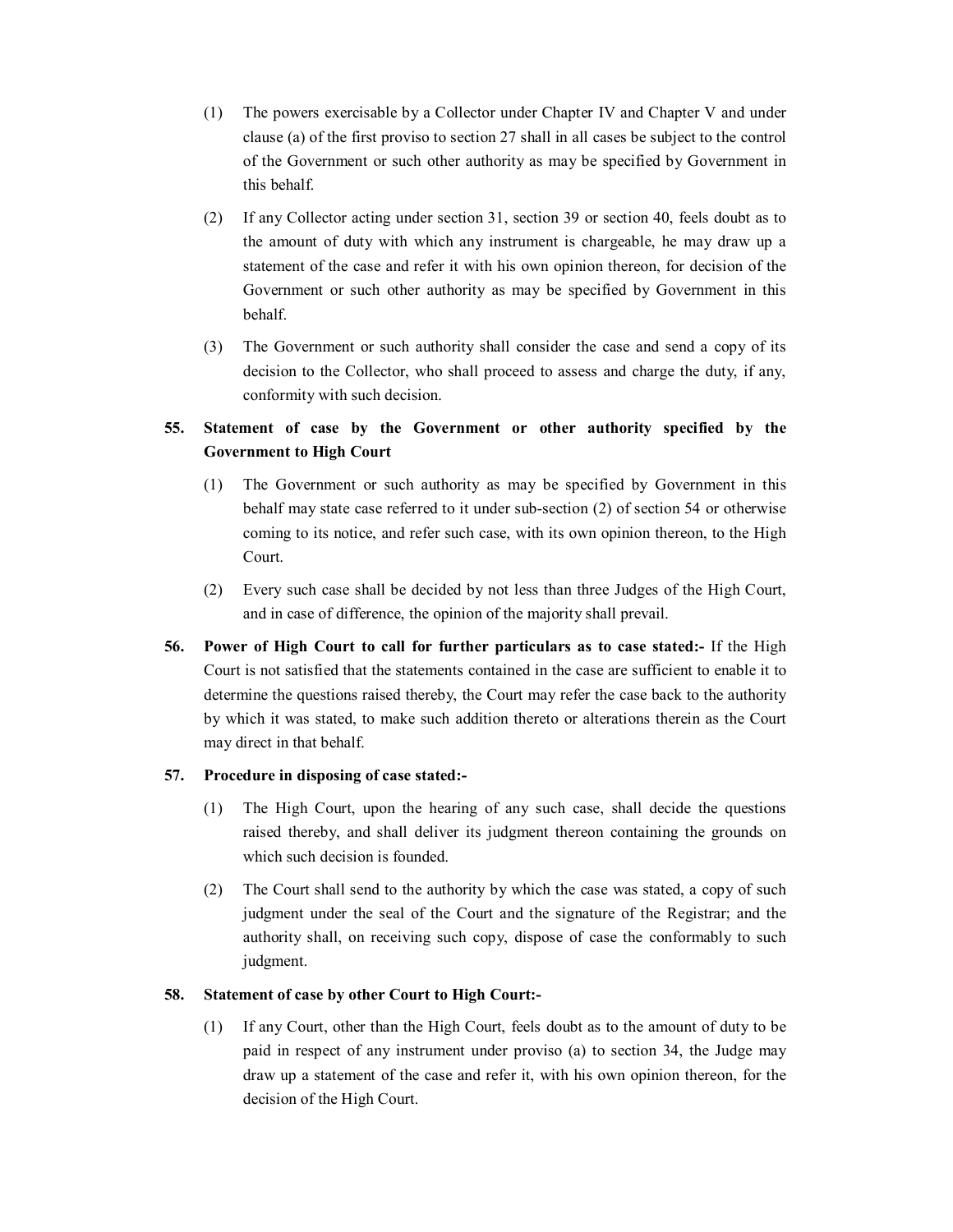- (2) The High Court shall deal with the case as if it had been referred under section 55 and send a copy of its judgment under the seal of the Court and the signature of the Registrar to the Government or such other authority specified in this behalf and another like copy to the Judge making the reference, who shall be on receiving such copy, dispose of the case conformably to such judgment.
- (3) Reference made under subsection (1), when made by a Court subordinate to a District Court, shall be made through the District Court, and when made by any subordinate Revenue Court, shall be made through the Court immediately superior.

# **59. Revision of certain decisions of Court regarding the sufficiency of stamps:**

- (1) When any Court in the exercise of its Civil or Revenue jurisdiction or any Criminal Court in any proceedings under Chapter XII or Chapter XXXVI of the Code of Criminal Procedure, 1898, makes any order admitting any instrument in evidence as duly stamped or as not requiring a stamp, or upon payment of duty and a penalty under section 34, the Court to which appeals lie from, or references are made by, such first mentioned Court may, of its own motion or on the application of the Collector, take such order into consideration.
- (2) If such Court, after such consideration, is of opinion that such instrument should not have been admitted in evidence without the payment of duty and penalty under section 34, or without the payment of a higher duty and penalty that those paid, it may record a declaration to that effect, and determine the amount of duty with which such instrument is chargeable, and may require any person in whose possession or power such instrument then is, to produce the same, and may impound the same when produced.
- (3) When any declaration has been recorded under sub-section (2), the Court recording the same shall send a copy thereof to the Collector and, where the instrument to which it relates has been impounded or is otherwise in the possession of such Court, shall also send him such instrument.
- (4) The Collector may thereupon, notwithstanding anything contained in the order admitting such instrument in evidence, or in any certificate granted under section 41, or in section 42, prosecute any person for any offence against the stamplaw which the Collector considers him to have committed in respect of such instrument:

Provided that

(a) no such prosecution shall be instituted where the amount (including duty and penalty) which, according to the determination of such Court, was payable in respect of the instrument under section 34, is paid to the Collector, unless he thinks that the offence was committed with an intention of avoiding payment of the proper duty;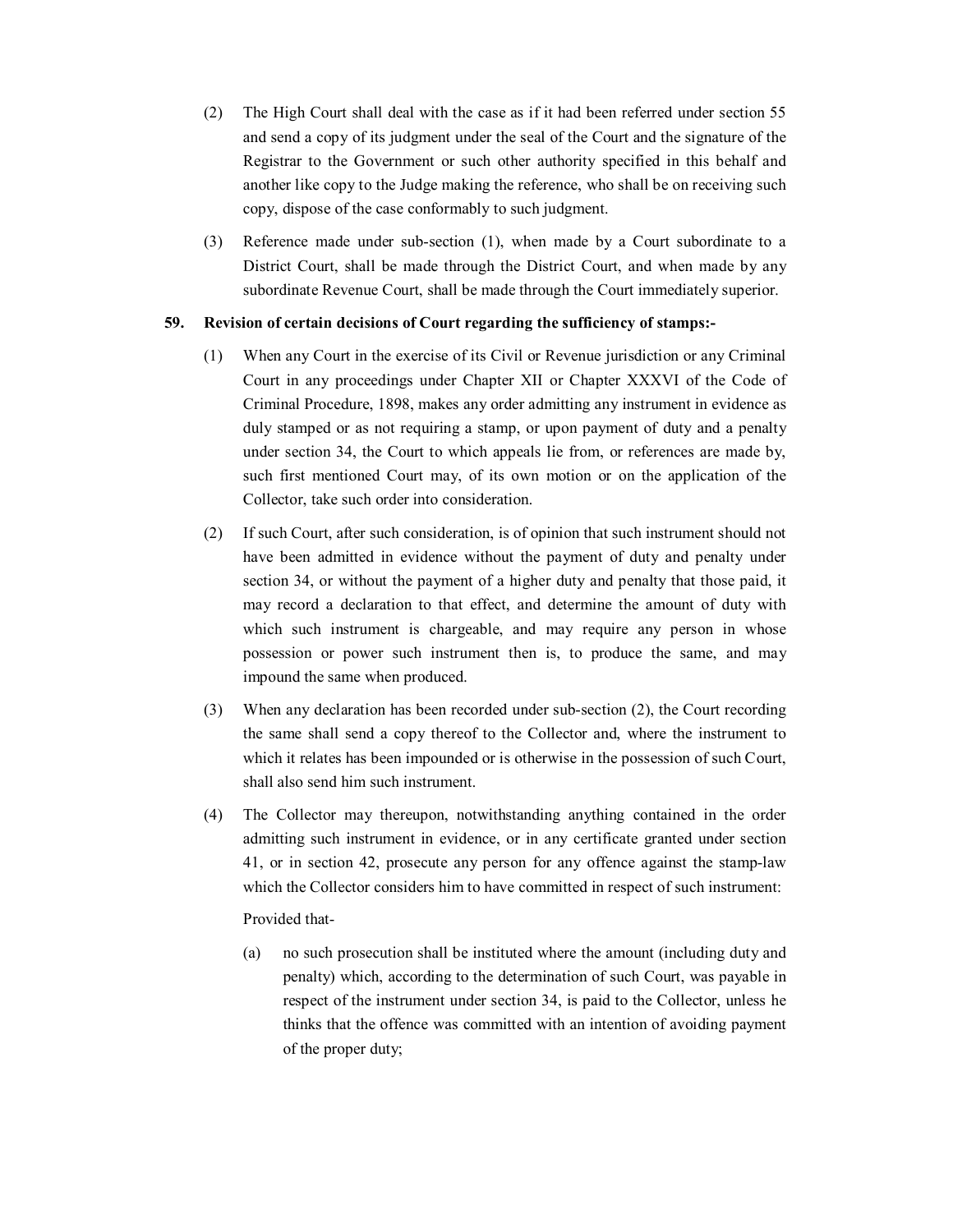(b) except for the purpose of such prosecution, no declaration made under the section shall affect the validity of any order admitting and instrument in evidence, or of any certificate granted under section 41.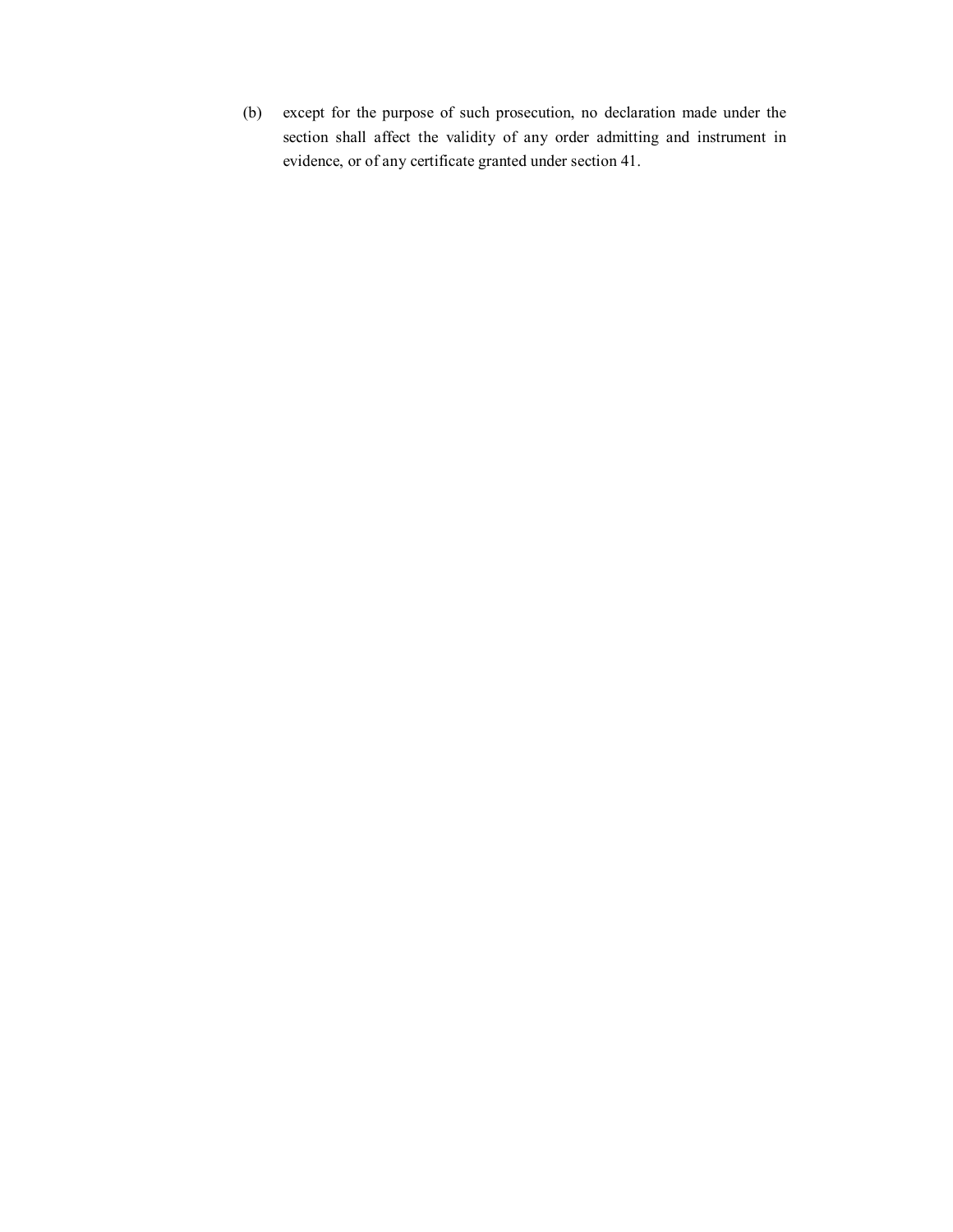### **CHAPTER VII**

#### **Criminal Offences and Procedure**

### **60. Penalty for executing, etc., instrument not duty stamped:**

(1) Any person executing or signing otherwise that as a witness any instrument chargeable with duty, without the same being duly stamped shall for every such offence be punishable with fine which may extend to five hundred rupees.

Provided that when any penalty has been paid in respect on any instrument under section 34, section 39 or section 59, the amount of such penalty shall be allowed in reduction of the fine, if any, subsequently imposed under this section in respect of the same instrument upon the person who paid such penalty.

- (2) If a share warrant is issued without being duly stamped, the Company issuing the same, and also every person who, at the time it is issued, is the Managing Director or Secretary or other principal officer of the Company, shall be punishable with fine which may extend to five hundred rupees.
- **61. Penalties for failure to cancel adhesive stamp:** Any person required by section 12 to cancel an adhesive stamp, and failing to cancel such stamp in manner prescribed by that section, shall be punishable with fine which may extend to one hundred rupees.
- **62. Penalty for omission to comply with Provisions of section 28:** Any person who intend to defraud the Government.
	- (a) executes any instrument in which all the facts and circumstances required by section 28 to be set forth in such instrument are not fully and truly set forth; or
	- (b) being employed or concerned on or about the preparation of any instrument, neglects or omits fully and truly to set forth therein all such facts and circumstances; or,
	- (c) does any other fact calculated to deprive the Government of any duty or penalty under this Act,

shall be punishable with fine which extend to five thousand rupees.

- **63. Penalty or devices in defraud the revenue:** Any person who with intend to defraud the Government of duty, practices or is concerned in any act, contrivance or device not specially punishable under this Act or any other law for the time being in force shall be punishable with fine which may extend to one thousand rupees.
- 64. Penalty for breach of rule relating to sale of stamps and for unauthorized sale:
	- (a) any person appointed who sell stamps who disobeys any rule mad under section 69, and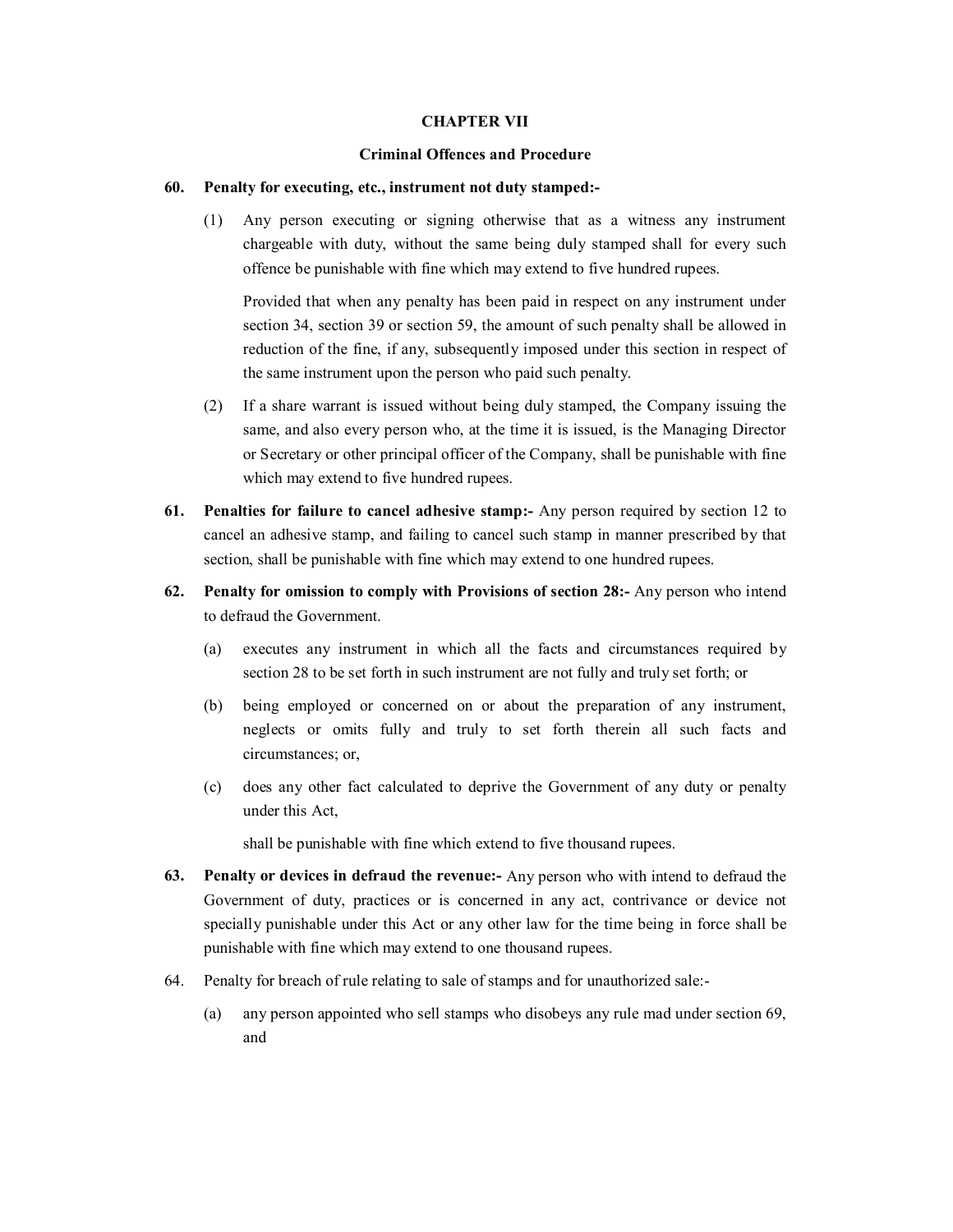(b) any person not so appointed who sells or offers for sale any stamp other than a stamp of the value of <sup>1</sup>[twenty paise] of less, shall be punishable with imprisonment for a term which may extend to six months, or with fine which may extend to five hundred rupees, or with both.

# **65. Institution and conduct of prosecutions:**

- (1) No prosecution in respect of any offence punishable under this Act or any enactment hereby repealed, shall be instituted without the sanction of the Collector or such other officer as the Government generally, or the Collector specially authorized in that behalf.
- (2) The Government, or any officer generally or specially authorized by it in this behalf, may stay any such prosecution or compound any such offense,
- (3) The amount of any such composition shall be recoverable in the manner provided by section 46.
- **66. Jurisdiction of Magistrate:** No Magistrate other than a Magistrate whose powers are not less than those of a Magistrate of the First Class, shall try any offence under this Act.
- **67. Place of trail:** Every such offence committed in respect of any instrument may be tried in any district in which such instrument is found, as well as in any district in which offence might be tried under the Code of Criminal Procedure, 1898.

# **CHAPTER VIII**

# **Supplemental Provisions**

- **68. Books, etc., to be open to inspection:** Every public officer having in his custody any registers, books, records, papers, documents or proceedings, the inspection whereof may tend to secure any duty, or to prove or lead to the discovery of any fraud or omission in relation to any duty, shall at all reasonable times permit any person authorized in writing by the Collector to inspect for such purpose the registers, books, papers, documents and proceedings, and to take such notes and extracts as he may deem necessary, without fee or charge.
- **69. Power to make rules:** (1) The Government may, by notification in the Gazette make rules to carry out generally the purposes of this Act.
	- (2) In particulars and without prejudice to the generally of the foregoing power such rules may be for regulating
		- (a) the supply and the sale of stamps and stamped papers,
		- (b) the persons by whom alone such sale is to be conducted,
		- (c) the duties and remuneration of such persons, and

Substituted for the words "twelve Paise" by Act 29 of 1969 with effect from 21-04-1969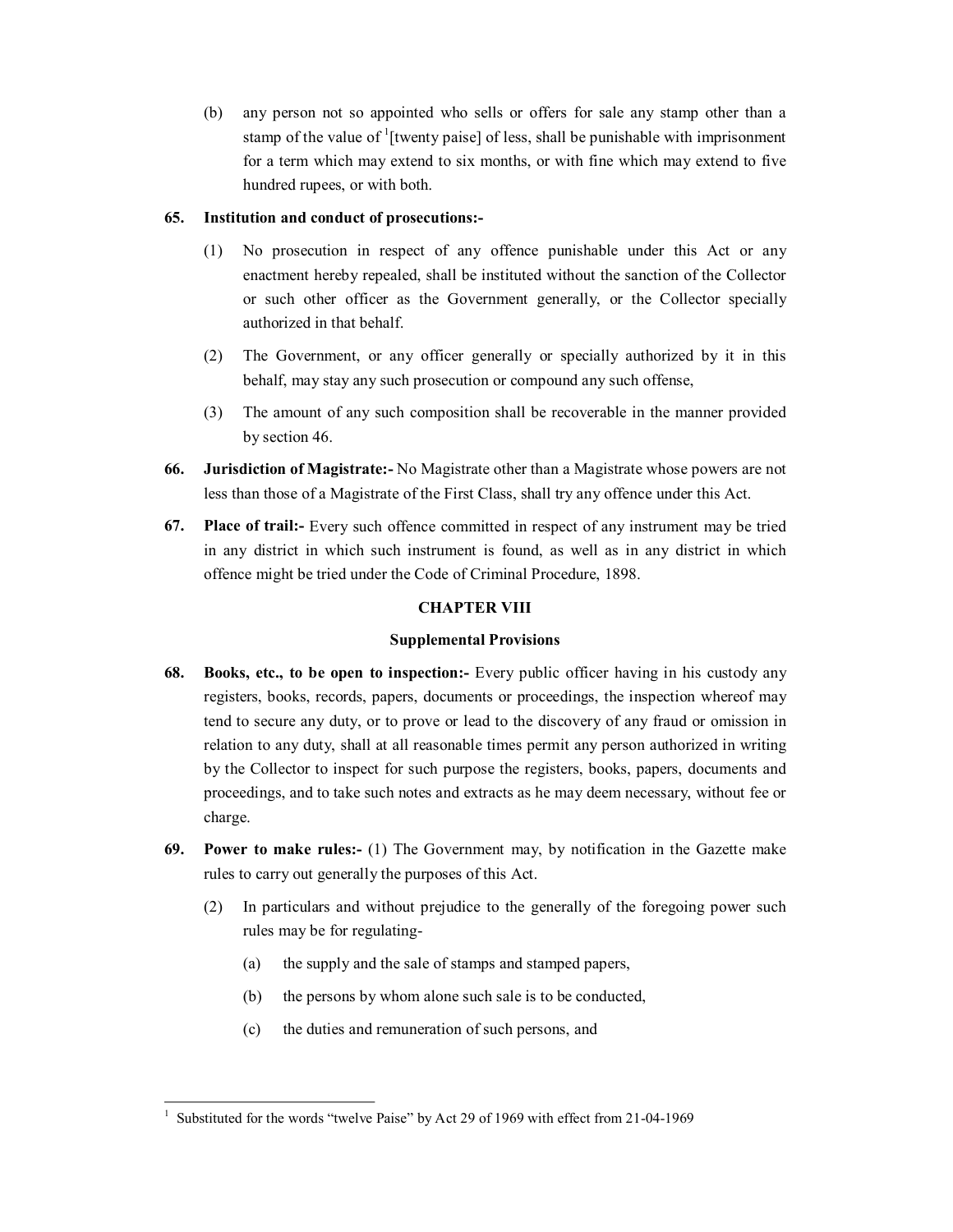(d) the fines which shall in no case exceed five hundred rupees to be incurred on breach of any rule:

Provided that such rules shall not restrict the sale of adhesive stamp of the value of<sup>1</sup> [twenty paise] of less.

- (3) All rules made under this Act shall be laid as soon as may be, after they are made, before the Legislative Assembly while it is in session for a total period of not less than 14 days which may be comprised in one session or in two or more sessions and if, before the expiry of the said period the Legislative Assembly makes any modifications in the rules or directs that any rule shall not have effect the rules shall thereafter have effect only in such modified form or be no effect, as the case may be-
- **70. Savings as to Court Fees:** Nothing contained in this Act shall be deemed to affect the duties chargeable under any enactment for the time being in force relating to Court fees.
- **71. Savings as to certain stamps:** All stamps in denominations of annas four or multiple thereof shall be deemed to be stamps of the value of twenty five paise, or as the case may be, multiples thereof and shall, accordingly, be valid for all the purpose of this Act.
- **72. Application of the Indian Stamp Act 1899:** The Indian Stamp Act 1899, (Central Act 2 of 1899) as in force in the Malabar District referred to in section 5(2) of the State Re organisation Act, 1956 (Central Act 37 of 1956) in so far as it relates to the matter specified in Entry 44 of List III of Seventh Schedule to the Constitution in respect of documents specified in Entry 91 of List I of the said Schedule shall notwithstanding anything contained in any law, extend to the whole of the State Kerala.
- **73. Repeal and Savings:** The Indian Stamp Act, 1899 (Central Act 2 of 1899) in its application to the Malabar District referred to in section  $5(2)$  of the State Re-organisation Act, 1956 (Central Act 37 of 1956) in so far as it relates to the matter specified in Entry 44 of List III of Seventh Schedule to the Constitution in respect of documents falling under Entry 63 of List II in the said Schedule and the Travancore-Cochin Stamp Act, 1125 (Act 1 of 1125) are hereby repealed.

Provided that such repeal shall not affect:

- (a) the previous operation of the said enactments or anything duly done or suffered there under.
- (b) any right, privilege, obligation or liability acquired, accrued, or incurred under the said enactment;
- (c) any penalty, forfeiture or punishment incurred in respect of any offence committed against the said enactment; or
- (d) any investigation, legal proceeding or remedy in respect of any such right, privilege, obligation, liability, forfeiture or punishment as aforesaid and any such

Substituted for the words "twelve Paise" by Act 29 of 1969 with effect from 21-04-1969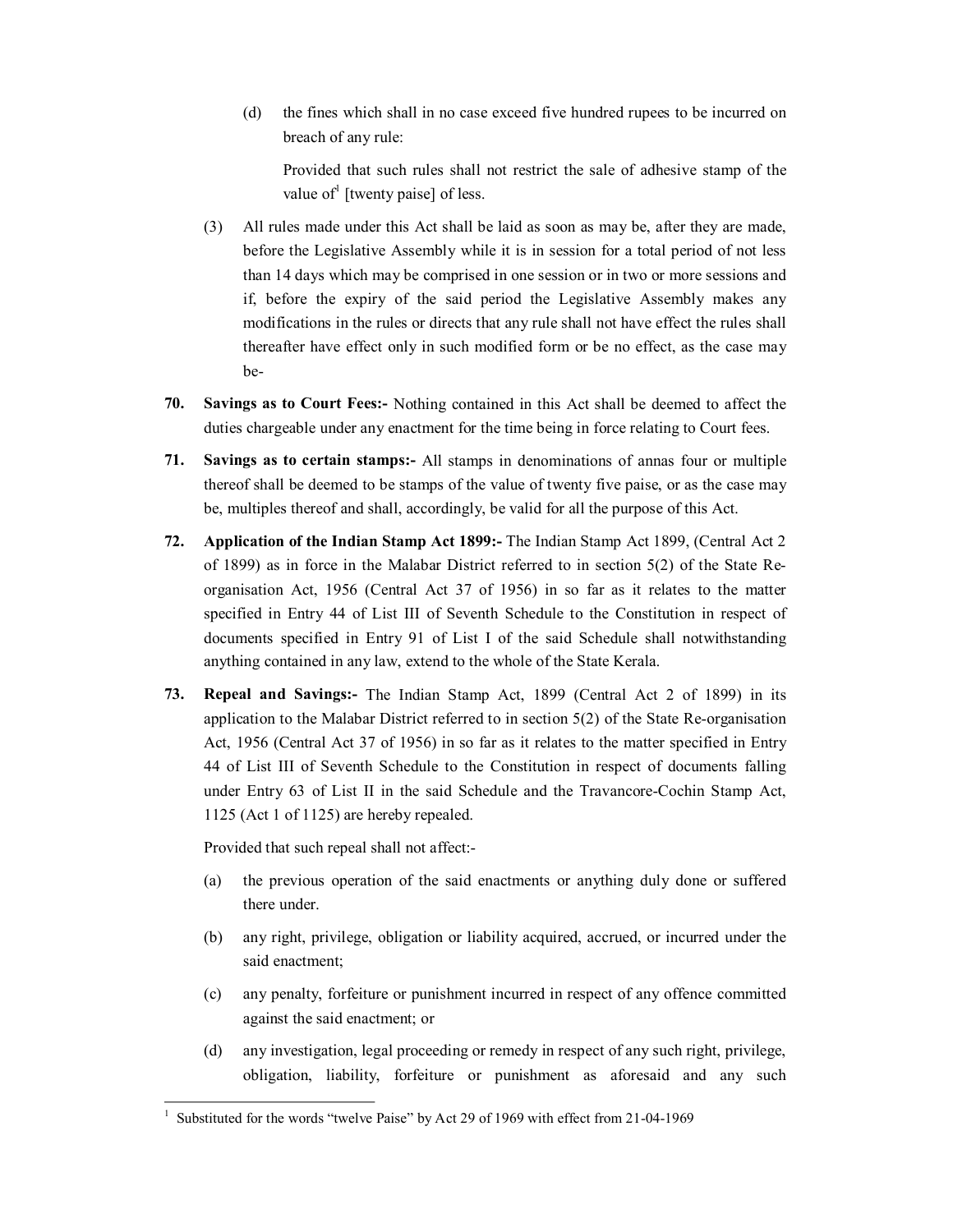investigation, legal proceeding or remedy may be instituted, continued or enforced, and any such penalty, forfeiture or punishment may be imposed as if this Act had not been passed.

# <sup>1</sup>[THE SCHEDULE]

# SCHEDULE TO KERALA STAMP ACT, 1959 (ACT 17 OF 1959)

As amended by Acts 19 of 1963, 17 of 1967, 29 of 1969, 6 of 1972, 7 of 1973,

Finance Acts 19 of 1983, Finance Act 1985, Stamp Amendment Act 14 of 1988. Finance Ordinance No 9 of 1991 & Stamp Amendment Act 16 of 1991.

| SL No. | Description of instrument                                                                                                                                                                                                                                                                                                                                                                                                                                                                                                                                                                                                                              | Proper Stamp Duty                                                                                 |
|--------|--------------------------------------------------------------------------------------------------------------------------------------------------------------------------------------------------------------------------------------------------------------------------------------------------------------------------------------------------------------------------------------------------------------------------------------------------------------------------------------------------------------------------------------------------------------------------------------------------------------------------------------------------------|---------------------------------------------------------------------------------------------------|
| (1)    | (2)                                                                                                                                                                                                                                                                                                                                                                                                                                                                                                                                                                                                                                                    | (3)                                                                                               |
| 1.     | Acknowledgment of a debt exceeding twenty rupees in<br>amount or value written or signed by, or on behalf of, a<br>debtor in order to supply evidence of such debt in any<br>book (other than a banker's pass book) or on a separate<br>piece of paper when such book or paper is left in the<br>provided<br>creditor's<br>possession:<br>such<br>that<br>a<br>acknowledgement does not contain any promise to pay the<br>debt or any stipulation to pay interest or to deliver any<br>goods or other<br>property.<br>Where the amount or value exceeds Rs. 20 but does Not<br>exceed Rs. 100.<br>Where it exceeds Rs. 100 but does not exceed Rs. 500 | Twenty paise<br>Forty paise                                                                       |
|        | Where it exceeds Rs. 500 but does not exceed Rs.1000<br>Where it exceeds Rs. 1000                                                                                                                                                                                                                                                                                                                                                                                                                                                                                                                                                                      | Sixty paise<br>One rupee                                                                          |
| 2.     | Administration Bond, including a bond given Under<br>section 291 or section 375 of the Indian Succession Act,<br>1925 (Central Act 39 of 1925) section 6 of the<br>Government Savings Banks 1873 (Central Act 5 of 1873):                                                                                                                                                                                                                                                                                                                                                                                                                              | Two rupees fifty paise for<br>every Rs. 100 or part there<br>of the amount or value or<br>secured |
| 3.     | Adoption Deed. That is to say, any instrument (other than<br>will) recording as adoption or conferring of purporting to<br>confer an authority to adopt.                                                                                                                                                                                                                                                                                                                                                                                                                                                                                               | Fifty rupees                                                                                      |
| 4.     | Affidavit, including an affirmation of declaration In the                                                                                                                                                                                                                                                                                                                                                                                                                                                                                                                                                                                              | Ten rupees                                                                                        |

 $1$  The Schedule was substituted by Section 6 of Act 29 of 1969 with reference from 20-4-1969.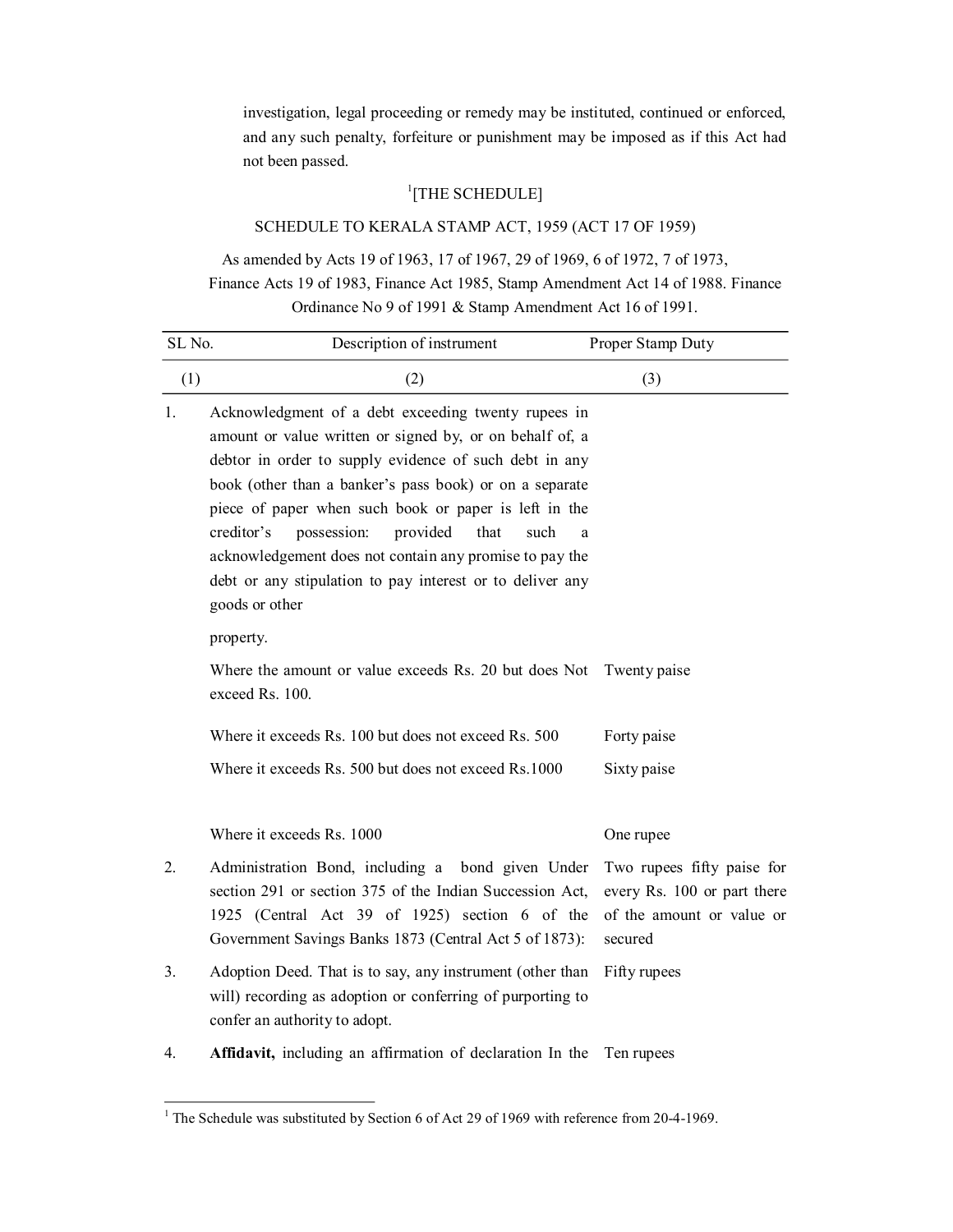case of persons by law allowed to affirm or declare instead of swearing.

### Exemptions

Affidavit or declaration in writing when made:

- (a) As a condition on enrolment under the Air Act, 1950 (Central Act 45 of 1950) or the Army Act, 1950 (Central Act 46 of 1950)or the Navy Act, 1957 (Central Act 62 of 1957); or
- (b) For the immediate purpose of being filed or used in any Court or before the officer of any Court; or
- (c) For the sole purpose of enabling any person to receive any pension or charitable allowance.

# 5. **Agreement or memorandum of an agreement"**

|     | (a) If relating to the sale of a Bill of Exchange:                                  | One rupees                     |
|-----|-------------------------------------------------------------------------------------|--------------------------------|
|     | (b) If relating to the sale of Government security or share One rupee for every Rs. |                                |
|     | in an incorporated company or other body corporate:                                 | $10,000/$ - or part thereof of |
|     |                                                                                     | the value of the security or   |
|     |                                                                                     | share.                         |
| (c) | If not otherwise provided for:                                                      |                                |

Fifteen rupees

# 6. **Agreement relating to deposit of title deeds, pawn or Pledge, that is to say, any instrument evidencing any Agreement relating to**

- (1) the deposit of title deeds or instruments constituting of being evidence of the title to any property whatever (other than marketable security), or
- (2) the pawn or pledge or movable property where such deposit, pawn or pledge has been made by way of security for the repayment of money advanced or to be advanced by way of loan or an existing or future debt:

| (a) | If such loan of debt is repayable on           | If drawn    | *if drawn in  | *if drawn in  |  |
|-----|------------------------------------------------|-------------|---------------|---------------|--|
|     | demand or more than there three months         | singly      | set of 2, for | set of 3, for |  |
|     | of<br>the<br>date<br>instrument<br>the<br>from |             | each part of  | each part of  |  |
|     | evidencing the agreement.                      |             | the set       | the set       |  |
|     |                                                | $Rs.$ $Ps.$ | Rs. Ps.       | Rs. Ps.       |  |
| (i) | If the amount secured does not exceed Rs.      |             |               |               |  |
|     | 500:                                           | 5.00        | 2.50          | 1.25          |  |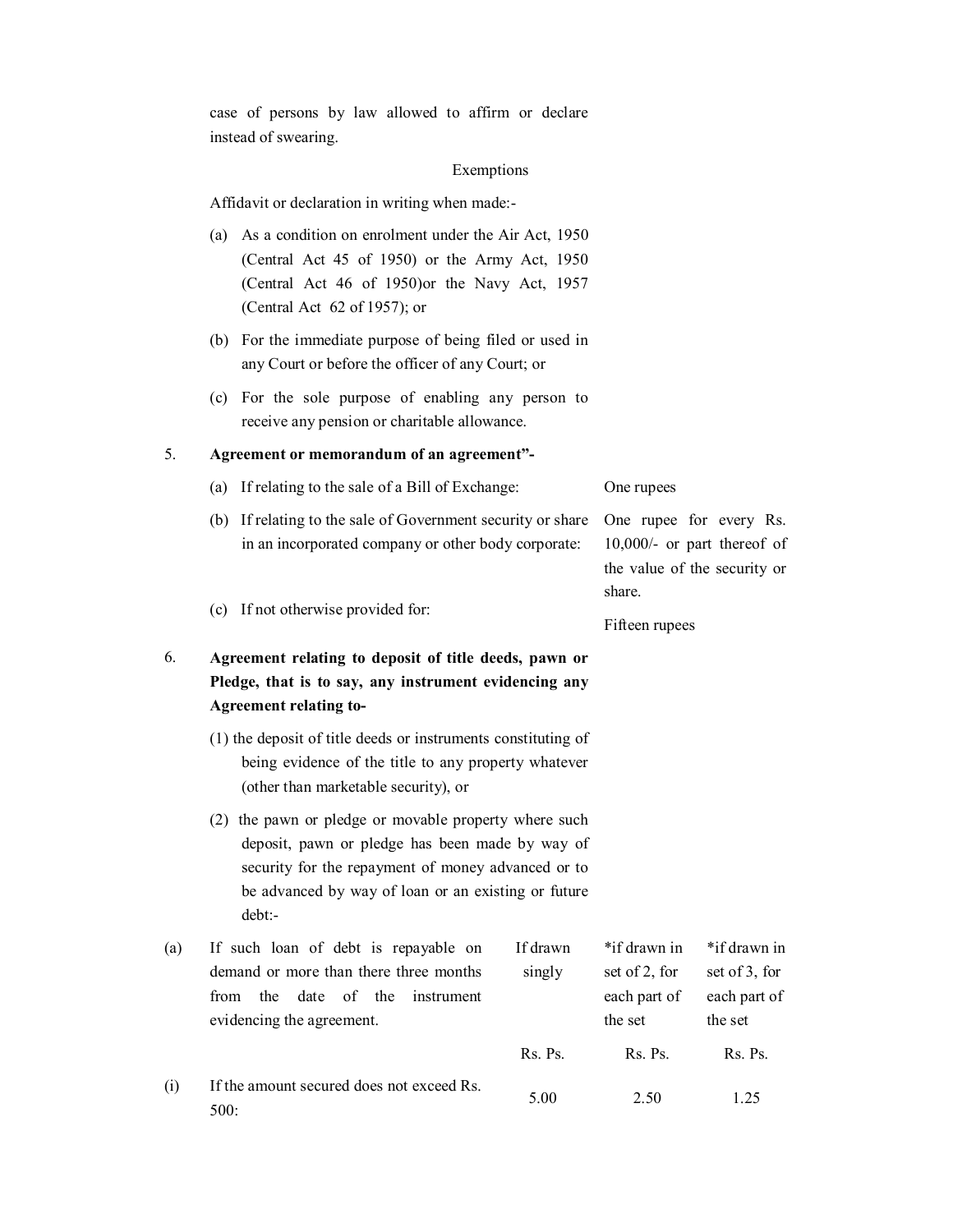| (ii)  | 1000:                                                                                                                                                                                                              | If it exceed Rs. 500 but not exceed Rs.                                                                                                                                                                                                    | 15.00                                                                                                                        | 7.50                                                             | 3.25    |  |
|-------|--------------------------------------------------------------------------------------------------------------------------------------------------------------------------------------------------------------------|--------------------------------------------------------------------------------------------------------------------------------------------------------------------------------------------------------------------------------------------|------------------------------------------------------------------------------------------------------------------------------|------------------------------------------------------------------|---------|--|
| (iii) |                                                                                                                                                                                                                    | If it exceeds Rs. 1,000 for every Rs. 1,000<br>or part thereof                                                                                                                                                                             | 15.00                                                                                                                        | 7.50                                                             | 3.25    |  |
| (b)   |                                                                                                                                                                                                                    | If such loan or debt is repayable not more than 3 months<br>from the date of such instrument                                                                                                                                               | Half the duty payable under<br>clause (a) $(i)$ or clause $(a)$<br>$(ii)$ or clause $(a)$ $(iii)$ for the<br>amount secured. |                                                                  |         |  |
| 7.    |                                                                                                                                                                                                                    | Appointment in execution of a power                                                                                                                                                                                                        |                                                                                                                              | Seventy five rupees                                              |         |  |
|       |                                                                                                                                                                                                                    | Whether of trustees or of property movable or immovable<br>where made by any writing no being a Will                                                                                                                                       |                                                                                                                              |                                                                  |         |  |
| 8.    | (a)                                                                                                                                                                                                                | Appraisement or valuation made other wise than under<br>an order a Court in the course of a suit<br>where the amount does not exceed Rs. 1,000:                                                                                            | The<br>duty<br>same<br>as<br>a<br>Bottomry Bond (No. 14) for<br>such amounts                                                 |                                                                  |         |  |
|       | (b)                                                                                                                                                                                                                | in any other case:                                                                                                                                                                                                                         | Thirty rupees                                                                                                                |                                                                  |         |  |
| 9.    |                                                                                                                                                                                                                    | Apprenticeship Deed, including every writing relating to<br>the service or tuition of any apprentice, clerk or servant<br>placed with any master to learn any profession, trade or<br>employment, not being Articles of Clerkship (no. 11) |                                                                                                                              | Ten rupees                                                       |         |  |
| 10.   |                                                                                                                                                                                                                    | <b>Articles of Association of a Company</b>                                                                                                                                                                                                |                                                                                                                              | One thousand rupees                                              |         |  |
| 11.   |                                                                                                                                                                                                                    | Articles of Clerkship or contract whereby any person<br>first becomes bound to serve as any clerk in order to his<br>admission as an attorney in the High Court:                                                                           |                                                                                                                              | *[Five hundred rupees]                                           |         |  |
|       | of 1988.                                                                                                                                                                                                           | Note: "Three hundred and Seventy five rupees" revised to<br>five hundred rupees with effect from 24-2-1988 by Act 14                                                                                                                       |                                                                                                                              |                                                                  |         |  |
| 12.   | Award, that is to say, any decision in writing by as<br>Arbitrator or umpire, not being an award directing a<br>partition on a reference made otherwise that by the order<br>of the Court in the course of a suit- |                                                                                                                                                                                                                                            |                                                                                                                              |                                                                  |         |  |
|       | (a)                                                                                                                                                                                                                | Where the amount or value of the property to which<br>the award relates as set forth in such award does not<br>exceed Rs. 1,000:                                                                                                           |                                                                                                                              | The<br>same<br>duty<br>Bottomry bond (No. 14) for<br>such amount | as<br>a |  |
|       | (b)                                                                                                                                                                                                                | Where it exceeds Rs. 1,000, but does not exceed Rs.<br>5,000:                                                                                                                                                                              |                                                                                                                              | Thirty rupees                                                    |         |  |
|       |                                                                                                                                                                                                                    | and for every additional Rs. 1,000 or part thereof in<br>$\alpha$ and $\alpha$ f D $\alpha$ f 000.                                                                                                                                         |                                                                                                                              | One rupee and fifty paise                                        |         |  |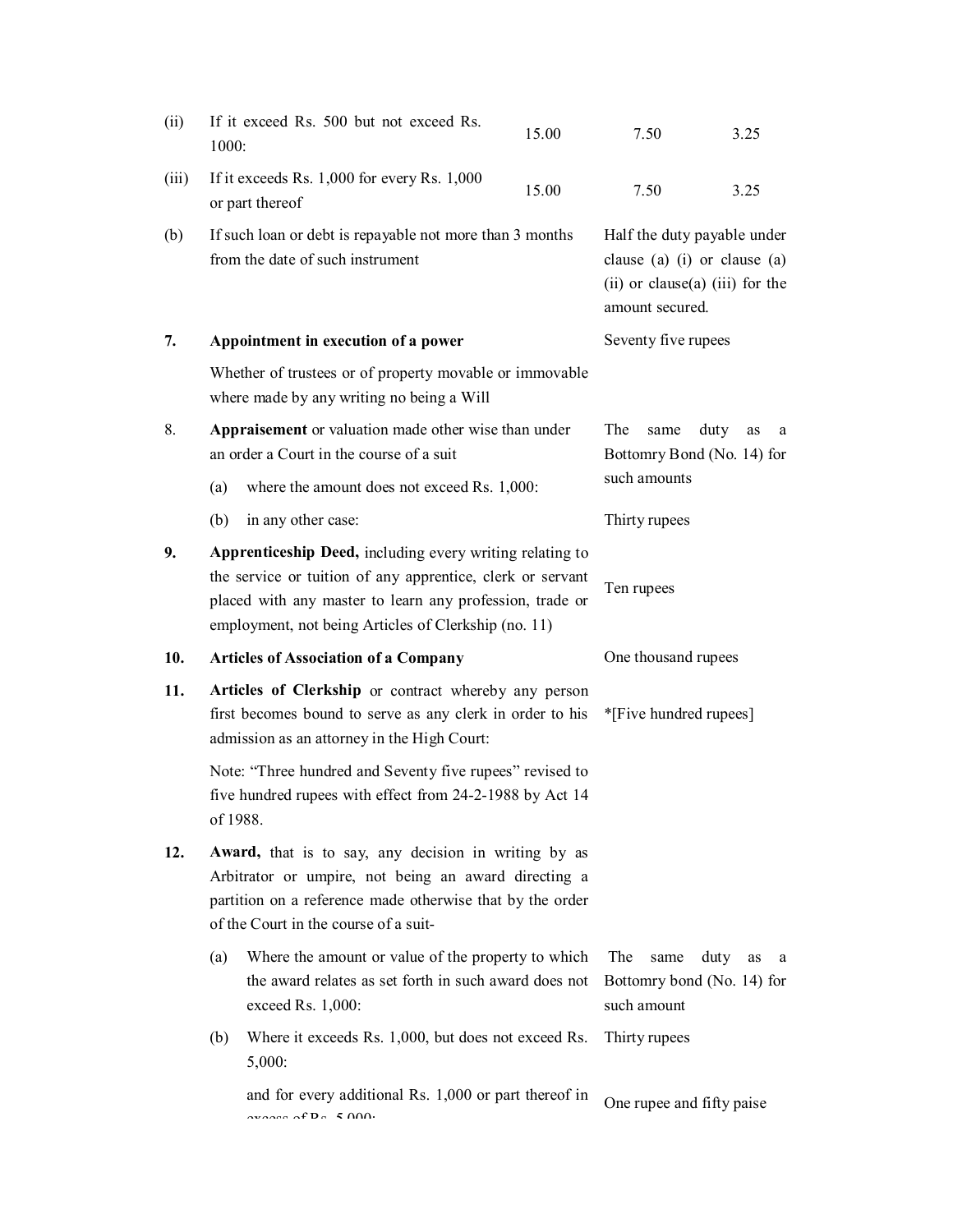excess of Rs. 5,000:

**12.** Bond as defined by section 2(a), not being a debenture Two rupees fifty paise for and not being otherwise provided for by this Act or by the Kerala Court Fees and Suits Valuation Act, 1959 (10 of 1960) or other enactment for the time being in force:

every Rs. 100 or part thereof the amount or value secured.

### **Exemptions:**

- (a) Bail bonds and recognizance executed in criminal cases.
- (b) Bond, when executed by any person for the purpose of guaranteeing that the local income derived from private subscriptions to a charitable dispensary or hospital or any other object of public utility shall not be less than a specified sum per mensem.
- **14. Bottomry Bond,** that is to say, any instrument whereby the master of a sea-going ship borrows money on the security of the ship to enable him to preserve the ship or prosecute her voyage: Two rupees fifty paise for every Rs. 100 or part thereof the amount or value secured.
- **15. Cancellation-** Instrument of (including any instrument by which any instrument previously executed is cancelled), if \*[One hundred rupees]

attested and not otherwise provided for:

Note: "Thirty rupees" substituted by "One hundred rupees" by Act 14 of 1988 from 2421988

**16. Certificate of sale** (in respect of each property put up as a The same duty as on a separate lot and sold) granted to the purchaser of any property sold by public auction by a Civil or Revenue Court or by the Government, Collector or other Revenue Officer. conveyance (No. 21 or 22 as the case may be) for a consideration equal to the amount of the purchase money only.\*

Notes: Art. 16 Certificate of sale does not require surcharge duty vide G.O. (MS) w95/62/DD. Dated 12-6-1961 & G.O. (MS)552/63/DD dated 15<sup>th</sup> June 1963

- **17. Certificate or other document** evidencing the right or Fifty paise title of the holder thereof or any other person either to any share, script or stock in or of any incorporated company or other body corporate or to be become proprietor of share script or stock in or any such company or body.
- **18. Charter Party** that is to say, any instrument (except an Five rupeesagreement for the hire of a tug-steamer) whereby a vessel or some specified principal part thereof is let for the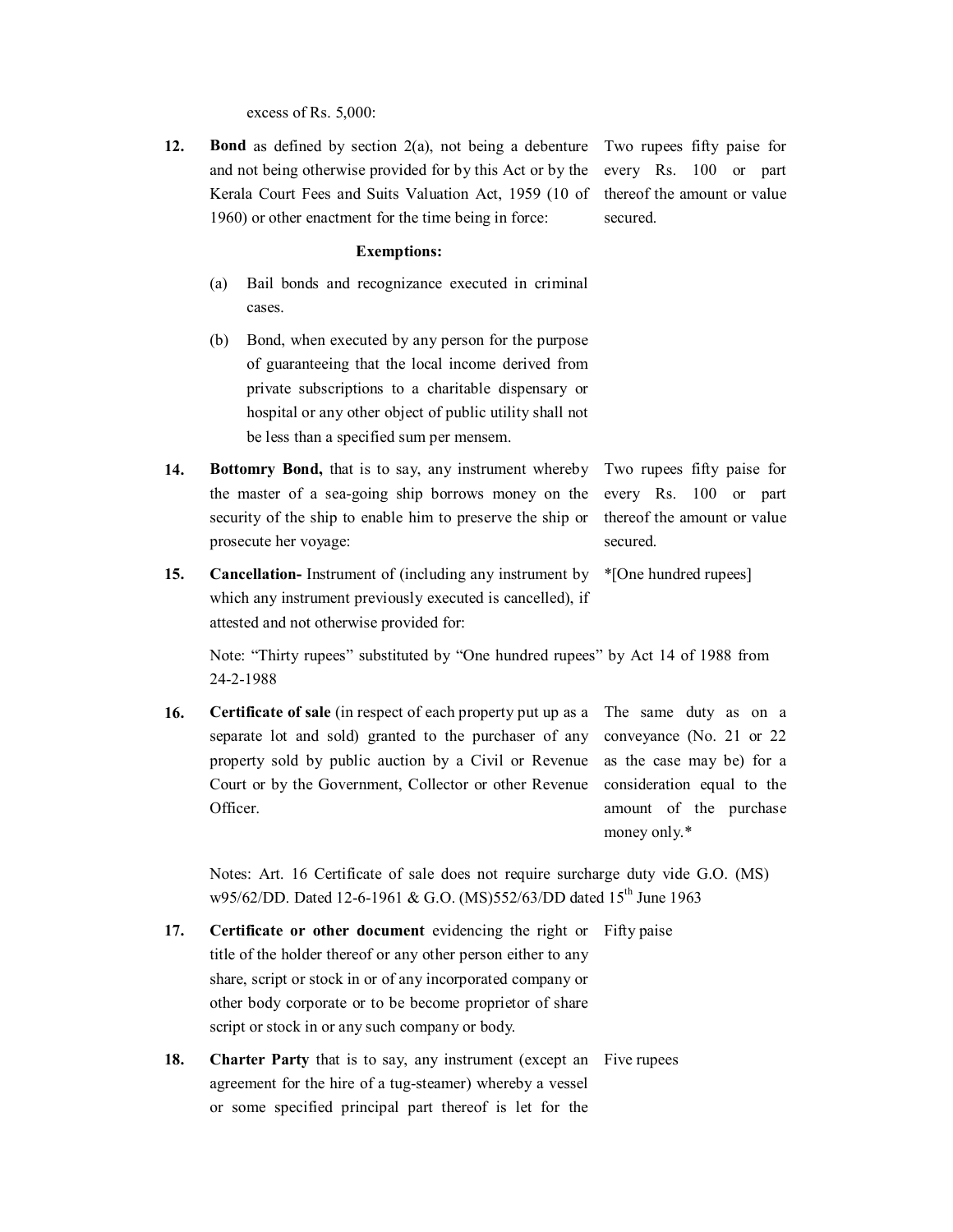specified purpose of the chartered whether it includes a penalty clause or not.

**19. Chitty or Kuri Variola** where the total amount \*[Fifteen rupees] every Rs. subscribed exceeds Rs. 100: 1,000/- or part thereof the total amount subscribed.\*

Notes: "Five rupees" was substituted to "Fifteen rupees" from 24-2-1988 by Act 14 of 1988. The Variola of Registered Cooperative Societies are exempted from Stamp duty vide G.O. (MS) 795/60/Agri. Dated 8-10-1960. See instructions in Review of inspection notes 1960, Pages 40 & 41.

**20.** Composition Deed, that is to say, any instrument executed  $*$ [One hundred rupees] by a debtor whereby he conveys his property for the debtor whereby he conveys his property for the benefit of his Creditors or whereby payment of a composition or dividend, on their debt is secured to the creditors or whereby provision is made for the continuance of the debtor's business under the supervision of inspectors or under letters of license for the benefit of his creditors.

Notes: "Thirty five rupees" One hundred rupees from 24-2-1988 by Act 14 of 1988

**21.** Conveyance (as defined by section 2(d), other than a \*[Six rupees] for every conveyance specified in No. 22, not being a transfer charged Rs. 100 or part thereof of or exempted under No. 55). the amount or value of the consideration for such

conveyance.

value of the consideration

Notes: 1. "Conveyance" includes a conveyance on sale and every instrument by which property, whether movable, or immovable transferred inter vivos are sale (conveyances). In addition to the conveyance rate 6% forevery Rs. 100 or part thereof, conveyance of immovable properties attracts surcharge duty at the rate of 4% for the value of consideration. Surcharge duty has to be levied in multiples of ten paise at all stages. The total stamp duty to be levied for sale in Panchayath areas at present is 10% of the value or consideration (i.e.  $6\% + 4\%$ )

2. This article was amended first by Ordinance No. 2 of 1988 which was replaced by Act 14 of 1988 and modified by ordinance No. 1 of 1991 read with Act 16 of 1991 and enforced from 11<sup>th</sup> day of January 1991.

3. The rate revised from 5 rupees to 6 rupees with effect from 1-8-1991 as per Finance Act 1991.

**22.** Conveyance (as defined by section 2(d), not being a transfer  $*$ [Eight rupees fifty paise] charged or exempted under situated within the Municipal for every Rs.100 or part Corporation or Municipalities. thereof of the amount or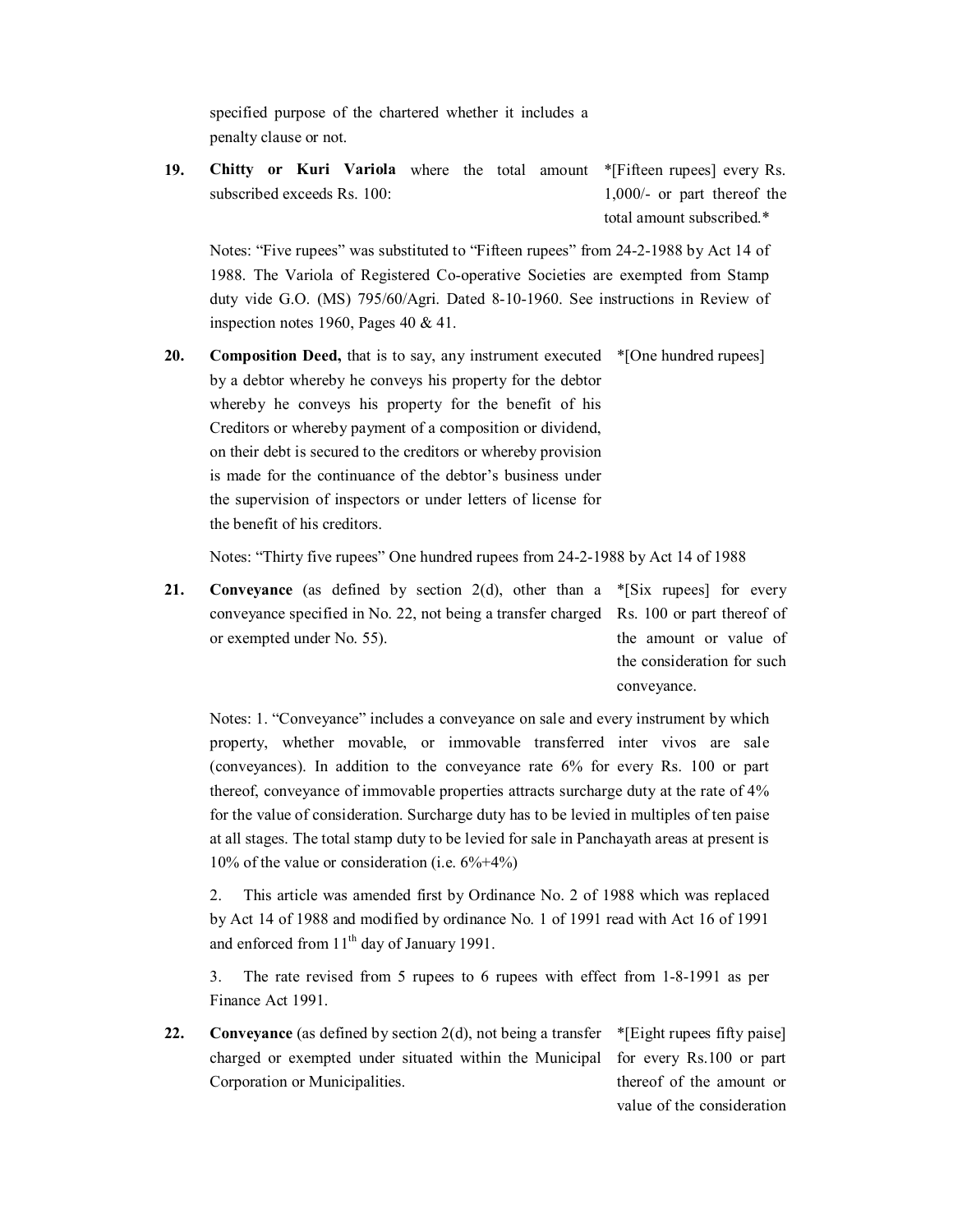Notes: 1. "Conveyance" includes a conveyance on sale and every instrument by which property, whether movable, or immovable is transferred inter vivor are sales (Conveyances) and in addition to the existing rate of 8.5% for every Rs. 100 or part thereof Surcharge duty at the rate of 4% in Municipal areas and 5% incorporation areas has also to be levied for instruments of transfer (sale or conveyance) of immovable properties under the Municipal & Corporation Acts. Surcharge duty has to be levied in multiples of ten paise at all stages. In Municipal area the stamp duty will be 12.5% (8.5+4) and in Corporation areas 13.5% (8.5+5) for sale deeds & transfers of immovable properties.

2. Conveyance of movable attracts duty as specified in article 21 irrespective of the area, and attracts no surcharge duty.

3. This article was amended first by ordinance No. 1 of 1991 read with Act 16 of 1991. The revised rate 7.5% enforced from 1111990 making a uniform rate in all Municipal and corporation areas, though rate of stamp duty under this article is common.

4. The rate revised from 7.50 rupees to 8.50 rupees. The rate of stamp duty under this article is common with effect from 1-8-1991 as per Finance Act 1991.

5. Sale is the transfer of ownership in exchange for a price paid or promised to be paid and part promised and conveyance as defined by section 2 (d) of Kerala Stamp Act includes all instruments of transfer of property, whether movable or immovable or sale or otherwise not specially provided for in the schedule to the Act.

- **23. Copy of extract,** certified to be a true copy or extract by or by order of any public officer and not chargeable under the law for the time being in force relating to Court Fees
	- (i) if the original was not chargeable with duty or the duty with which it was chargeable does not exceed on rupee: Five rupees
	- (ii) In any other case

Ten rupee

### **Exemption**

Copy of any paper which a public officer is expressly required by law to make or furnish for record in any public office or for any public purpose.

- **24. Counterpart or duplicate** ofany instrument chargeable with duty and in respect of which the proper duty has been paid
	- (i) if the duty with which the original instrument was chargeable does not exceed \*[Rs. 15]

The same duty as is payable on the original.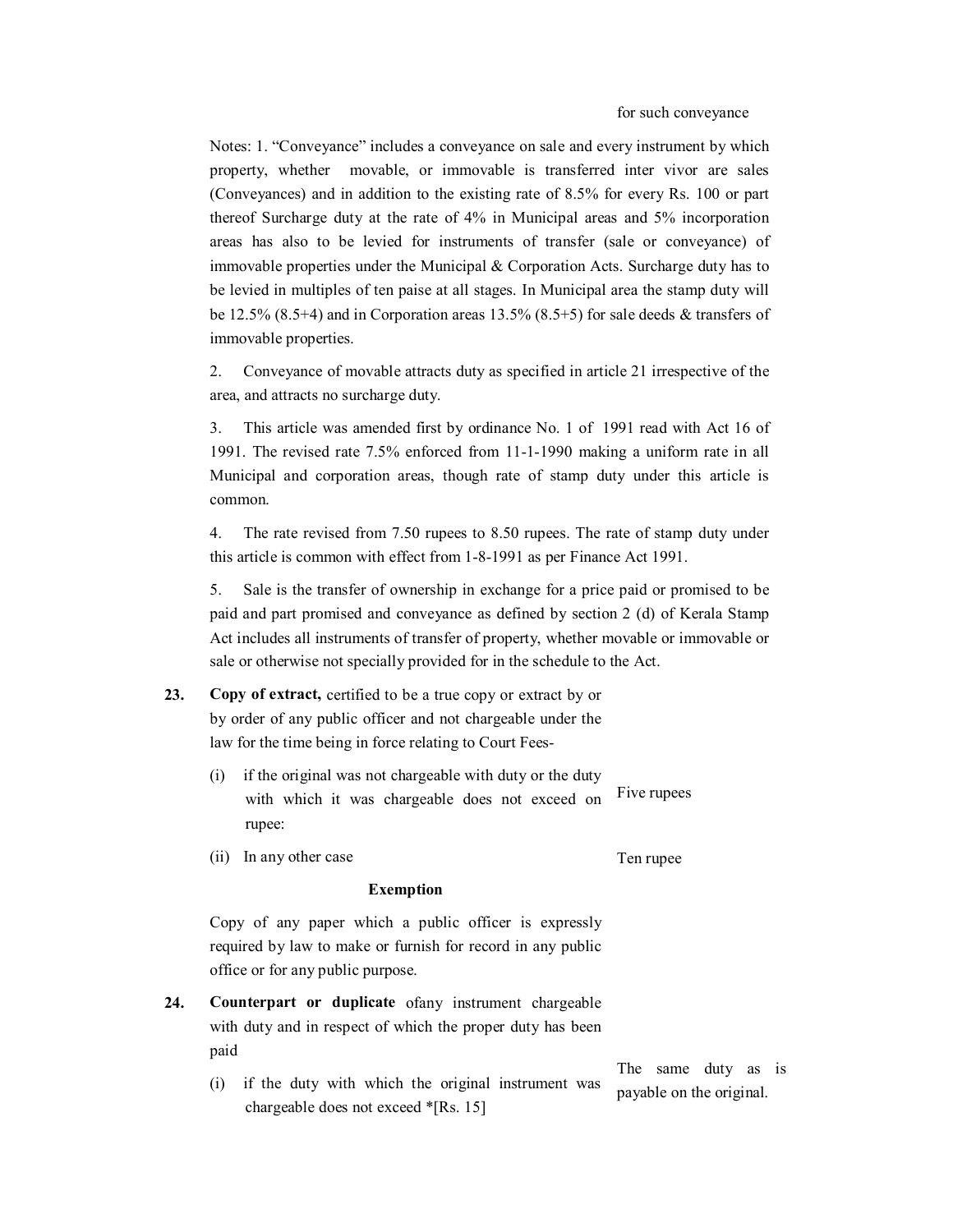(ii) in any other case:  $*$ [Fifteen rupees]

Note: Five rupees was revised to fifteen rupees with effect from 24-2-1988 vide Act 14 of 1988.

| 25. | <b>Custom Bond or Central Excise Bond-</b>                                                                                                                                                                                                                                                                                                                                                                                                                                                                                                                        | *[Rs. Five] for every Rs.<br>100 or part thereof of the<br>amount |  |  |  |  |
|-----|-------------------------------------------------------------------------------------------------------------------------------------------------------------------------------------------------------------------------------------------------------------------------------------------------------------------------------------------------------------------------------------------------------------------------------------------------------------------------------------------------------------------------------------------------------------------|-------------------------------------------------------------------|--|--|--|--|
|     | Where the amount des not exceed Rs. 1,000:<br>(a)                                                                                                                                                                                                                                                                                                                                                                                                                                                                                                                 |                                                                   |  |  |  |  |
|     | Note: * "The same duty as Bottomry Bond (No. 14) for such amount revised as "Rs.<br>Five for every Rs. 100 or part thereof of the amount" and ** "Thirty rupees" revised<br>as "Fifty rupees" with effect from 24-2-1988 as per Act 14 of 1988.                                                                                                                                                                                                                                                                                                                   |                                                                   |  |  |  |  |
| 26. | <b>Delivery Order</b> in respect of goods, that is to say, any<br>instrument entitling any person therein named or his assigns<br>or the holder thereof to the delivery of any goods lying in<br>any dock or port or in any warehouse in which goods are<br>stored or deposited on rent or hire or upon any wharf, such<br>instrument being signed by or on behalf of the owner of<br>such goods upon the sale or transfer of the property therein<br>where upon the sale or transfer of the property therein where<br>such goods exceed in, value twenty rupees: |                                                                   |  |  |  |  |
| 27. | <b>Divorce-</b> instrument of, that is to say, any instrument by Ten rupees<br>which any person effects the dissolution of his marriage:                                                                                                                                                                                                                                                                                                                                                                                                                          |                                                                   |  |  |  |  |
| 28. | Certificate of enrolment in the roll of advocates prepared Two hundred and fifty<br>and maintained by the State Bar Council under the Advocate<br>Act, 1961 (Central Act 25 of 1961):                                                                                                                                                                                                                                                                                                                                                                             | rupees                                                            |  |  |  |  |

**29. Exchange of property** – instrument of: The same duty as a conveyance (No. 21 or 22, as the case may be) for a consideration equal to the value of the property of the greater value as set forth in such instrument.\*

Notes: Art 29: In addition to the rate above surcharged duty @4% in Municipal and Panchayat areas; and 5% in Corporation areas has also to be levied for the consideration or greater value. \*This article was first amended by Act 14 of 1988 and subsequently amended by Act 16 of 1991 and came into force from 11-1-1991.

The surcharge duty has to be levied in multiple of 10 paise in all stages.

**30. Further charges** – instrument of, that is to say any The same duty as a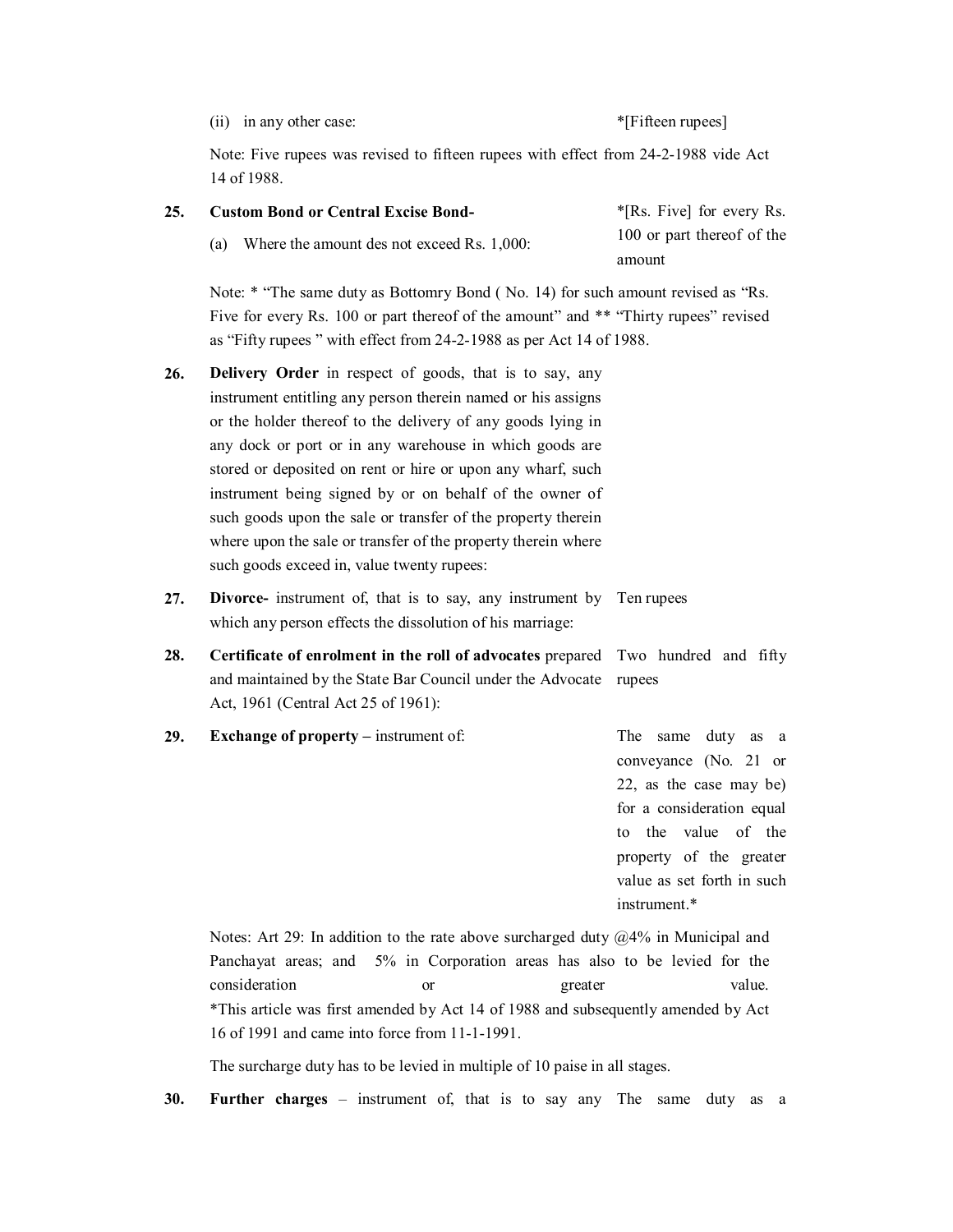instrument imposing a further charge on mortgaged conveyance (No. 21 or property

(a) When the original mortgage is one of the description referred to in clause (a) of article 37 (i.e. with possession):

(b) When such mortgage is one of the description referred to in clause (b) of article 37 (i.e., without possession)

(i) if at the time of execution of the instrument of further charge, possession of property is given or agreed to be given under such instrument.

22, as the case may be) for a consideration equal to the amount of the further charge secured by such instrument.

The same duty as a conveyance (No. 21 or 22 as the case may be) for a consideration equal to the amount of the charge (including the original mortgage and any further charge already made) less the duty already paid [xxx]<sup>1</sup> on such original mortgage and further charge\*

The same duty as as Botomry Bond (No. 14) or the amount of the further charge secured by such instrument.

Notes: Art 30 Further charges f mortgage with possession requires surcharge duty at the rate of  $4\%$  on Panchayath & Municipal areas and  $5\%$  in Corporation for the consideration or value. Surcharge to be levied in multiple of Ten Paise on all stages.

**31.** Gift – Instrument of, not being settlement or will or transfer; The same duty as a conveyance (No. 21 and 22 as the case may be)\*

Notes: Art 31:- This article was substituted by Act 14 of 1988 with effect from 12-11-1990 enforced by G.O. (P) 154/90/TD. Dated 6111990. This article also attract surcharge duty@4% in Panchayat and Municipal areas and 5% in Corporation areas. Surcharge to be levied in multiples of ten paise at all stages.

**32. Indemnity Bond:** The same duty as a

Security Bond (No. 50) for the amount.

(ii) if possession is not so given:

<sup>&</sup>lt;sup>1</sup> Inserted by Act 6 of 1972. "other than additional duty paid in pursuance of sub-section (2) of section 3A." With effect from 16-12-1971. This was subsequently omitted by Act 7 of 1973 with effect from 1-4-1973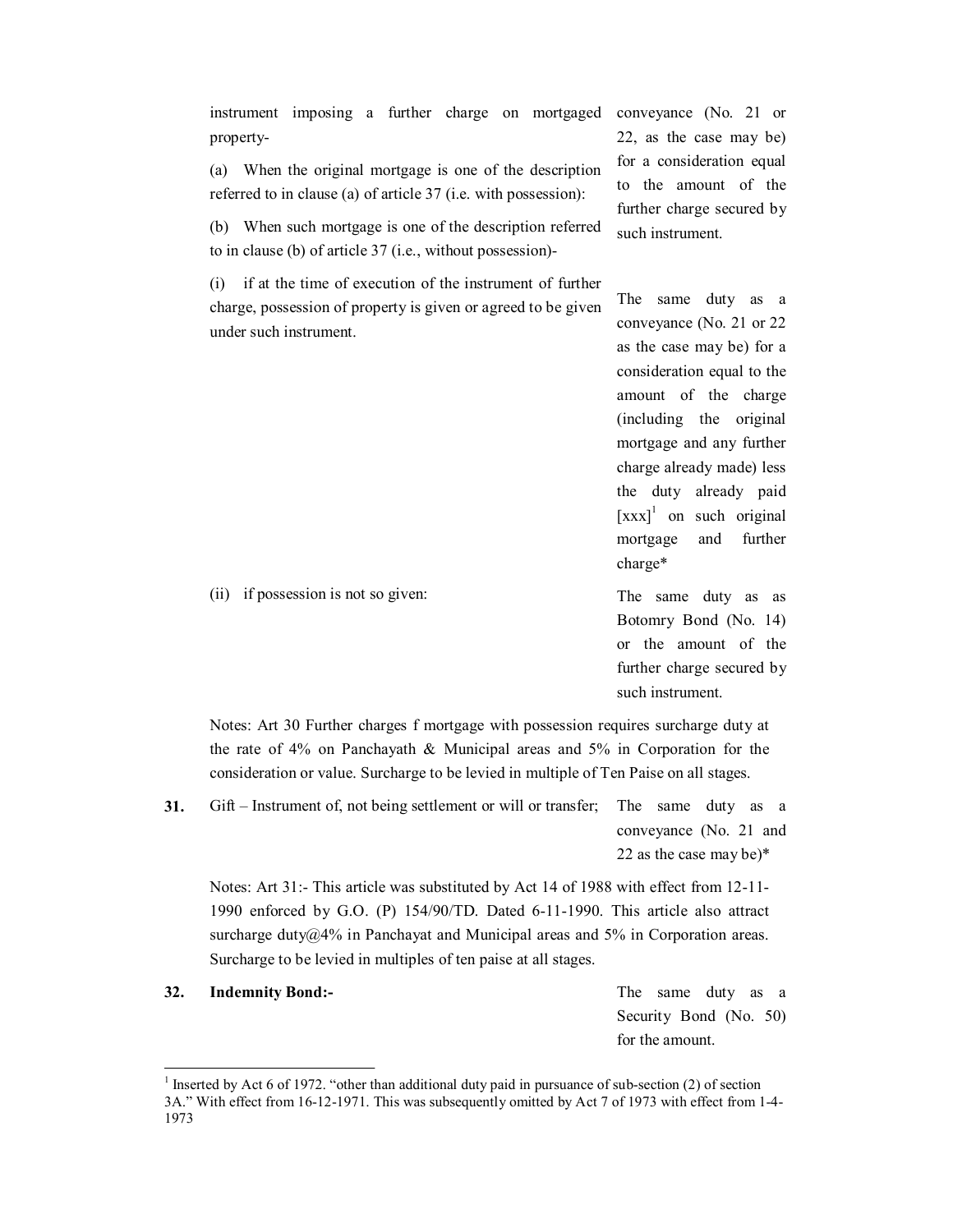| 33. |     | Lease:- including an underlease or sub-lease and any<br>agreement to let or sublet:-              |                                                                                                                                                                                             |
|-----|-----|---------------------------------------------------------------------------------------------------|---------------------------------------------------------------------------------------------------------------------------------------------------------------------------------------------|
|     | (a) | Where by such lease the rent is fixed and no premium<br>is paid or delivered.                     |                                                                                                                                                                                             |
|     | (i) | Where the lease purports to be for a term of less than<br>one year.                               | same time<br><b>The</b><br>at a<br>Bottomry Bond (No. 14)<br>for the whole amount<br>payable or deliverable<br>under such lease.                                                            |
|     |     | (ii) Where the lease purports to be for a term of not less on<br>year but not more than 5 years:- | The same duty as<br><sub>a</sub><br>Bottomty Bond (No. 14)<br>for the amount or value of<br>the average annual rent<br>reserved.                                                            |
|     |     | (iii) Where the lease purports to be for a term exceeding 5<br>years but not exceeding 10 years:  | The 1<br>same duty as<br><sub>a</sub><br>conveyance (No. 21 or<br>22, as the case may be)<br>for a consideration equal<br>to the amount or value of<br>the average annual rent<br>reserved. |
|     |     | (iv) where the lease purports to be for term exceeding 10<br>years but not exceeding 20 years:    | The same duty<br>as<br>a<br>conveyance (No. 21 or<br>22, as the case may be)<br>for a consideration equal<br>to twice the amount or<br>value of the average<br>annual rent reserved.        |
|     | (V) | Where the lease purports to be for a term exceeding 20<br>years but not exceeding 30 years:       | The same duty as<br>a<br>conveyance (No. Or, as<br>the case may be) for a<br>consideration equal to<br>three times the amount or<br>value of the average<br>annual rent reserved.           |
|     |     | (vi) Where the lease purports to be for a term exceeding 30<br>years but not exceeding 100 years: | The same duty as<br><sub>a</sub><br>conveyance (No. 21 or<br>22, as the case may be)<br>for a consideration equal                                                                           |
|     |     |                                                                                                   | four times the amount or                                                                                                                                                                    |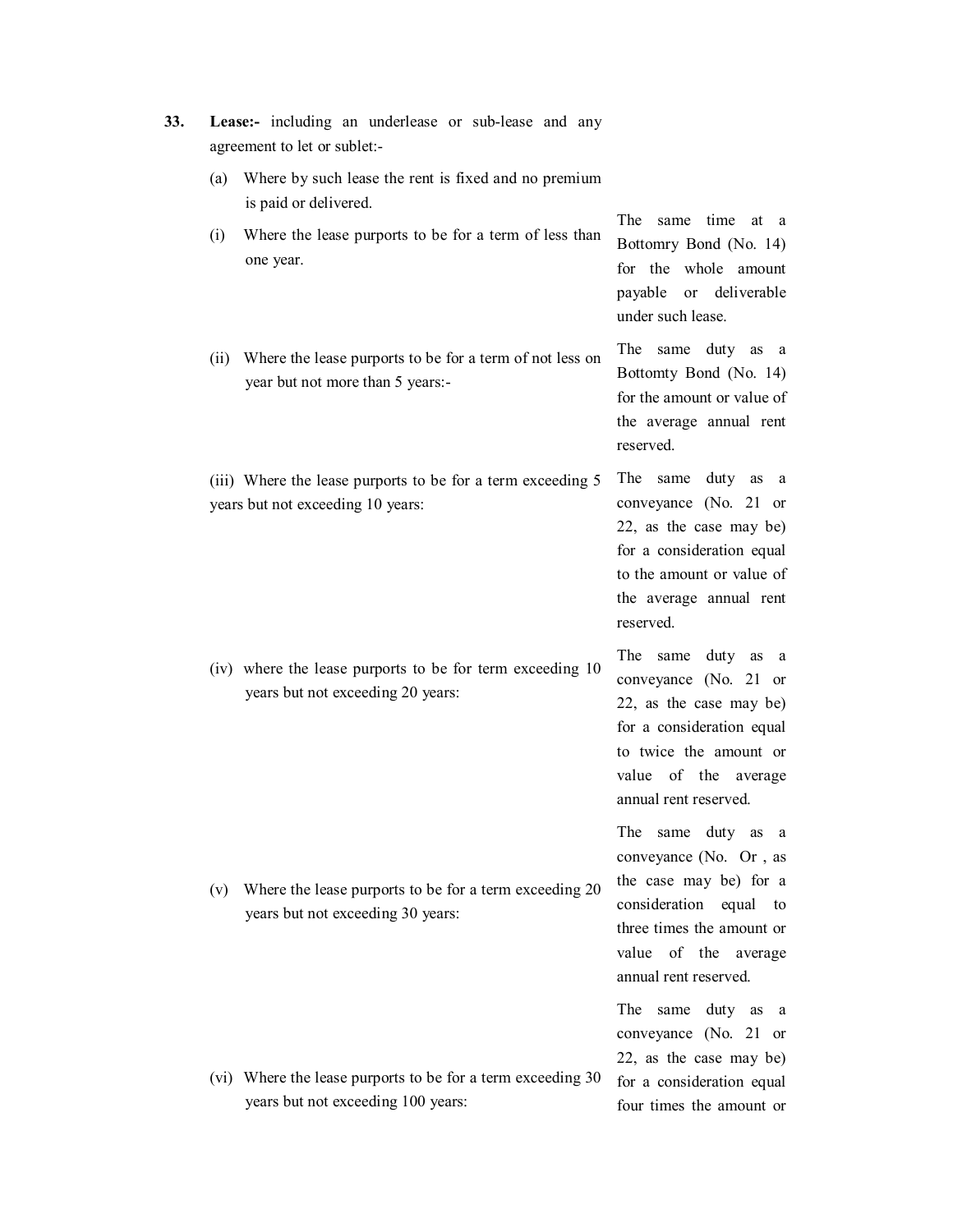|     |                                                                                                          | value<br>of the<br>average<br>annual rent reserved.                                                                                                                                                                                                                                                       |
|-----|----------------------------------------------------------------------------------------------------------|-----------------------------------------------------------------------------------------------------------------------------------------------------------------------------------------------------------------------------------------------------------------------------------------------------------|
|     | (vii) Where the lease purports to be for a term exceeding<br>100 years or in perpetuity:                 | The same duty as<br>a<br>conveyance (No. 21 or<br>22, as the case may be)<br>for a consideration on<br>equal to one-sixth of the<br>whole amount or rents<br>which would be paid or<br>delivered in respect of the<br>first fifty years of the<br>lease.                                                  |
|     | (viii) Where the lease does not purport to be for any definite<br>term:                                  | The same<br>duty as<br>a<br>conveyance (No. 21 or<br>22, as the case may be)<br>for a consideration equal<br>to three times the amount<br>or value equal of the<br>annual<br>average<br>rent<br>which could be paid or<br>delivered for the first ten<br>if<br>lease<br>years<br>he<br>continued so long. |
| (b) | Where the lease is granted for a fine or premium or for<br>money advanced and where no rent is reserved: | The same duty<br>as<br>a<br>conveyance (No. 21<br><sub>or</sub><br>22, as the case may be)<br>for a consideration equal<br>to the amount or value of<br>such fine or premium or<br>advance as set forth in the<br>lease.                                                                                  |
| (c) | Where the lease is granted for a fine or premium of for<br>money advanced in addition to rent reserved:  | The<br>same<br>duty<br>as<br>a<br>conveyance (No. 21 or<br>22, as the case may be)<br>for a consideration equal<br>to the amount or value of<br>such fine or premium or<br>advance as set forth in the<br>lease in addition to the<br>duty which would have<br>been payable on such                       |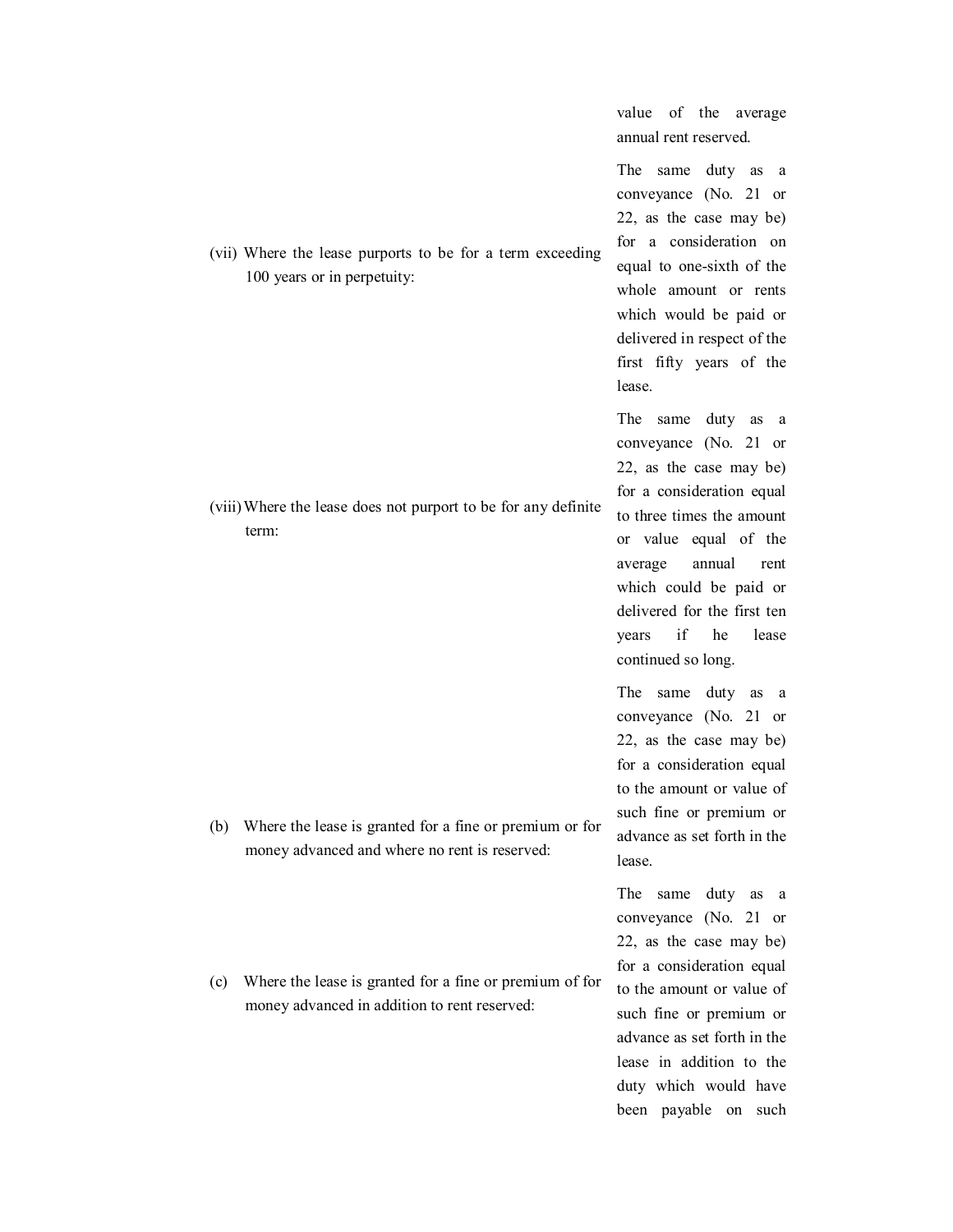lease if no fine or problem or advance had been paid or delivered:

Provided that in any case where an agreement to lease is stamped with ad valorem stamp required for a lease and a lease in pursuance of such agreement is subsequently executed, the duty on such lease shall not exceed one rupee ninety five paise.

Explanation: When a lessee undertakes to pay any recurring charge, such as Government revenues, the landlord's share of cases or the owner's share of Municipal rates or taxes which is by law recoverable from the lessor, the amount so agreed to be paid by the lessee shall be deemed to be part of the rent.

Notes: Art 33.: Lease in Perpetuity and transfer of lease in perpetuity attracts surcharge duty  $\omega$ 4% in Panchayath and Municipal areas and 5% in Corporation areas besides stamp duty. Surcharge has to be levied in multiples of ten paise at all stages. The definition of Lease in Stamp Act section 2(1) is not self sufficient. It says that lease is a lease of immovable property and includes something else. A document has to be stamped as a lease if it falls in the definition of a lease as contained in the Transfer of property Act. A document, which does not falls within the definition of lease as contained in the T.p. Act, but falls within the definition of lease as contained in the Kerala Stamp Act, has to be stamped as a lease. The term immovable property has been defined by General Clauses Act as "Immovable property shall include land, benefits to arise out of land, and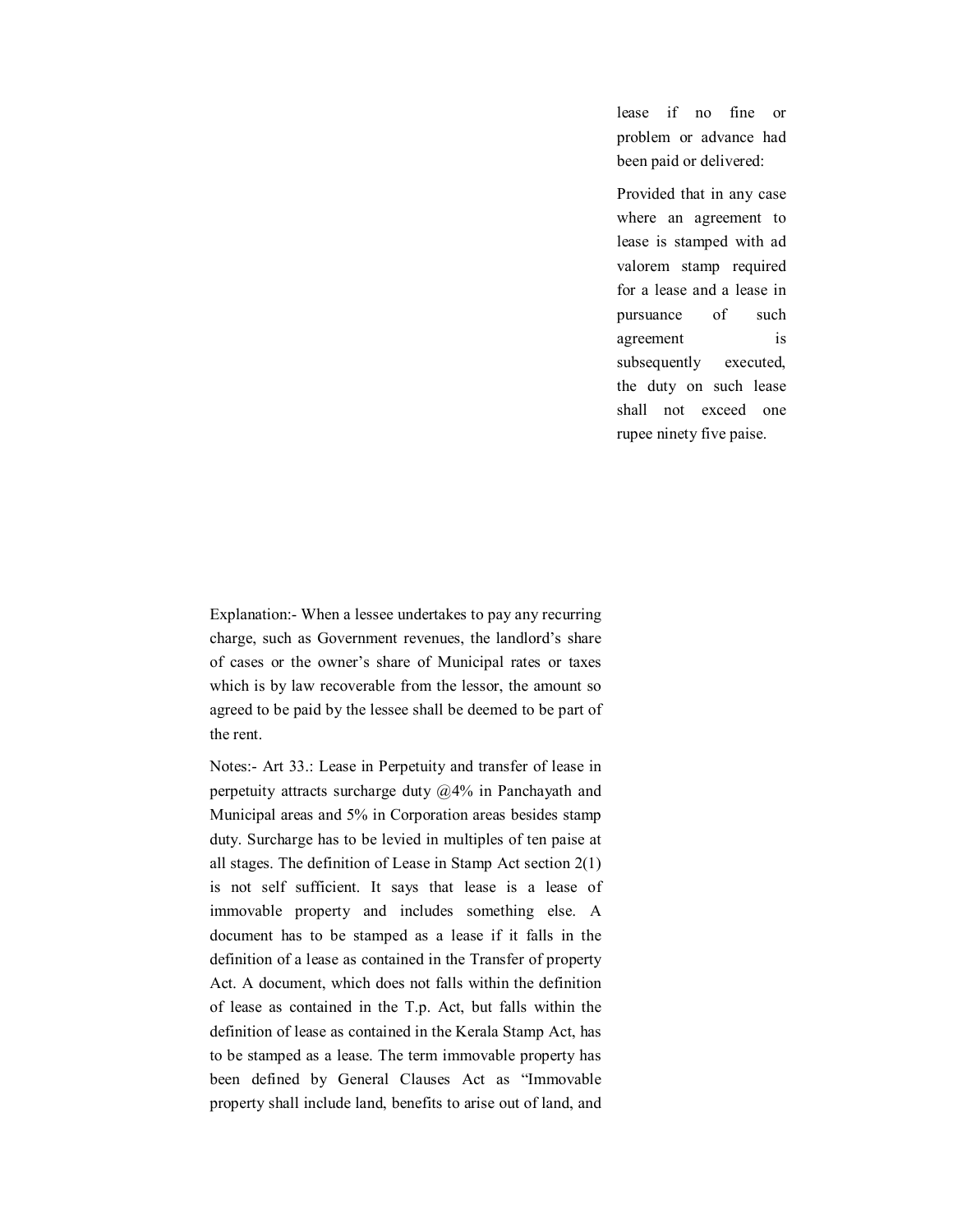things attached to earth, or permanently fastened to any thing attached to earth" Section 3 of Transfer or Property Act has also defined immovable property.

Stamp duty and registration fee should be levied separately for the fine/premium and advance amounts in cases where they are shown as paid in lease deeds. Fine is a sum of money paid by a tenant at his entrance into the land or for the renewal of a lease, whereas premium as ordinarily understood is a lumpsume payment made by the lessee to the lessor as price for lease.

Government in Letter No.  $14586/E3/82/TD$ . Dated 24-2-1983 of Taxes (E) Department has ordered as follows: "In supersession of the instruction issued in Government Letter No. 18769/E2/75/TD. Dated 15-12-1975 and in accordance with decision of the Delhi High Court in the AIR 1980, Delhi 249, the following principles may be observed while classifying the lease deeds."

- 1. "Duty" is not chargeable under Art  $35(c)$  of schedule 1-A of the Indian Stamp Act, 1899 on the amounts of security deposit/advance, which is refundable on determination of the lease, in addition to the duty on rent reserved under Article 35(a) Schedule
- 2. It will not make any difference the chargeability or duty, if such deposit/advance is adjustable in rent / other charges / dues payable under the lease.
- 3. The amount of security deposit paid for the due performance of the contract of lease is chargeable under Art 57<sup>\*\*</sup> of the schedule read with section 5 of the Act"

(In this case Stamp duty is to be levied for lease as well as to the Security Bond)

Note: \*\*Art. 57 of Indian Stamp Act corresponding to Art.50 of schedule to Kerala Stamp Act, 1959.

Lease deed has to be classified in accordance with the principles mentioned above vide the above Government direction.

LEASEAND LICENSE: License according to Indian Easement Act, 1882 is "Where one person grants to another or to a definite number of other persons, a right to do, or continue to do, in or upon the immovable property of the granter, something which would in the absence of right, be unlawful, and such right does not amount to an easement, or an interest in the property, the right is called a license."

There is marked distinction between a license and a lease. If a document gives only right to use the property in a particular way or under thereof, it will be a license. The legal possession therefore, continues to be with the owner of the property; but the licenses is permitted to make use of the premises for a particular purpose; but for the permission, his occupation will be unlawful. It does not create in his favour any estate or interest in the Property.

Where under a Lease Deed executed in consideration of the advance made by the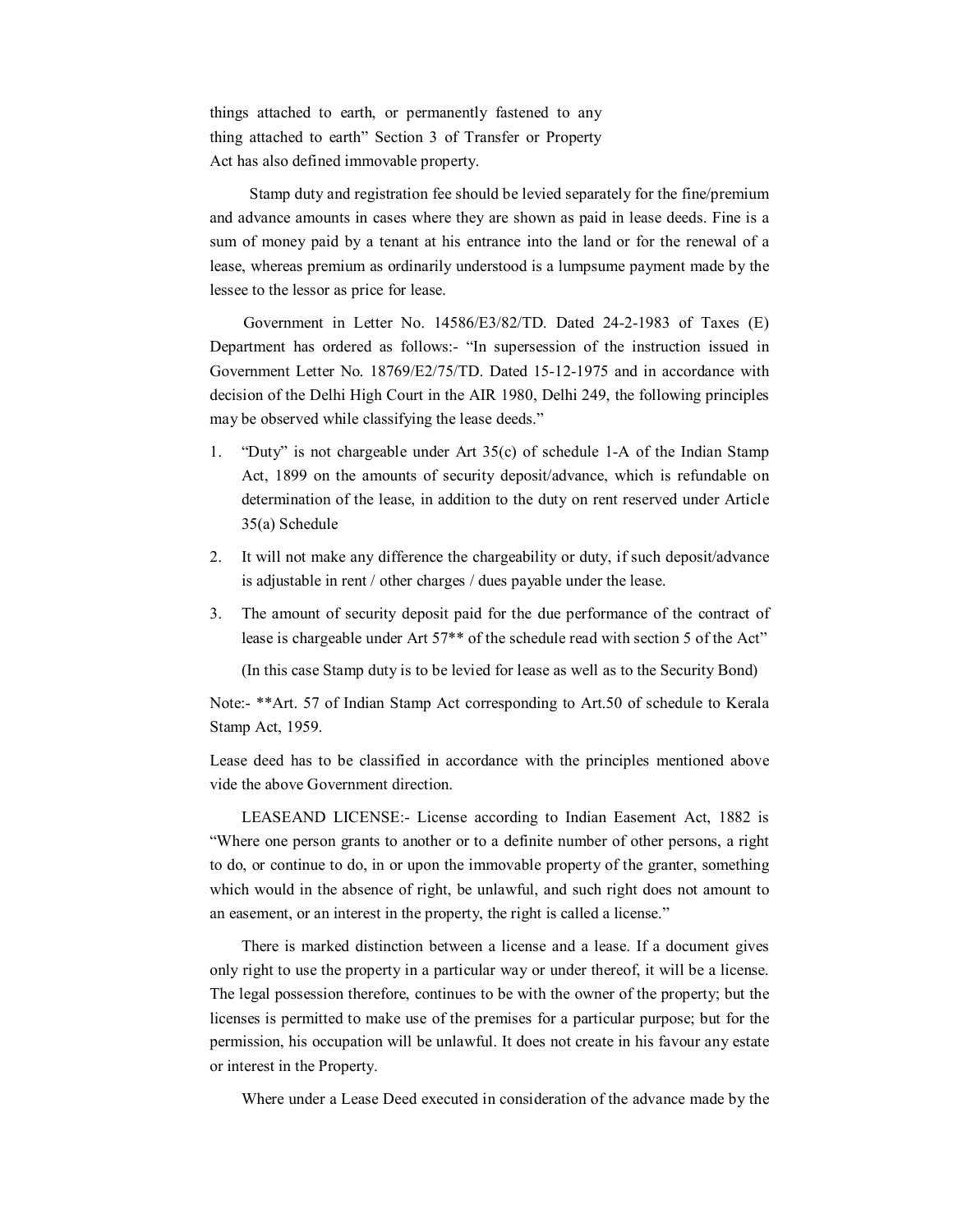lessee to discharge subsisting encumbrances, the lessee was empowered to withhold from the stipulated rent a sum of money and appropriate the same in liquidation of the sum advanced by him, the document becomes chargeable with stamp duty under Art

33(c). Article 33(b) provides duty on a lease granted for a fine or premium or for money advanced only and where no rent is payable. Article 33 (c) provides duty on a lease where both fine or premium or advance paid in addition to rent reserved and both has to be classified as per directions contained fin Govt: latter No. 14586/E3/82/TD.Dated 2421983.

**34. Letter of allotment of shares** in any company or proposed \*[One rupee] company or in respect or any loan to be raised by any company or proposed company:

\*The rate revised from forty paise to one rupee with effect from 2421988 by Act 14 of 1988

**35. Letter license,** that is to say, any agreement between a debtor and his creditors that the letters shall for a specified term suspend their claims and allow the debtor to carry on business at his own discretion:

> \*The rate revised from forty paise to one rupee with effect from 2421988 by Act 14 of 1988

# **36. Memorandum of association of a company:**

(a) if accompanied by articles of association under the Five hundred rupees. Companies Act, 1956 (Central Act 1 of 1956):

(b) if not so accompanied:

```
One thousand rupees
```
**37. Mortgage deed,** not being an agreement relating to deposit of title deeds, pawn or pledge (No. 6), Bottomry Bond (No. 14), Mortgage of a crop (No. 38) Respondentia Bond (No. 49) or Security Bond (No. 50)

> (a) When possession of the property or any part of the property comprised in such deed is given by the mortgagor or agreed to be given:

The same duty s a conveyance (No. 21 or 22 as the case may be) for a consideration equal to the amount secured by such deed.\*

(b) when possession is not given or agreed to be given as The same duty as a aforesaid:

Bottomry Bond (No. 14) for the amount secured by such deed.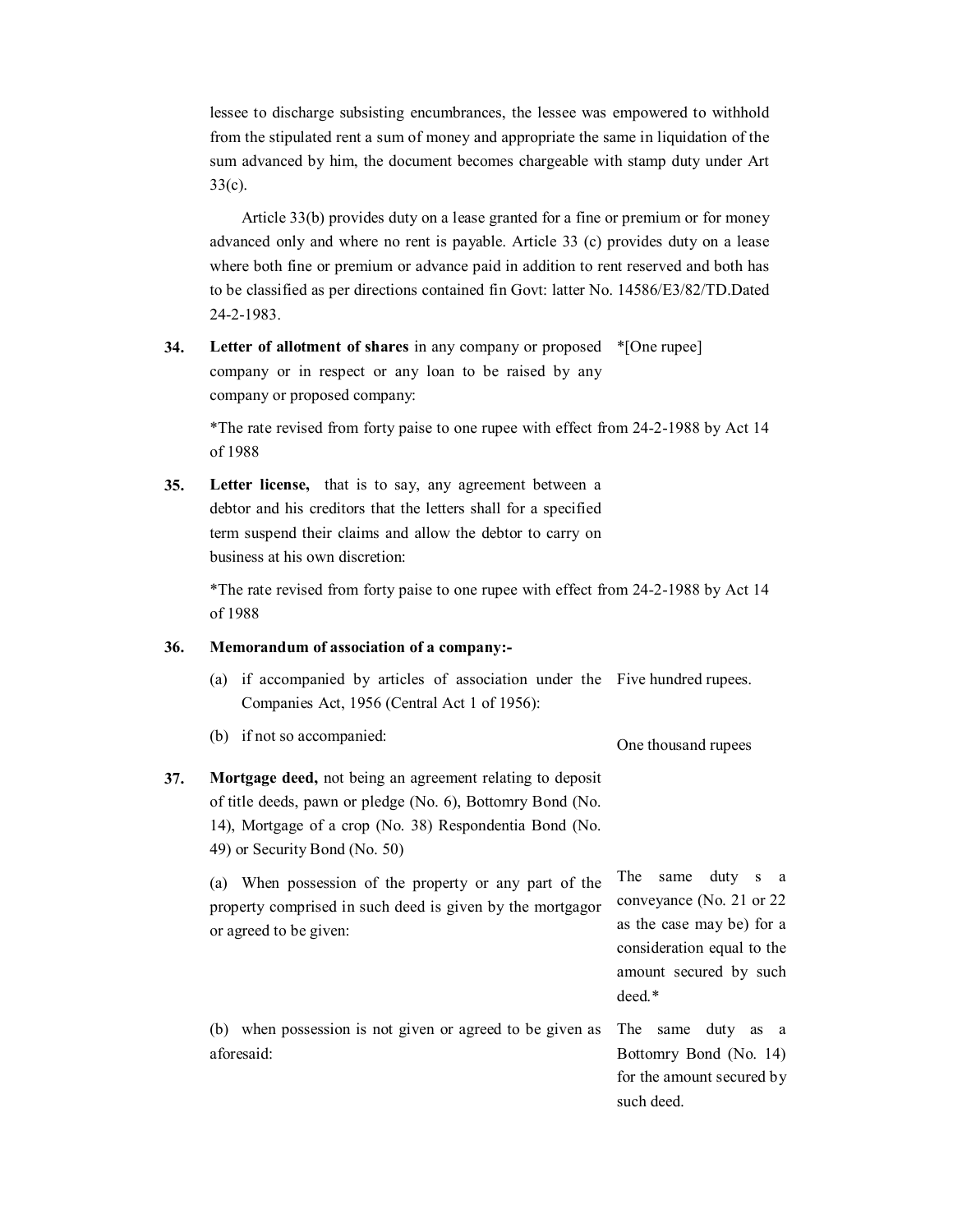**Explanation:** A mortgagor who gives or has given to the mortgagee a power of attorney to collect rents or gives or has given to the mortgagee a lease of the property mortgaged or part thereof, is deemed to give possession thereof within the meaning of his article.

Notes: Article 37(a) Mortgage with possession attracts surcharge duty  $\omega$  4% in Panchayath and Municipal areas and 5% in Corporation areas for the amount secured. Surcharge has to be levied in multiples of ten paise in all stages.

(c) When a collateral or auxiliary or additional or Five rupees substituted security, or by way of further assurance for the above mentioned purpose where the principal or primary security is duty stamped, for very sum secured not exceeding Rs.1,000:

#### **Exemption**

Instruments executed by persons taking advances from Government to secure the re-payment of such advances.

- **38. Mortgage of a crop,** including any instruments evidencing an agreement to secure the re-payment of a loan made upon any mortgage of a crop whether any crop is or is not in existence at the time of the mortgage.
	- (a) When the loan is repayable not more than 3 months from the date of the instrument-

for every sum secured not exceeding Rs. 200 Fifty paise

for every Rs.200 or part thereof secured in excess of Fifty paise Rs.200.

(b) when the loan is repayable more than 3 months but not more than 18 months from the date of the instrument:

for every sum secured not exceeding Rs.100:

for every Rs.100 or part there of secured in excess or  $Rs.100/-$ : Seventy five paise Seventy five paise

**39. Notarial Act,** that is to say, any instrument, endorsement, note, attestation certificate, or entry not being a Protest (No.  $\left| \right|$ [Fifteen rupees]

<sup>&</sup>lt;sup>1</sup> Substituted for words "Five rupees" by Act 14 of 1988 w.e.f. 24-2-1988.

Note:- Partition between brothers  $\&$  sisters would come within the purview of art 42(1) leviable with stamp duty of 2.5% rate. (Govt. Letter No. 54170/E2/91/TD. Dated 2-5-1992)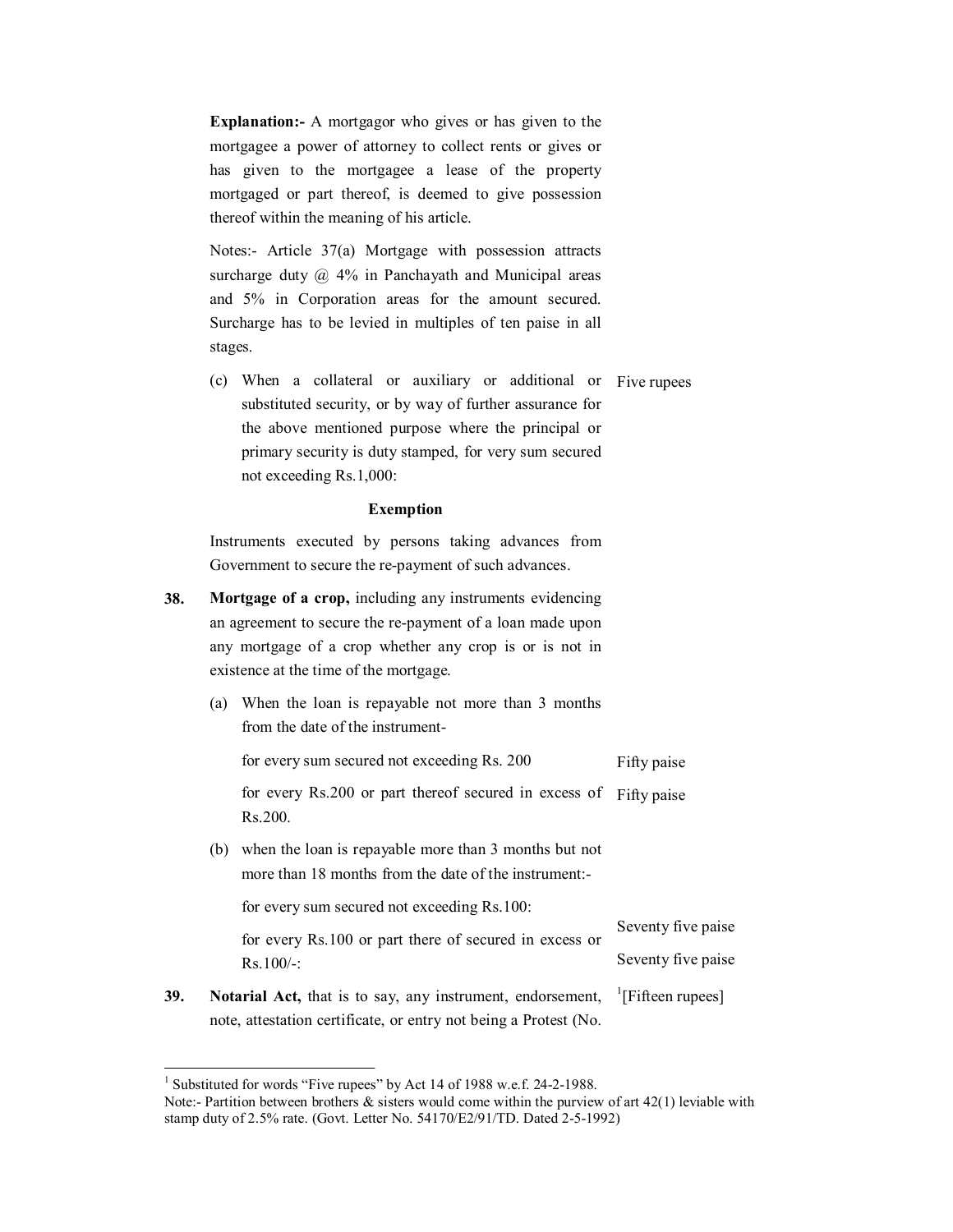45) made or signed by a notary public in the execution of the duties of his office by any other person lawfully acting as a notary public:

**40. Note or Memorandum,** sent by a broker or agent to his principal intimating the purchase or sale on account of such principal

|     | (a)<br>(b) | $P^{222}$<br>of any goods exceeding in value twenty rupees:<br>of any stock or marketable security exceeding in value<br>Rs.20: | Seventy-five paise<br>Subject to a maximum of<br>fifty Rs. $10,000$ or part<br>thereof of the value of the<br>stock or security. |
|-----|------------|---------------------------------------------------------------------------------------------------------------------------------|----------------------------------------------------------------------------------------------------------------------------------|
| 41. |            | Note of protest by the Master of a ship:                                                                                        | Five rupees                                                                                                                      |
| 42. |            | <b>Partition</b> – Instrument of [as defined by section 2 (k)]:                                                                 |                                                                                                                                  |
|     | (i)        | Where the partition is among all or some of the family:                                                                         | The same duty as a<br>Bottomry Bond (No. 14)<br>for the amount of the<br>value of the separated                                  |

(ii) in any other case Five rupees for every Rs.100 or part thereof the amount of the value of the separated share or

**Explanation:** Family means husband, wife, children and the legal heirs of the deceased children if any, as the case may be.

> N.B. The largest share remaining after the property is partitioned (or if there are two or more shares of equal value and not smaller than any of the other shares; then one of such equal shares) shall be deemed to be that from which the other shares are separated:

share or shares of the

shares of the property.\*

property.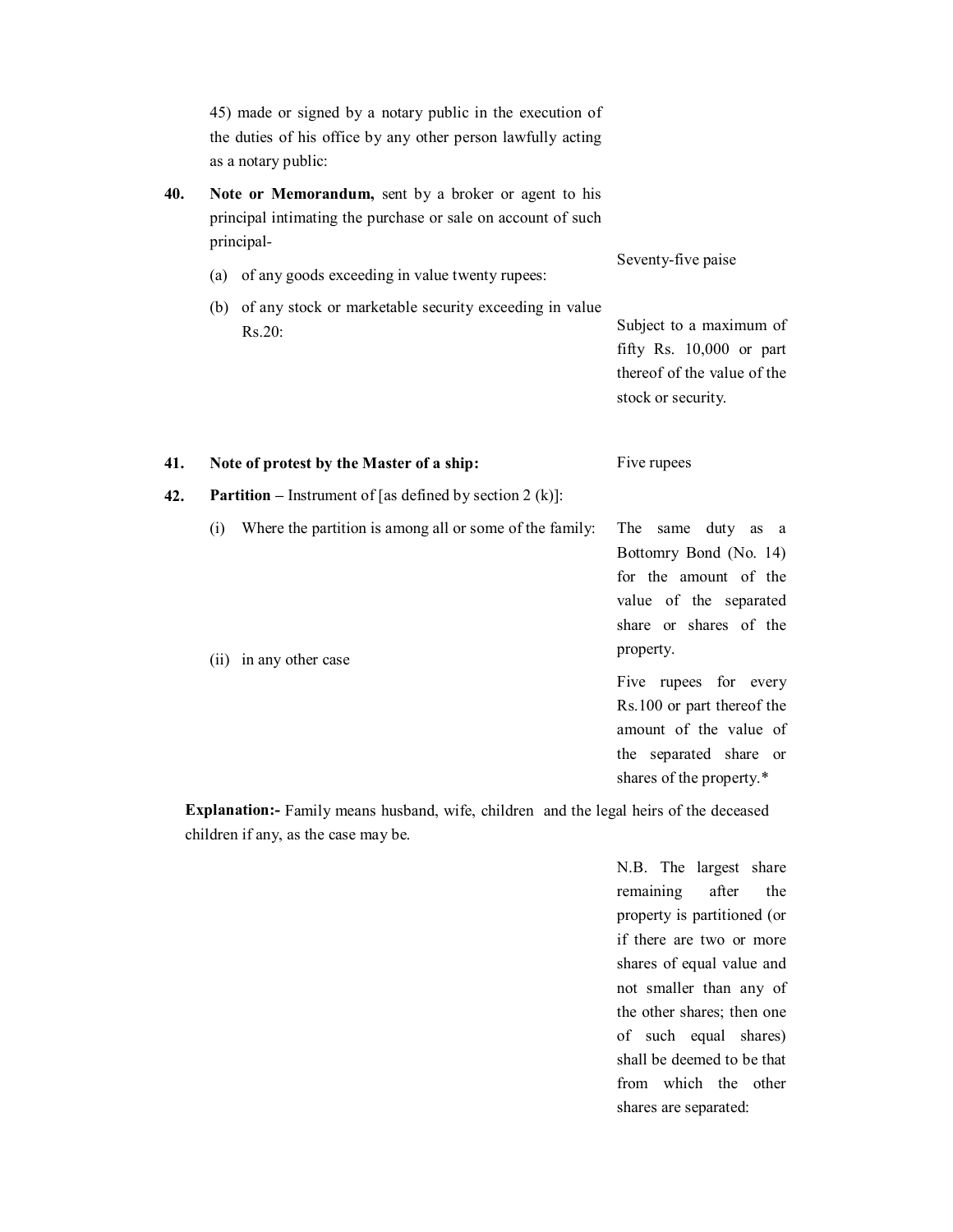Provided always that:

- (a) When an instrument of partition containing as agreement to divide property in severality is executed and partition is effected in pursuance of such agreement, the duty chargeable upon the instrument effecting such partition shall be reduced by the amount of duty paid in respect of the first instrument, but shall not be less than two rupees thirty paise;
- (b) Where land is held or Revenue Settlement for a period not exceeding thirty years and paying the full assessment, the value for the purpose of duty shall be calculated at twenty five times the annual revenue;
- (c) Where a final order for effecting a partition passed by any Revenue Authority or any Civil Court or an award by an Arbitrator directing a partition is tamped with the stamp required for an instrument of partition and an instrument of partition in pursuance of such order or award is subsequently executed, the duty on such instrument shall not exceed two rupees thirty paise.
- Notes: Art 42. This article was substituted by Act 14 of 1988 but was not enforced till 10 11991 and the same was again amended by Ordinance No. 5 of 1990 which was repealed by Ordinance No. 1 of 1991 replaced by Act 16 of 1991 which came in to force from  $11<sup>th</sup>$  April 1991.

# **43. Partnership**

| А. | instrument of- |  |
|----|----------------|--|
|----|----------------|--|

(b) in any other case:

(a) where the capital of the partnership does not exceed Rs. One hundred rupees. 1,000:

|     |     | (D) in any other case.                                                                                                                                                                           | <sup>1</sup> [One thousand rupees] |
|-----|-----|--------------------------------------------------------------------------------------------------------------------------------------------------------------------------------------------------|------------------------------------|
|     | B.  | Dissolution of                                                                                                                                                                                   | One hundred rupees                 |
| 44. |     | <b>Power of attorney</b> (as defined by section $2(p)$ , not being a<br> proxy                                                                                                                   |                                    |
|     | (a) | when executed for the sole purpose of procuring the<br>registration of one or more documents in relation to a<br>single transaction or for admitting execution of one or<br>more such documents: | Five rupees                        |
|     | (b) | when authorizing one person or more to act in a single<br>transaction other than the case mentioned in clause (a):                                                                               | Ten rupees                         |
|     | (c) | when authorizing not more than 5 persons to act jointly<br>and severally in more than one transaction or generally:                                                                              |                                    |
|     | (d) | when authorizing more than 5 but not more than 10                                                                                                                                                | Thirty rupees                      |

<sup>&</sup>lt;sup>1</sup> Substituete for words "Two hundred rupees" by Kerala Finance Act 23 of 1991. w.e.f. 1-4-1991.

persons to act jointly and severally more than one than one than one than one than  $\alpha$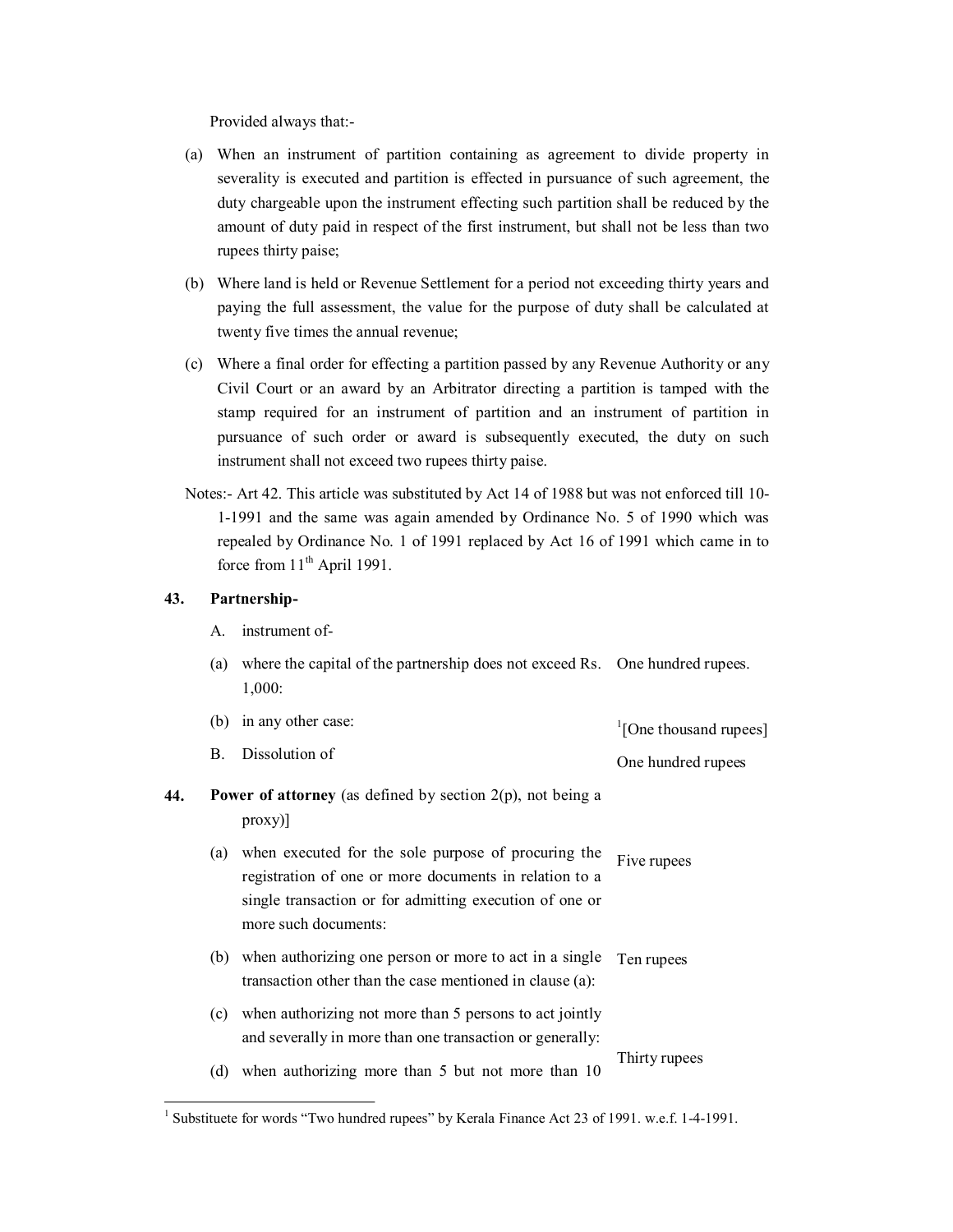persons to act jointly and severally more than one transaction or generally:

(e) when gives for consideration and authorizing the attorney to sell any immovable property:

(f) in any other case:

One hundred rupees

person authorized.

The same duty as a

conveyance (No. 21 or 22, as the case may be) for the amount of the consideration. Thirty rupees for each

**Explanation:** For the purpose of this article, more persons than one when belonging to the same firm shall be deemed to be one person.

Notes: Art. 44 (a)  $\&$  (b) Special power of attorney granted for procuring the registration of a document and authorizing to execute application for Transfer of Revenue registry (Pokkuvaravu from) shall be levied with an aggregate amount of stamp duty of (Rs.5 + Rs.10) i.e. Rs. 15 under article 44 (a)  $\&$  (b) Kerala Stamp Act, 1959.

- **45.** Protect of bill or note, that is to say, any declaration in Five rupees writing made by a notary public or other person lawfully acting as such, attesting the dishonor of a bill of exchange or promissory note:
- **46. Protest by the Master of ship,** that is to say, any Five rupees declaration of particulars of her voyage drawn up by him with a view to the adjustment of losses or the calculation of averages and every declaration in writing made by him against the charters or the consignees for not loading or unloading the ship, when such declaration is attested or certified by a notary public or other person lawful acting as such:

### **47. Re conveyance of mortgaged property**

(a) if the consideration for which the property was mortgaged does not exceed Rs.1,000. The same duty as a conveyance (No. 21 or

22, as the case may be) for the amount of such consideration as set forth in the re conveyance.

One hundred and fifty rupees in the case of immovable properties

(b) in any other case: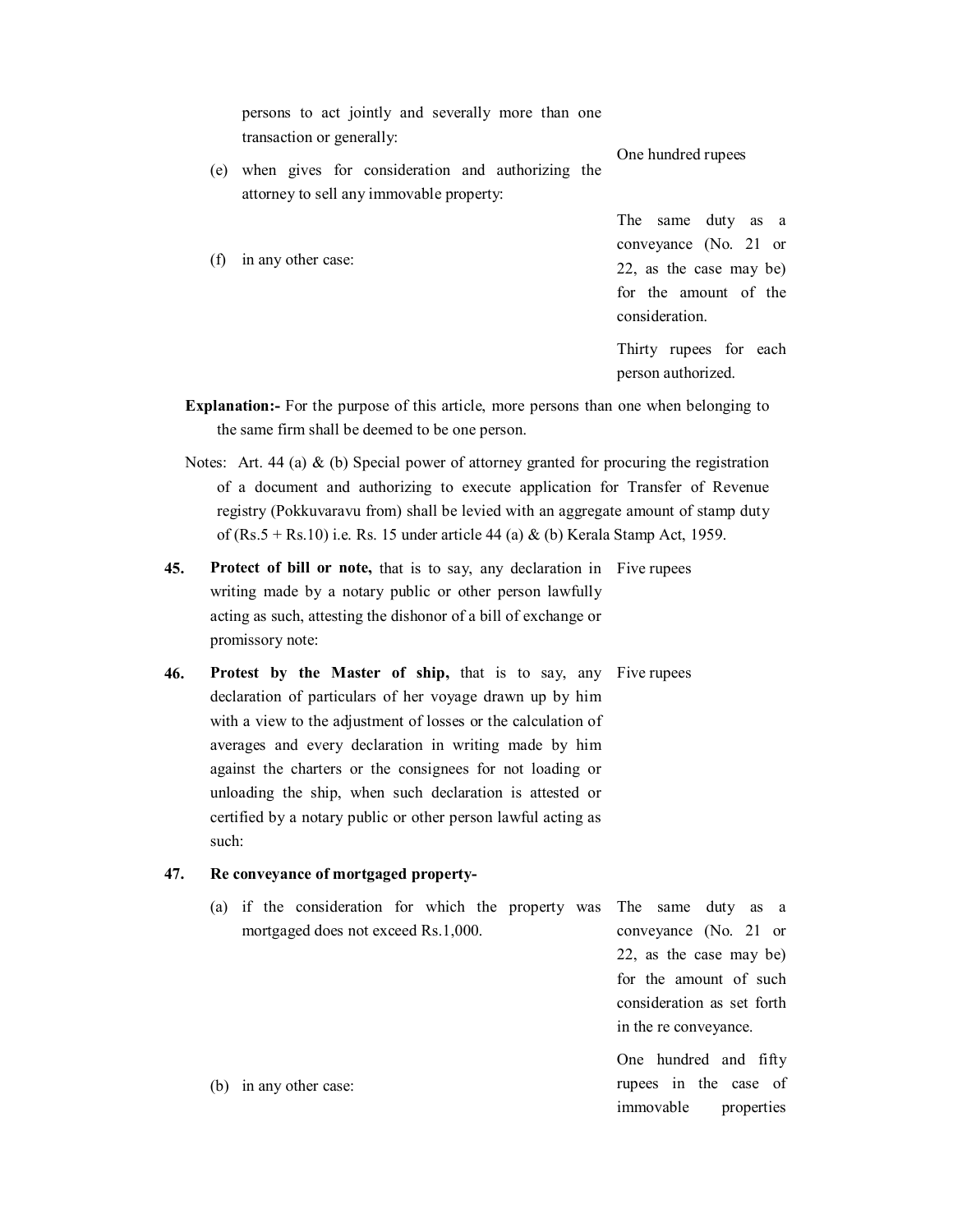situated in the areas referred to in article 22 and one hundred rupees in the case of immovable properties situated in other areas.

Notes:- Art.47 Re anouncement of mortgage rights over mortgaged properties are reconveyance. C.M.P.No. 23/83 Dated 17-2-1986 of Kerala High Court and Board's Proceedings Nos. D. Dis 5209/85/LRA(3) Dated 7-11-1986. D. Dis. 44948/88/LRA(3) Dated 14-12-1988 & D. Dis. 44018/88/LRA(3) Dated 4-4-1989 and other similar decisions.

**48. Release,** that is to say, any instrument (not being such a release as is provided for by section 24), whereby a person renounces a claim upon another person or against any specified property

> (a) when such release operates in favour of his or her spouse or children. (b) in any other case: The same duty as a Bottomry Bond (No. 14) for such amount or value as set forth in the release. The same duty as a conveyance (No. 21 or 22, as the case may be) for such amount or value as set forth in the release.

### 1. Notes: **Rate of Stamp Duty for Article 48 "Release" From 191960 to 961983**

- **49.** Release, that is to say, any instrument (not being such a release as is provided for by section 24), whereby a person renounces a claim upon another person or against any specified property
	- (a) if the amount or value of the claim does not exceed The Rs.1,000/ same duty as Bottomry Bond (No. 14) for such amount or value as set forth in the release)

Thirty rupees

(b) in any other case:

2. with effect from 10-6-1983 to 11-11-1990 (Vide Finance ordinance No. 20 of 1983 Published in Kerala Gazette dated 13-6-1983)

# Release\*\*\*\*\*

(a) When such release operates in favour of his or her spouse or children in the children or children in the children or children in the children in the children in <br>Separate children in the children in the children in the children in the children in the children in the child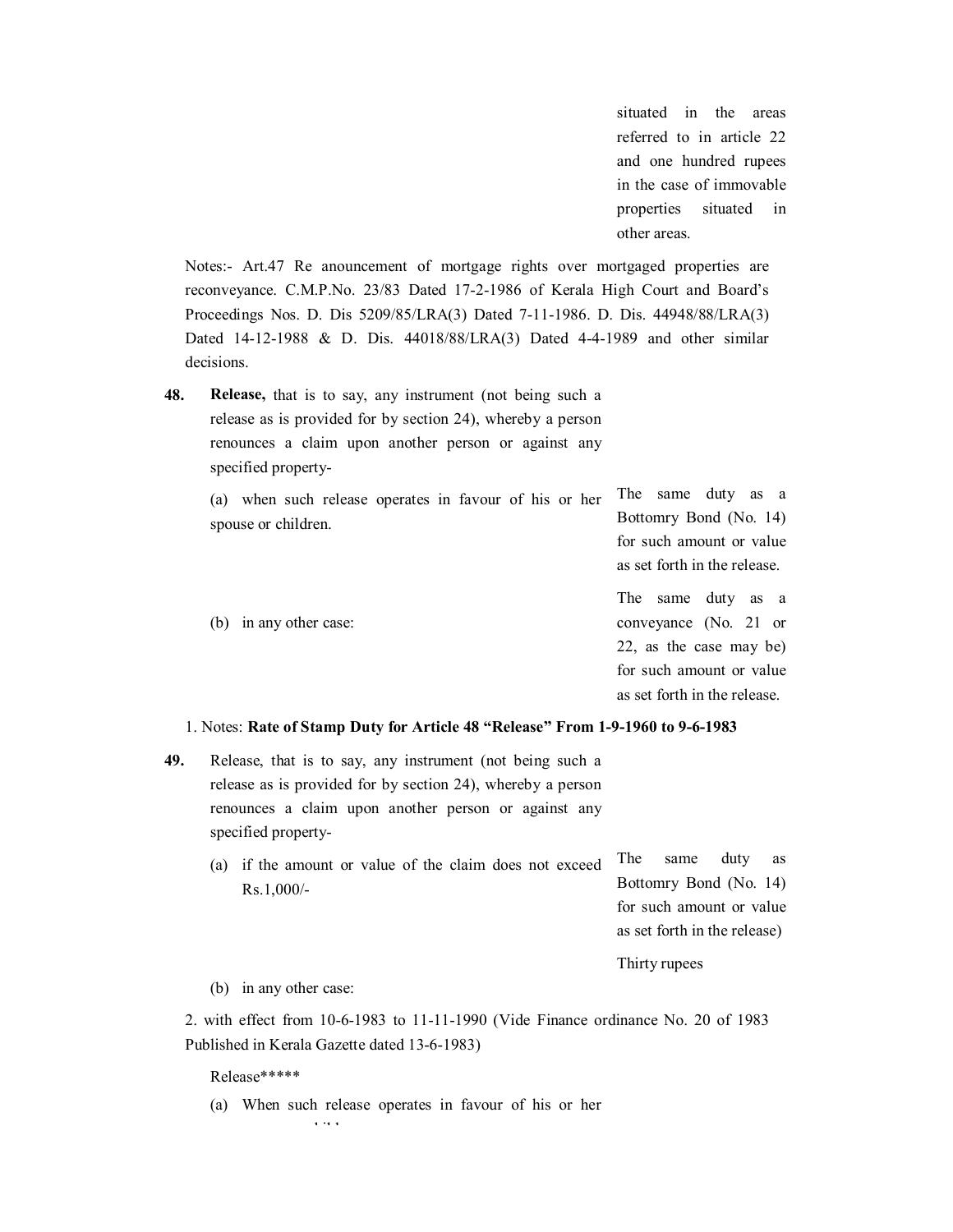spouse or children

| (i)  | if the amount or value of the claim does not exceeds<br>$Rs.1,000/-$          | The same duty as a<br>Bottomry Bond (No. 14)<br>for such amount or value<br>as set forth in the release.                                   |
|------|-------------------------------------------------------------------------------|--------------------------------------------------------------------------------------------------------------------------------------------|
| (11) | if the amount or value of the claim exceeds $Rs.1,000/-$<br>in any other case | Thirty rupees                                                                                                                              |
| (b)  |                                                                               | duty as a<br>The<br>same<br>conveyance $(No. 21$ or<br>22, as the case may be)<br>for such amount or value<br>as set forth in the release. |

2. with effect from  $12-11-1990$  to  $10-1-1991$  (Vide ordinance No. 5 of 1990 read with G.O. (P) 157/90/TD Dated 6-11-1990.

### Release\*\*\*\*\*

| (a) | when such release operates in favour of his or her<br>spouse or children: |  |  | The<br>same<br>Bottomry Bond (No. 14)<br>for such amount or value                   | duty | as |
|-----|---------------------------------------------------------------------------|--|--|-------------------------------------------------------------------------------------|------|----|
|     | (b) in any other case                                                     |  |  | as set forth in the release.<br>same duty as a<br>The<br>conveyance $(No. 21$ or    |      |    |
|     |                                                                           |  |  | 22, as the case may be)<br>for such amount or value<br>as set forth in the release. |      |    |

4. With effect from 11-1-1991 onwards vide Kerala Stamp (Amendment) ordinance No. 1 of 1991 replaced by Act, 16 of 1991 Kerala Stamp (Amendment Act) 1991.

# Release\*\*\*\*\*

| (a) | when such release operates in favour of his or her<br>spouse or children: | The<br>duty<br>same<br>as<br>Bottomry Bond (No. 14) |  |  |  |  |  |
|-----|---------------------------------------------------------------------------|-----------------------------------------------------|--|--|--|--|--|
|     |                                                                           | for such amount or value                            |  |  |  |  |  |
|     |                                                                           | as set forth in the release.                        |  |  |  |  |  |
| (b) |                                                                           | The<br>same duty as a                               |  |  |  |  |  |
|     | in any other case                                                         | conveyance $(No. 21$ or                             |  |  |  |  |  |
|     |                                                                           | 22, as the case may be)                             |  |  |  |  |  |
|     |                                                                           | for such amount or value                            |  |  |  |  |  |
|     |                                                                           | as set forth in the release.                        |  |  |  |  |  |

Special note: Surcharge duty is not assessable to release coming under Art 48(a). Surcharge is levied on instruments coming with in the scope of Art  $48$  (b) from 11-11-1988 at the rate of 4% Panchayath and Municipal areas 5% in Corporation areas for the consideration. Surcharge duty to be levied in multiple of ten paise in a stage.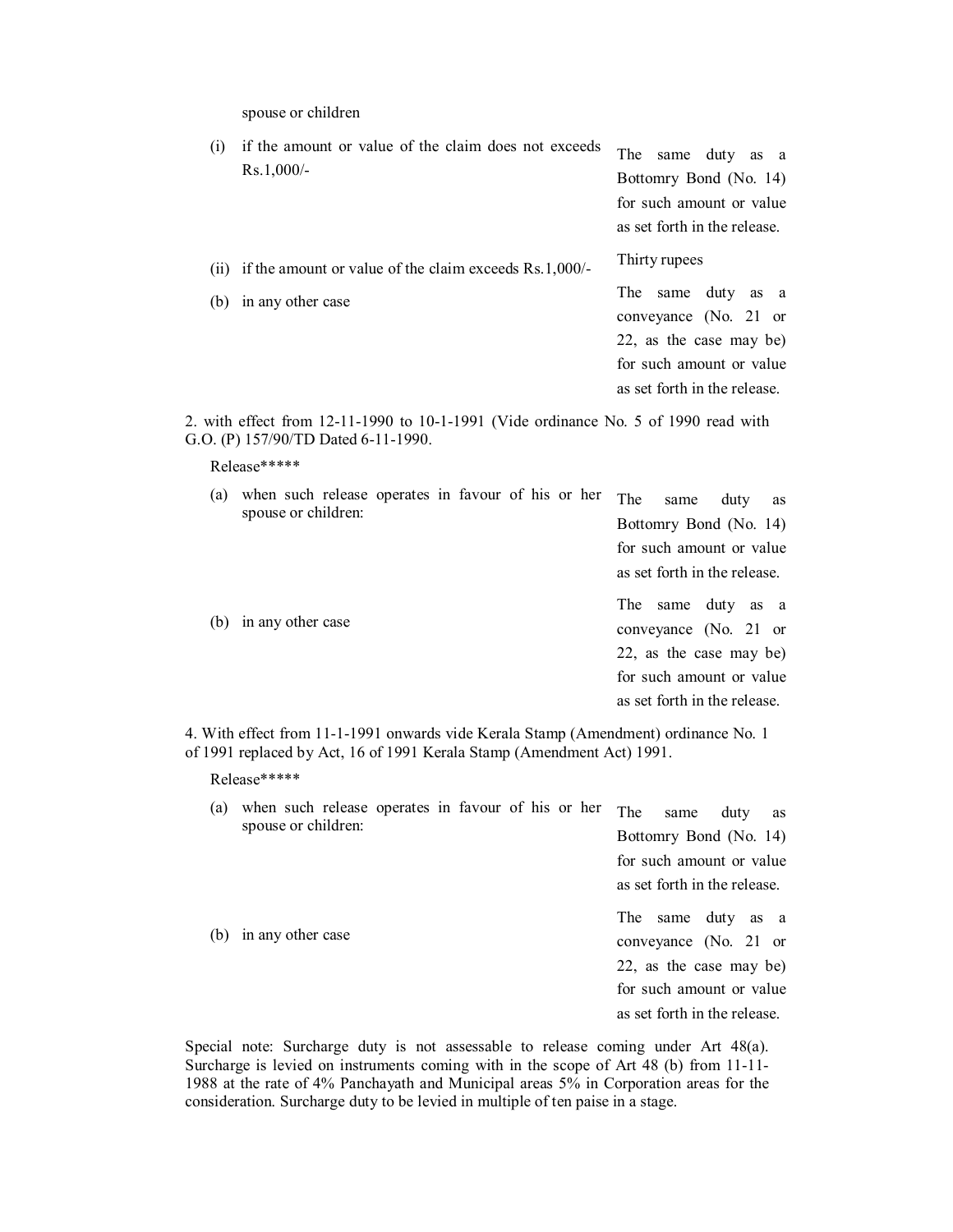- **49. Respondentia Bond,** that is to say, any instrument securing a loan on the cargo laden or to be laden on board a ship and making repayment contingent on the arrival of the cargo at the port of destination:
- **50. Security Bond or mortgage deed,** executed by way of security for the due execution of an office or to account for money or other property received by virtue thereof or executed by a surety to secure the due performance of a contract
	- (a) when the amount secured does not exceed Rs.1,000/

 $<sup>1</sup>$  [Five rupees for every</sup> Rs.100/- or part thereof of the amount of the loan secured.]

 $2 \int$  Five rupees for every Rs.100/- or part thereof of the amount of secured.]

 $3$ [Sixty rupees]

(b) in any other case

#### **Exemptions**

Bond or their instruments, when executed

- (a) by any person for the purpose of guaranteeing that the local income derived from private subscriptions to a charitable dispensary or hospital, or any other object of public utility, shall not be less than a specified sum per mensem;
- (b) executed by persons taking advances from Government for agricultural purposes or by their sureties as security for the repayment of such advances;
- (c) executed by officers of Government or their sureties to secure the due execution of an office or the due accounting for money or other property received by virtue thereof.

Deed of dower executed on the occasion of a marriage

### [51. Settlement-]

Exemption

**A** Instrument of (including a deed of dower):

between Mohammadans

The same duty as Bottomry Bond (No 14) for a sum equal to the amount or value of the property settled as set forth in the instrument.

Provided that where as agreement ot settle is stamped with the stamp requires for an instrument of settlement and an instrument of settlement in pursuance of such agreement is subsequently executed,

Substituted by Act 14 of 1988 w.e.f 24-2-1988

 $2$  Substituted by Act 14 of 1988 w.e.f 24-2-1988

 $3$  Substituted by ibid w.e.f 24-2-1988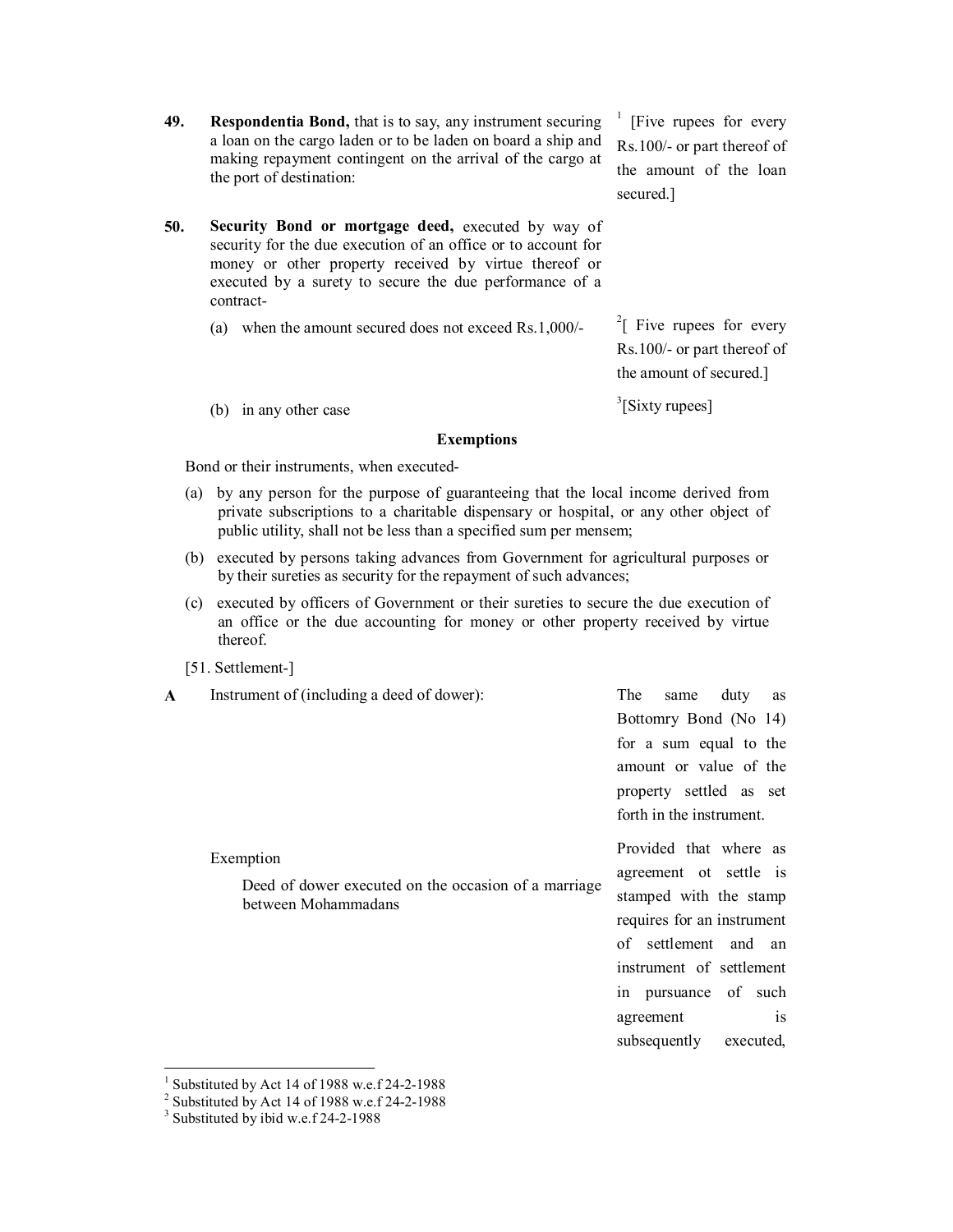### **B** Revocation of: The same duty as

the duty on such instrument shall not exceed five rupees.

Bottomry Bond (No 14) for a sum equal to the amount or value of the property settled as set forth in the instrument of revocation but not exceeding fifty rupees.

Notes: Art 51 – The rate of stamp was raised to "The same duty as a Conveyance (No. 21 or 22 as the case may be) for "Settlement" and as "the same duty as conveyance " (21 or 22 as the case may be) but not exceeding One hundred rupees" for Revocation introduced by Ordinance No. 2 of 1988 replaced by Act 14 of 1988 has not been implemented by the Government so far. The above amendment allowed to natural death. Old rte of "Bottomry Bond" rate for settlement and maximum Rs.50/- for revocation prevailing in the Act 17 of 1959 exists in force.

| 52. | <b>Shipping order</b> for or relating to the conveyance of goods The rupees for every Rs. |                                                                            |                           |  |
|-----|-------------------------------------------------------------------------------------------|----------------------------------------------------------------------------|---------------------------|--|
|     | on board of any vessel                                                                    | 100 or part thereof the<br>nominal amount of the<br>share specified in the |                           |  |
|     |                                                                                           |                                                                            |                           |  |
|     |                                                                                           |                                                                            |                           |  |
|     |                                                                                           | 53.                                                                        | <b>Surrender of lease</b> |  |

#### (a) when the duty with which the lease is chargeable does not exceed fifty rupees. (b) in any other case: The duty with which such lease is chargeable  $\sqrt[1]{1}$ [One rupee] **55. Transfer** (whether with or without consideration) (a) of debentures, being marketable securities, whether the debenture is liable to duty or not: <sup>1</sup>[Fifty paise for every One hundred rupees or part thereof of the amount

(b) of debenture stocks: (c) of any interest secured by a bond, mortgage deed or policy of insurance of the debenture] One rupee for every hundred rupees or part thereof of the amount of the debenture stock The duty with which such bond, mortgage deed or

(i) if the duty on such bond, mortgage deed or policy does policy of insurance is

<sup>&</sup>lt;sup>1</sup> Revised rates effected from 24-2-1988 by Act 14 of 1988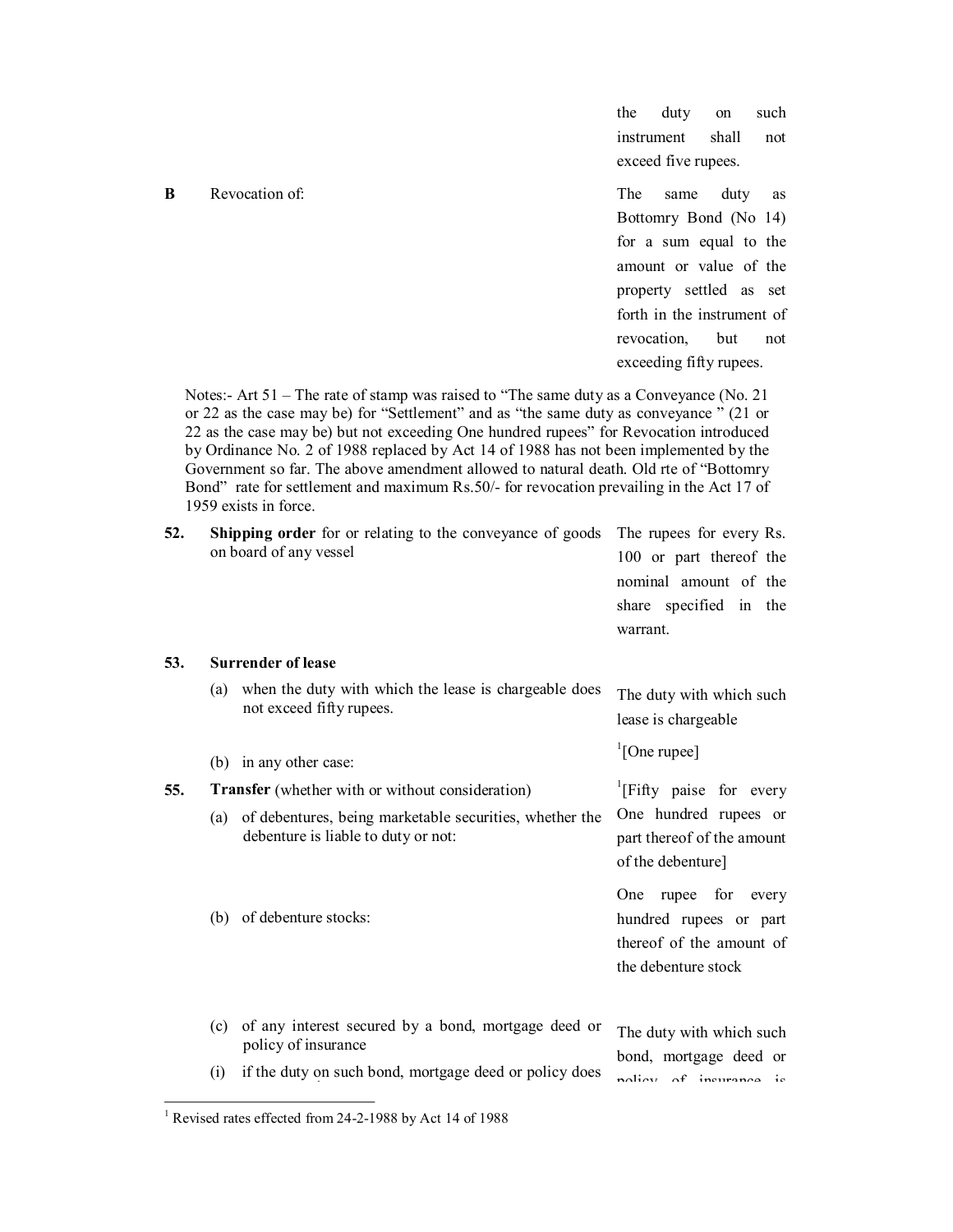|     | not exceed $\frac{1}{1}$ [fifty rupees;]                                                                                   |                                                                                                                                                                                                                             | policy of insurance is<br>chargeable                                                                                                                                            |  |  |
|-----|----------------------------------------------------------------------------------------------------------------------------|-----------------------------------------------------------------------------------------------------------------------------------------------------------------------------------------------------------------------------|---------------------------------------------------------------------------------------------------------------------------------------------------------------------------------|--|--|
|     |                                                                                                                            |                                                                                                                                                                                                                             | $\frac{1}{2}$ [fifty rupees;]                                                                                                                                                   |  |  |
|     |                                                                                                                            | (ii) in any other case;                                                                                                                                                                                                     | Forty rupees                                                                                                                                                                    |  |  |
|     |                                                                                                                            | (d) of any property under the Administrators General Act,<br>1963 (Central Act 45 of 1963) section 22,                                                                                                                      | $\left  \right $ [fifty rupees] or such                                                                                                                                         |  |  |
|     | (e) of any trust property without consideration from one<br>trustee to another trustee or from a trustee a<br>beneficiary: |                                                                                                                                                                                                                             | smaller amount as may be<br>charged under clause (a)<br>to (c) of this article.                                                                                                 |  |  |
|     |                                                                                                                            | Exception                                                                                                                                                                                                                   |                                                                                                                                                                                 |  |  |
|     |                                                                                                                            | Transfer by endorsement                                                                                                                                                                                                     |                                                                                                                                                                                 |  |  |
|     | (a)                                                                                                                        | of a bill or exchange, cheque or promissory note;                                                                                                                                                                           |                                                                                                                                                                                 |  |  |
|     |                                                                                                                            | (b) of a bill of lading, delivery order, warrant for goods, or<br>other mercantile document of title to goods;                                                                                                              |                                                                                                                                                                                 |  |  |
|     |                                                                                                                            | (c) of a policy of insurance;                                                                                                                                                                                               |                                                                                                                                                                                 |  |  |
|     |                                                                                                                            | (d) of securities of the Central Government                                                                                                                                                                                 |                                                                                                                                                                                 |  |  |
| 56. |                                                                                                                            | <b>Transfer of lease</b> by way of assignment and not by way of<br>under lease.                                                                                                                                             | The<br>same<br>duty<br>as<br>conveyance (No. 21 or<br>22, as the case, may be)<br>for a consideration equal<br>to the amount of the<br>consideration<br>for<br>the<br>transfer. |  |  |
| 57. | Trust*                                                                                                                     |                                                                                                                                                                                                                             |                                                                                                                                                                                 |  |  |
| A   |                                                                                                                            | <b>Declaration of-</b> of or concerning any property when made<br>by any writing not being a Will:                                                                                                                          | The<br>duty<br>same<br>as<br>conveyance (No. 21<br><sub>or</sub><br>22, as the case, may be)                                                                                    |  |  |
| B   |                                                                                                                            | <b>Revocation of-</b> of or concerning any property when made of or concerning any<br>by any instrument other than a Will:                                                                                                  | property when made by<br>any                                                                                                                                                    |  |  |
|     |                                                                                                                            | Notes:- Art 57 Substituted by Act 14 of 1988 and<br>implemented with effect from 12-11-1990                                                                                                                                 |                                                                                                                                                                                 |  |  |
| 58. |                                                                                                                            | Warrant for goods, this is to say, any instrument<br>evidencing the title of any person therein named of his<br>assigns or the holder thereof to the property in any goods<br>lying in or upon any dock, warehouse or wharf | One rupee fifty paise                                                                                                                                                           |  |  |

EXTRACTS FROM THE INDIAN STAMPACT, 1899

(Act of 2 1899)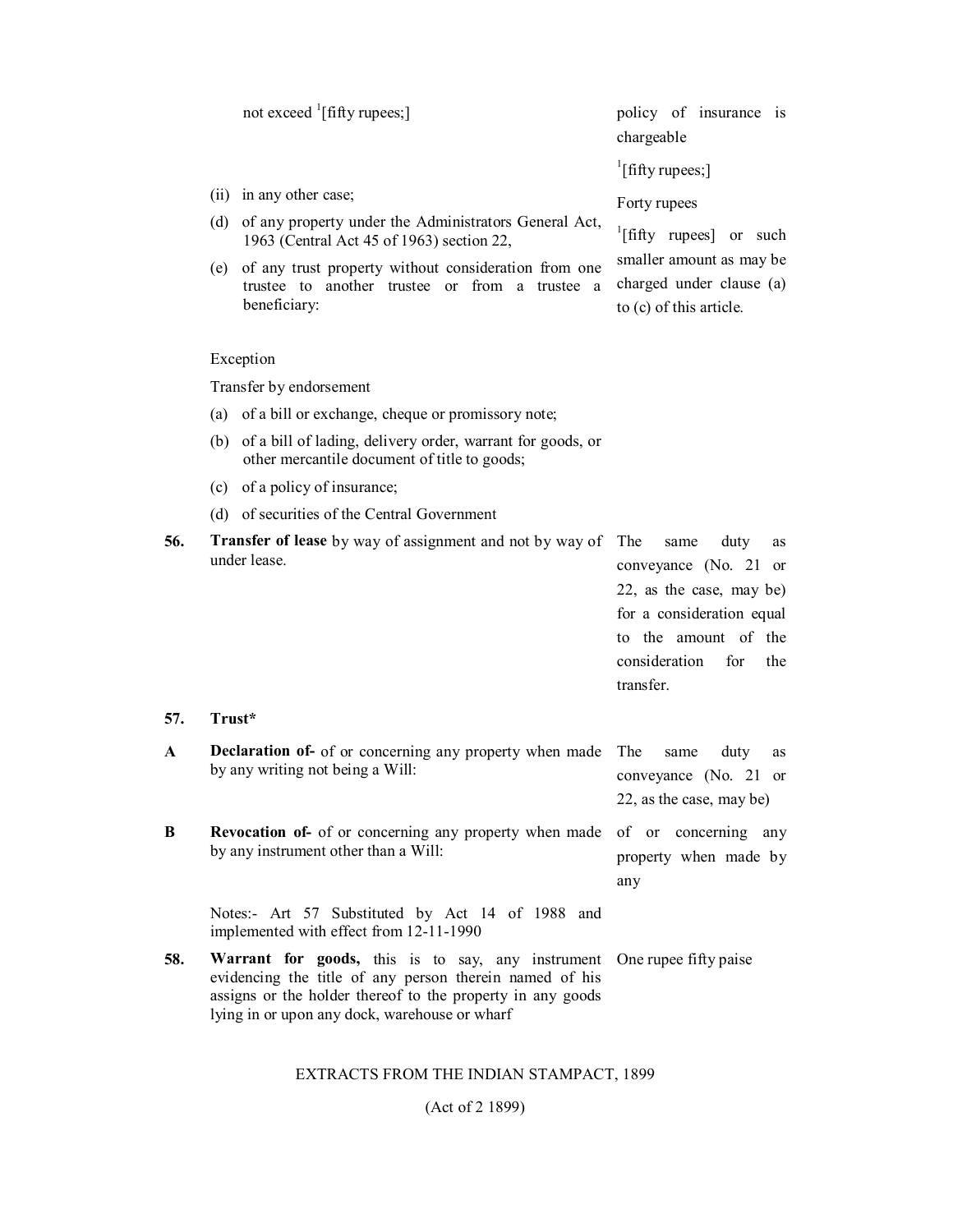As per entry No. 61 of the Union list of the Constitution of India following instrument shall be chargeable with duty of the amount indicated in Schedule I of the India Stamp Act 1899 and it extends to the whole of the State of Kerala. (Vide Section 72 of the Kerala Stamp Act 1959)

Present duty of the said instruments is noted against each.

# THE INDIAN STAMP ACT, 1899

# SCHEDULE I

|    |     | Description of Instruments                                   |                                                      |                                                             | Proper Stamp Duty                                |
|----|-----|--------------------------------------------------------------|------------------------------------------------------|-------------------------------------------------------------|--------------------------------------------------|
|    |     | **                                                           | **                                                   | $**$                                                        | **                                               |
| 13 |     | Bond, Bank-note or currency note:-                           |                                                      | Bill of exchange as defined by Section $2(2)$ , not being a |                                                  |
|    | (a) | $***$                                                        | $**$                                                 | **                                                          |                                                  |
|    |     |                                                              | (b) where payable not otherwise than on demand:-     |                                                             |                                                  |
|    | (i) | sight-                                                       |                                                      | where payable not more than three months after date or      |                                                  |
|    |     | Rs.500;                                                      |                                                      | if the amount of the bill or note does not exceed           | One rupees fifty paise<br>Two rupees fifty paise |
|    |     |                                                              | if it exceed Rs.500 but does not exceed Rs.1,000;    |                                                             |                                                  |
|    |     | excess of Rs.1,000,                                          |                                                      | and for every additional Rs.1,000 or part thereof in        | Two rupees fifty paise                           |
|    |     |                                                              | than six months after date or sight:-                | (ii) where payable more than three months but not more      |                                                  |
|    |     | if the amount of the bill or note does not exceed<br>Rs.500; |                                                      | Two rupees fifty paise                                      |                                                  |
|    |     |                                                              |                                                      | Five rupees                                                 |                                                  |
|    |     |                                                              | if it exceed Rs.500 but does not exceed Rs.1,000;    |                                                             | Five rupees                                      |
|    |     | excess of Rs.1,000;                                          |                                                      | and for every additional Rs.1,000 or part thereof in        |                                                  |
|    |     | nine months after date or sight:-                            |                                                      | (iii) Where payable more than six months but not more than  |                                                  |
|    |     |                                                              | if the amount of the bill or note does exceed Rs.500 |                                                             | Three rupees seventy-five<br>paise               |
|    |     |                                                              | if it exceed Rs.500 but does not exceed Rs.1,000;    |                                                             |                                                  |
|    |     | and for every additional Rs.1,000 or part thereof in         |                                                      | Seven rupees fifty paise                                    |                                                  |
|    |     | excess of Rs.1,000;                                          |                                                      |                                                             | Seven rupees fifty paise                         |
|    |     | than one year after date or sigh:-                           |                                                      | (iv) where payable more than nine months but not more       |                                                  |
|    |     |                                                              | if the amount of the bill or note does exceed Rs.500 |                                                             |                                                  |
|    |     |                                                              | if it exceed Rs.500 but does not exceed Rs.1,000;    |                                                             | Five rupees                                      |
|    |     | excess of Rs.1,000;                                          |                                                      | and for every additional Rs.1,000 or part thereof in        | Ten rupees                                       |
|    | (c) |                                                              |                                                      | Where payable at more than one year after date or           | Ten rupees                                       |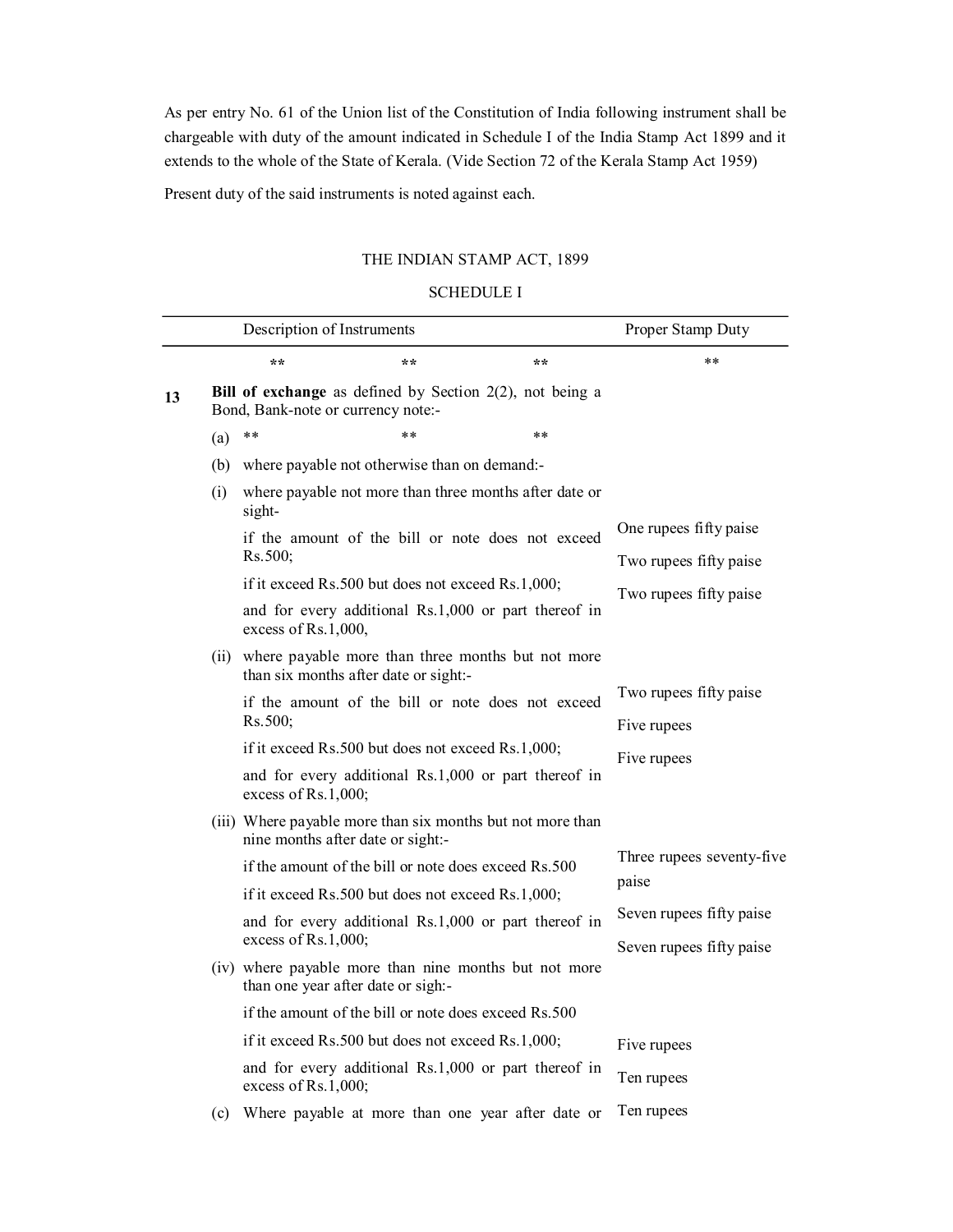sight:

| if the amount of the bill or note does exceed Rs.500<br>if it exceed Rs.500 but does not exceed Rs.1,000;<br>Ten rupees<br>and for every additional Rs.1,000 or part thereof in<br>excess of $Rs.1,000$ ;<br>Twenty rupees<br>Twenty rupees<br>[Two rupees] $1$<br>14.<br><b>Bill of Lading</b> (including a through bill of lading)<br>set.<br><b>Explanations</b><br>Bill of lading when the goods therein described are<br>(a)<br>received at a place within the limits of any port as<br>defined under the Indian Ports Act, 1889 (10 of 1889),<br>and are to be delivered at another place within the<br>limits of the same port.<br>(b) Bill of lading when executed out of India and relating<br>to property to be delivered in India.<br>****<br>***<br>****<br>Debenture (Whether a mortgage, debenture or not), being a<br>27.<br>marketable security transferable-<br>(a) by endorsement or by a separate instrument of<br>transfer:-<br>where the amount does not exceed Rs.10.<br>Twenty paise<br>where it exceeds Rs.10 and does not exceed Rs.50<br>Forty paise<br>Ditto<br>50<br>ditto<br>100<br>Ditto<br>100<br>ditto<br>200<br>Ditto<br>200<br>300<br>ditto<br>paise<br>Ditto<br>300<br>ditto<br>400<br>Three rupees<br>Ditto<br>400<br>ditto<br>500<br>paise<br>Ditto<br>500<br>ditto<br>600 |  |  |  |  |  |                                                                                                                    |
|-----------------------------------------------------------------------------------------------------------------------------------------------------------------------------------------------------------------------------------------------------------------------------------------------------------------------------------------------------------------------------------------------------------------------------------------------------------------------------------------------------------------------------------------------------------------------------------------------------------------------------------------------------------------------------------------------------------------------------------------------------------------------------------------------------------------------------------------------------------------------------------------------------------------------------------------------------------------------------------------------------------------------------------------------------------------------------------------------------------------------------------------------------------------------------------------------------------------------------------------------------------------------------------------------------------------|--|--|--|--|--|--------------------------------------------------------------------------------------------------------------------|
|                                                                                                                                                                                                                                                                                                                                                                                                                                                                                                                                                                                                                                                                                                                                                                                                                                                                                                                                                                                                                                                                                                                                                                                                                                                                                                                 |  |  |  |  |  |                                                                                                                    |
|                                                                                                                                                                                                                                                                                                                                                                                                                                                                                                                                                                                                                                                                                                                                                                                                                                                                                                                                                                                                                                                                                                                                                                                                                                                                                                                 |  |  |  |  |  |                                                                                                                    |
|                                                                                                                                                                                                                                                                                                                                                                                                                                                                                                                                                                                                                                                                                                                                                                                                                                                                                                                                                                                                                                                                                                                                                                                                                                                                                                                 |  |  |  |  |  |                                                                                                                    |
|                                                                                                                                                                                                                                                                                                                                                                                                                                                                                                                                                                                                                                                                                                                                                                                                                                                                                                                                                                                                                                                                                                                                                                                                                                                                                                                 |  |  |  |  |  |                                                                                                                    |
|                                                                                                                                                                                                                                                                                                                                                                                                                                                                                                                                                                                                                                                                                                                                                                                                                                                                                                                                                                                                                                                                                                                                                                                                                                                                                                                 |  |  |  |  |  |                                                                                                                    |
|                                                                                                                                                                                                                                                                                                                                                                                                                                                                                                                                                                                                                                                                                                                                                                                                                                                                                                                                                                                                                                                                                                                                                                                                                                                                                                                 |  |  |  |  |  |                                                                                                                    |
|                                                                                                                                                                                                                                                                                                                                                                                                                                                                                                                                                                                                                                                                                                                                                                                                                                                                                                                                                                                                                                                                                                                                                                                                                                                                                                                 |  |  |  |  |  | $N.B$ :- If a bill of lading is<br>drawn in parts, the proper<br>stamp thereof must be<br>borne by each one of the |
|                                                                                                                                                                                                                                                                                                                                                                                                                                                                                                                                                                                                                                                                                                                                                                                                                                                                                                                                                                                                                                                                                                                                                                                                                                                                                                                 |  |  |  |  |  |                                                                                                                    |
|                                                                                                                                                                                                                                                                                                                                                                                                                                                                                                                                                                                                                                                                                                                                                                                                                                                                                                                                                                                                                                                                                                                                                                                                                                                                                                                 |  |  |  |  |  |                                                                                                                    |
|                                                                                                                                                                                                                                                                                                                                                                                                                                                                                                                                                                                                                                                                                                                                                                                                                                                                                                                                                                                                                                                                                                                                                                                                                                                                                                                 |  |  |  |  |  |                                                                                                                    |
|                                                                                                                                                                                                                                                                                                                                                                                                                                                                                                                                                                                                                                                                                                                                                                                                                                                                                                                                                                                                                                                                                                                                                                                                                                                                                                                 |  |  |  |  |  |                                                                                                                    |
|                                                                                                                                                                                                                                                                                                                                                                                                                                                                                                                                                                                                                                                                                                                                                                                                                                                                                                                                                                                                                                                                                                                                                                                                                                                                                                                 |  |  |  |  |  |                                                                                                                    |
|                                                                                                                                                                                                                                                                                                                                                                                                                                                                                                                                                                                                                                                                                                                                                                                                                                                                                                                                                                                                                                                                                                                                                                                                                                                                                                                 |  |  |  |  |  |                                                                                                                    |
|                                                                                                                                                                                                                                                                                                                                                                                                                                                                                                                                                                                                                                                                                                                                                                                                                                                                                                                                                                                                                                                                                                                                                                                                                                                                                                                 |  |  |  |  |  |                                                                                                                    |
|                                                                                                                                                                                                                                                                                                                                                                                                                                                                                                                                                                                                                                                                                                                                                                                                                                                                                                                                                                                                                                                                                                                                                                                                                                                                                                                 |  |  |  |  |  |                                                                                                                    |
|                                                                                                                                                                                                                                                                                                                                                                                                                                                                                                                                                                                                                                                                                                                                                                                                                                                                                                                                                                                                                                                                                                                                                                                                                                                                                                                 |  |  |  |  |  | Seventy five paise                                                                                                 |
|                                                                                                                                                                                                                                                                                                                                                                                                                                                                                                                                                                                                                                                                                                                                                                                                                                                                                                                                                                                                                                                                                                                                                                                                                                                                                                                 |  |  |  |  |  | One rupee fifty paise                                                                                              |
|                                                                                                                                                                                                                                                                                                                                                                                                                                                                                                                                                                                                                                                                                                                                                                                                                                                                                                                                                                                                                                                                                                                                                                                                                                                                                                                 |  |  |  |  |  | Two rupees twenty five                                                                                             |
|                                                                                                                                                                                                                                                                                                                                                                                                                                                                                                                                                                                                                                                                                                                                                                                                                                                                                                                                                                                                                                                                                                                                                                                                                                                                                                                 |  |  |  |  |  |                                                                                                                    |
|                                                                                                                                                                                                                                                                                                                                                                                                                                                                                                                                                                                                                                                                                                                                                                                                                                                                                                                                                                                                                                                                                                                                                                                                                                                                                                                 |  |  |  |  |  | Three rupees seventy five                                                                                          |
|                                                                                                                                                                                                                                                                                                                                                                                                                                                                                                                                                                                                                                                                                                                                                                                                                                                                                                                                                                                                                                                                                                                                                                                                                                                                                                                 |  |  |  |  |  | Four rupees fifty paise                                                                                            |

<sup>&</sup>lt;sup>1</sup> Substituted by Act 32 of 1994 for "One Rupees" with effect from 13-5-1995. Published in the Gazette of India Extra Ordinary - Part II Section I. Dated 13-5-1994.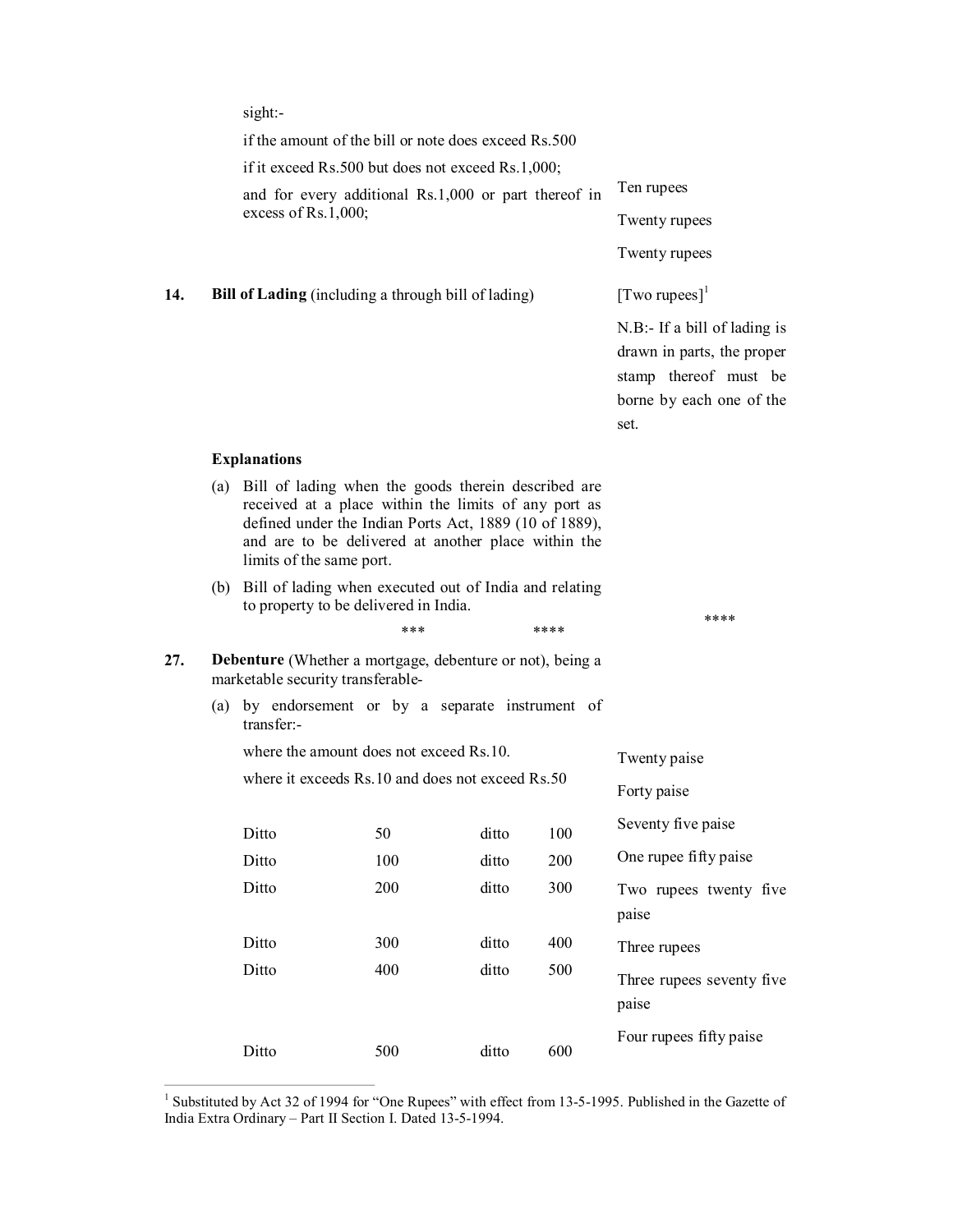|     | Ditto                                                                                                               | 600 | ditto | 700   | Five rupees twenty five<br>paise                               |
|-----|---------------------------------------------------------------------------------------------------------------------|-----|-------|-------|----------------------------------------------------------------|
|     | Ditto                                                                                                               | 700 | ditto | 800   | Six rupees                                                     |
|     | Ditto                                                                                                               | 800 | ditto | 900   | Six rupees seventy five<br>paise                               |
|     | Ditto<br>And every Rs.500 or part thereof in excess of Rs.1,000                                                     | 900 | ditto | 1,000 | Seven rupees fifty paise<br>Three rupees seventy five<br>paise |
| (b) | by delivery-                                                                                                        |     |       |       |                                                                |
|     | Where the amount or value of the consideration for<br>such debenture as set forth therein does not exceed<br>Rs.50; |     |       |       |                                                                |

Where it exceeds Rs.50 but does not exceed Rs.100

| Ditto | 100 | ditto | 200   | One rupee fifty paise                |
|-------|-----|-------|-------|--------------------------------------|
| Ditto | 200 | ditto | 300   | Three rupees                         |
| Ditto | 300 | ditto | 400   | Four rupees fifty paise              |
| Ditto | 400 | ditto | 500   | Six rupees                           |
|       |     |       |       |                                      |
| Ditto | 500 | ditto | 600   | Seven rupees fifty paise             |
| Ditto | 600 | ditto | 700   | Nine rupees                          |
| Ditto | 700 | ditto | 800   | Ten rupees fifty paise               |
| Ditto | 800 | ditto | 900   | Twelve rupees                        |
| Ditto | 900 | ditto | 1,000 | Thirteen<br>fifty<br>rupees<br>paise |
|       |     |       |       | Fifteen rupees.                      |

and for every Rs.500 or part thereof in excess of Seven rupees fifty paise. Rs.1,000

Explanation: The term "Debenture" includes any interest coupons attached thereto but the amount of such coupons shall not be included in estimating the duty.

### Exemption

A debenture issued by an incorporated Company or other body corporate in terms of a registered mortgage deed, duly stamped in respect of the amount of debentures to be issued thereunder, whereby the Company or body borrowing makes over, in whole or in part, their property to trustees for the benefit of the debenture holders:

Provided that the debentures so issued are expressed to be issued in terms of the said mortgage-deed.

\*\*\* \*\*\* \*\*\* \*\*\* \*\*\* \*\*\*

- 
- **37. Letter of Credit,** that is to say, any instrument by which on Two rupeesperson authorizes another to give credit to the person in whole favour it is drawn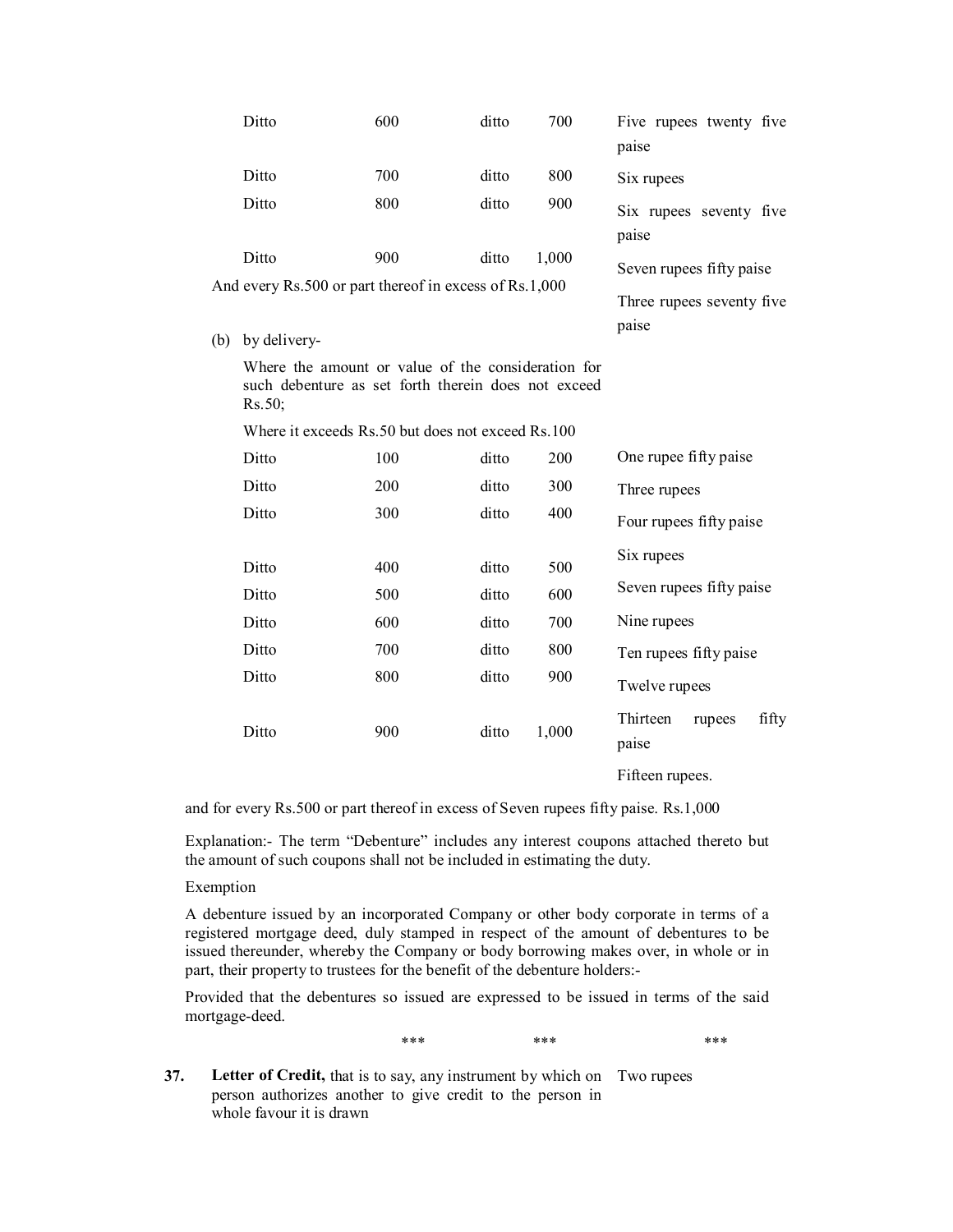|     |     |                                                                                                                                                                                                      | ***                                                                                                              | ****                |                                             | ***                                                                                       |
|-----|-----|------------------------------------------------------------------------------------------------------------------------------------------------------------------------------------------------------|------------------------------------------------------------------------------------------------------------------|---------------------|---------------------------------------------|-------------------------------------------------------------------------------------------|
| 47. |     | <b>Policy of Insurance</b>                                                                                                                                                                           |                                                                                                                  |                     |                                             |                                                                                           |
|     |     | A. Sea-Insurance (See Section 7)-                                                                                                                                                                    |                                                                                                                  |                     |                                             |                                                                                           |
|     |     | $(1)$ for or upon any voyage-                                                                                                                                                                        |                                                                                                                  | If drawn            | If drawn in                                 |                                                                                           |
|     |     |                                                                                                                                                                                                      |                                                                                                                  |                     | Singly                                      | duplicate for                                                                             |
|     |     |                                                                                                                                                                                                      |                                                                                                                  |                     |                                             | each part                                                                                 |
|     |     | (i) Where the premium or consideration does not exceed Ten paise<br>the rate of one-eighth per centum of the amount<br>insured by the policy;                                                        |                                                                                                                  |                     |                                             | Five paise                                                                                |
|     |     | (ii) In any other case, in respect of every full sum of one<br>thousand five hundred rupees and also any fractional<br>part of one thousand rupees insured by the policy;                            |                                                                                                                  |                     | Ten paise                                   | Five paise                                                                                |
|     |     | $(2)$ for time-                                                                                                                                                                                      |                                                                                                                  |                     |                                             |                                                                                           |
|     |     | insured by the policy-                                                                                                                                                                               | (iii) In respect of every full sum of one thousand rupees<br>and also any fractional part of one thousand rupees |                     |                                             |                                                                                           |
|     |     | Where the insurance shall be made for any time not                                                                                                                                                   |                                                                                                                  |                     | Fifteen paise Ten paise                     |                                                                                           |
|     |     | exceeding six months;                                                                                                                                                                                |                                                                                                                  | Twenty five Fifteen |                                             |                                                                                           |
|     |     | B:- Fire Insurance and other classes of insurance, not<br>elsewhere included in this Article, convering goods,<br>Merchandise, Personal Effects, Crops and other<br>property against loss or damage- |                                                                                                                  |                     | paise                                       | paise                                                                                     |
|     |     | (1) In respect of an original policy-                                                                                                                                                                |                                                                                                                  |                     |                                             |                                                                                           |
|     | (i) | when the sum insured does not exceed Rs.50,000;                                                                                                                                                      |                                                                                                                  |                     |                                             |                                                                                           |
|     |     | (ii) in any other case and                                                                                                                                                                           |                                                                                                                  |                     | Fifty paise                                 |                                                                                           |
|     |     |                                                                                                                                                                                                      |                                                                                                                  | One rupees          |                                             |                                                                                           |
|     | (2) | and in respect of each receipt for any payment of a<br>premium on any renewal of an original policy.                                                                                                 |                                                                                                                  |                     | One-half of the<br>chargeable under No. 53. | duty<br>payable in respect of the<br>original policy in addition<br>to the amount, if any |
|     |     | C - Accident and Sickness Insurance-                                                                                                                                                                 |                                                                                                                  |                     |                                             |                                                                                           |
|     | (a) | against railway accident, valid for a single journey only                                                                                                                                            |                                                                                                                  |                     | Ten paise                                   |                                                                                           |
|     |     | Exemption                                                                                                                                                                                            |                                                                                                                  |                     |                                             |                                                                                           |
|     |     | When issued to a passenger traveling by the intermediate or<br>the third class in any railway:-                                                                                                      |                                                                                                                  |                     |                                             |                                                                                           |
|     |     | (b) in any other case-for the maximum amount which may<br>become payable in the case of any single accident or<br>sickness where such amount does not exceed Rs.1,000                                |                                                                                                                  |                     |                                             |                                                                                           |

and also where such amount exceeds Rs.1,000 for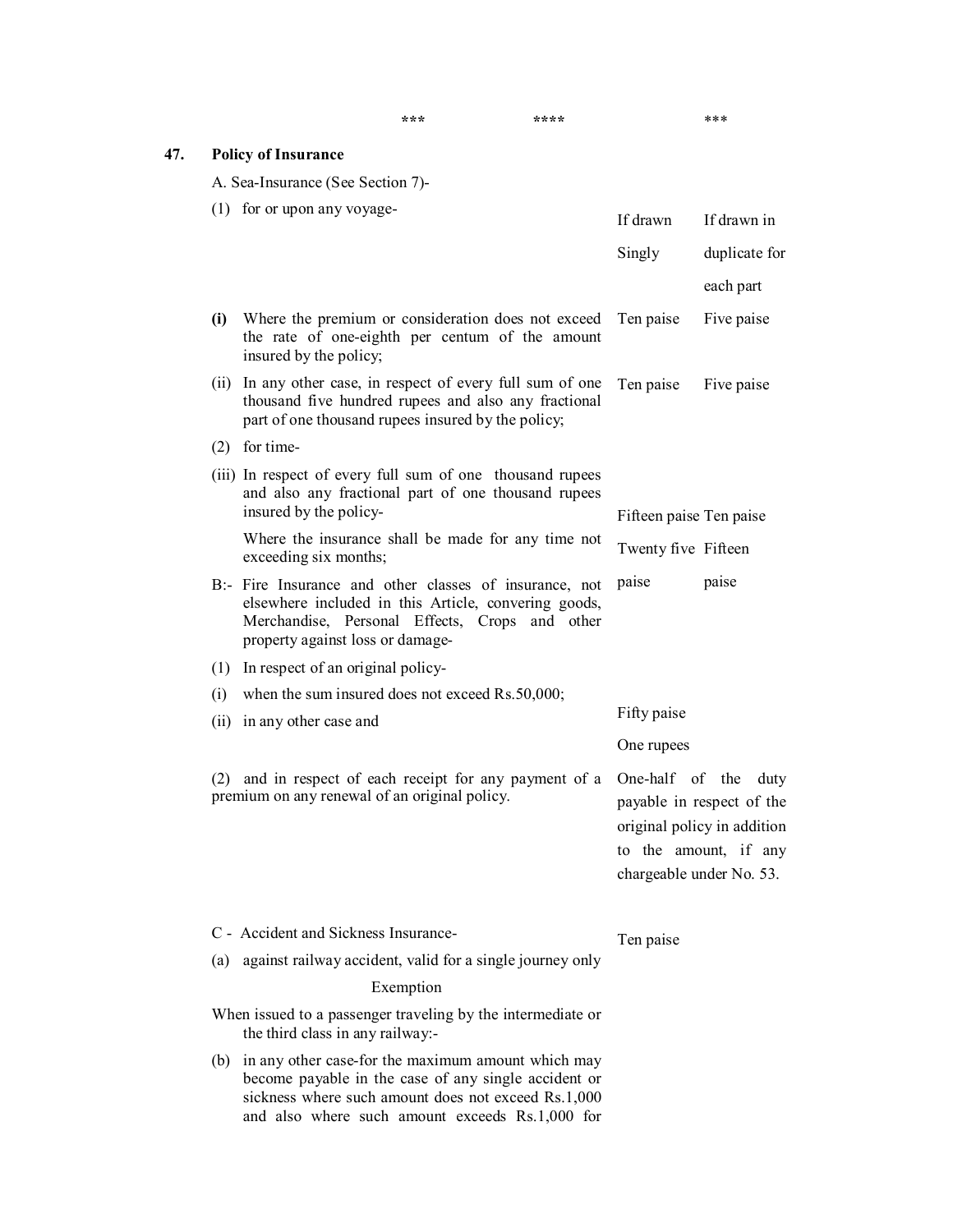Provided that in case of a policy of insurance, against death by accident when the annual premium payable does not exceed Rs.2.50 per Rs.1,000 the duty on such instrument shall be ten paise for every Rs.1,000 or part thereof, of the maximum amount which may become payable under it.

Ten paise

- CC- Insurance by way of indemnity against liability to pay damages on account of accidents to workmen employed by or under the insurer or against liability to pay compensation under the Workmen's Compensation If drawn Act, 1923 (8 of 1923), for every Rs.100 or part thereof  $\frac{Singly}{\text{Singly}}$ payable as premium.
- D Life Insurance of Group Insurance or other Insurance not specifically provided for, except such a reinsurance, as is described in Division E of this article:
- (i) for every sum insured not exceeding Rs.250
- (ii) for every sum insured exceeding Rs.250 but not exceeding Rs.500;
- (iii) For every sum insured exceeding Rs.500 but not exceeding Rs.1,000 and also for every Rs. 1,000 or part thereof in excess of Rs.1,000.

 $E$  – Re-Insurance by an Insurance, which has granted a policy of the nature specified in Division A or Division B of this Article with another company by way of indemnity of guarantee against the payment on the original insurance of a certain part of the sum insured thereby,

If drawn in duplicate, for each part Fifteen paise Ten paise Twenty five Twenty paise paise Forty paise Twenty paise

NB – If a policy of Group Insurance is renewed or otherwise modified whereby the sum insured exceeds the sum previously insured on which stamp-duty has been paid, the proper stamp must be borne on the excess sum so insured.

One quarter of the duty payable in respect of the original insurance but not less than ten paise or more than one rupee.

Provided that if the total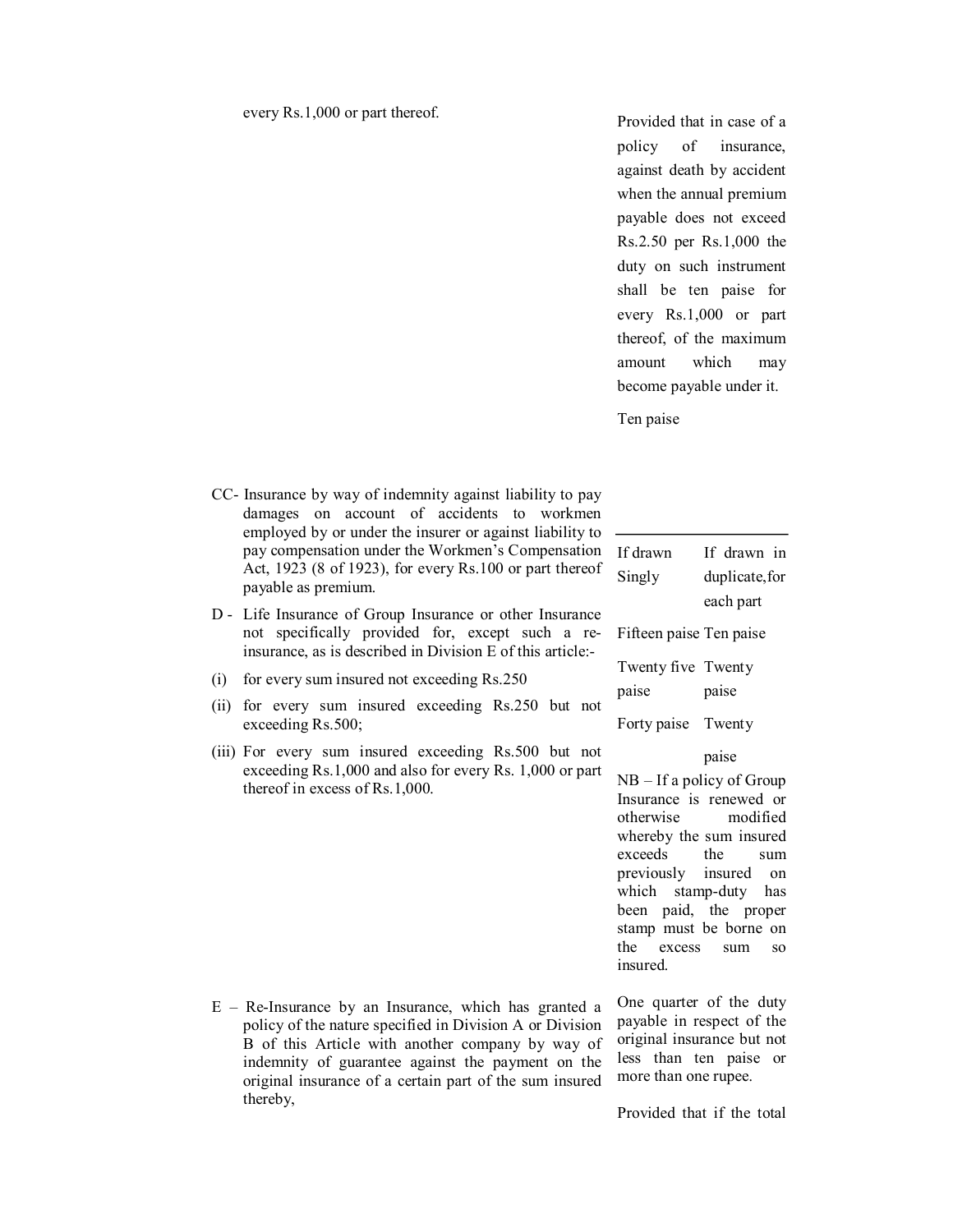amount of duty payable is not a multiple of five paise, the total amount shall be rounded off the next higher multiple of five paise.

### **General Exemption**

Letter of cover or engagement to issue a policy of insurance.

Provided that unless such letter or engagement bears the stamp prescribed by this Act for such policy, nothing shall be claimable thereunder, nor shall it be available for any purpose, except, to compel the delivery of the policy therein mentioned.

\*\*\*

\*\*\* \*\*\* \*\*\* **52. Proxy** empowering any person to vote at any one election of the members of a district or local board or of a body of Municipal Commissioners, or at any one meeting of (a) members of an incorporated company or other body corporate whose stock, or funds is or are divided into shares Thirty paise

> and transferable. (b) a local authority, or (c) proprietors, members or contributors to the funds of any institution:

**53. Receipt** (as defined by Section 2(23)) for any money or  $[One Runee]<sup>2</sup>$ other property, the amount or value of which exceeds [five hundred]<sup>[</sup>

### **Exemptions**

Receipt:

- (a) endorsed on contained in any instrument duly stamped or any instrument exempted under the proviso to section 3 (instruments executed on behalf of the Government) or any cheque or bill of exchange payable on demand acknowledging the receipt of the consideration money therein expressed, or the receipt of any principal money, interest or authority or other periodical payment thereby secured;
- (b) for any payment of money without consideration;
- (c) for any payment of rent by a cultivator on account of land assessed to Government Revenue, of (in the States of Madras, Bombay and Andhra as they existed immediately before the 1<sup>st</sup> November, 1956), of Inam lands,
- (d) for pay or allowances by noncommissioned or pretty officers, soldiers, sailors or airmen of the Indian military, naval or air forces, when serving in such capacity, or by mounted police-constables;
- (e) given by holders of family certificates in cases where the person from whose pay or allowance, the sum comprised in the receipt has been assigned is a non commissioned or petty officer, soldier, sailor or airman of nay of the said forces, and serving in such capacity;
- (f) for persons or allowances by persons receiving such pensions or allowances in respect of their services as such non-commissioned or petty officers, soldiers, sailors

<sup>&</sup>lt;sup>1</sup> Substituted by Act 32 of 1994 for Twenty Rupees with effect from 13-5-1995.<br><sup>2</sup> Substituted by Act 32 of 1994 for Twenty paise with effect from 13-5-1995.